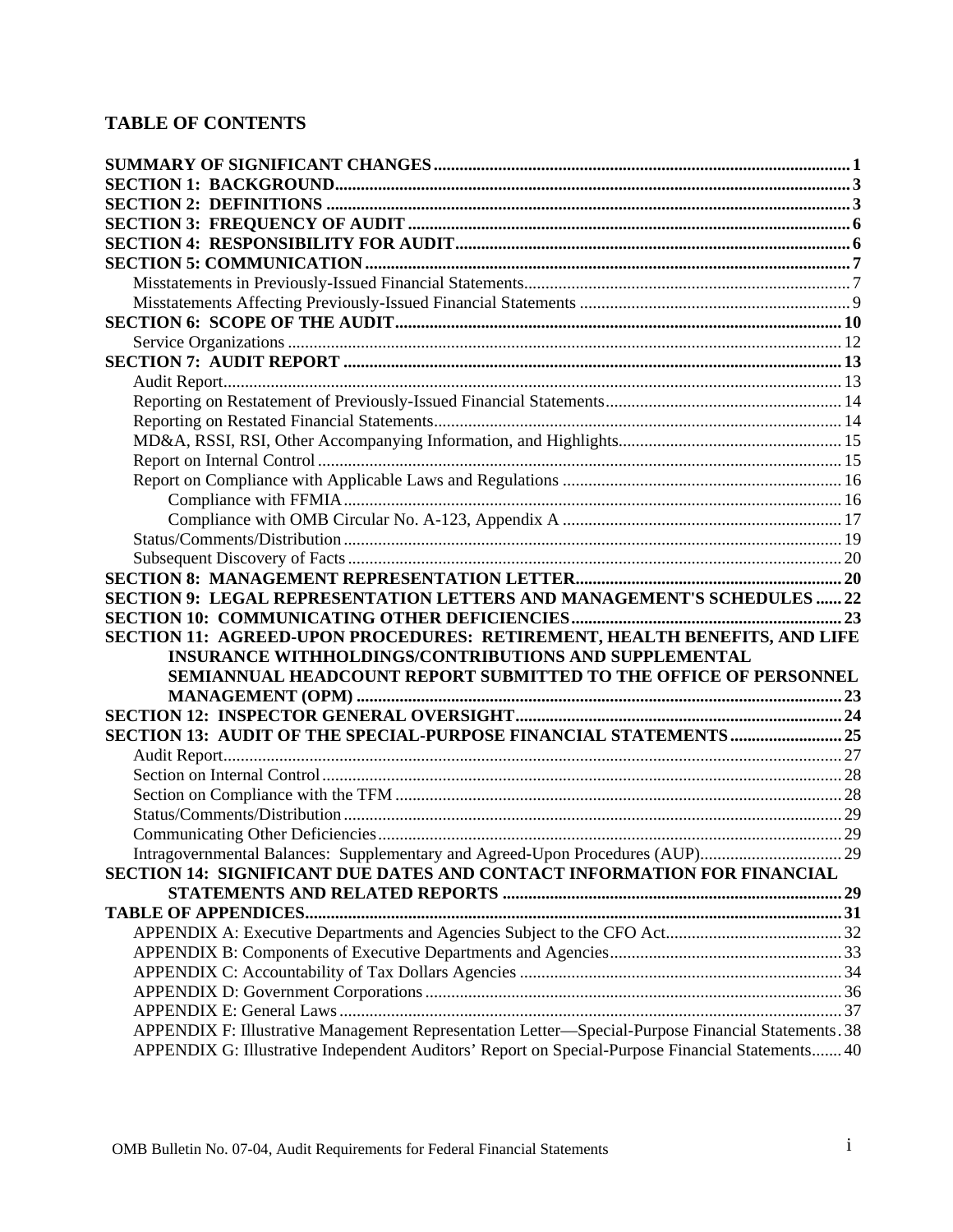## <span id="page-1-0"></span>**SUMMARY OF SIGNIFICANT CHANGES**

| <b>SECTION</b><br><b>TITLE</b>             | <b>PARAGRAPH</b><br><b>NUMBER(S)</b>       | <b>CHANGES</b>                                                                                                                                                                                                                                                                                                                                                                                                                                                 |
|--------------------------------------------|--------------------------------------------|----------------------------------------------------------------------------------------------------------------------------------------------------------------------------------------------------------------------------------------------------------------------------------------------------------------------------------------------------------------------------------------------------------------------------------------------------------------|
| <b>Definitions</b>                         | 2.5 & 2.8                                  | Clarified that "significant deficiencies" found<br>$\bullet$<br>under FISMA must also be reported as material<br>weaknesses under FMFIA and (formerly or) as<br>a lack of substantial compliance under FFMIA<br>if related to financial management systems.<br>Clarified that internal controls should be<br>$\bullet$<br>designed with applicable laws, regulations,<br>government-wide polices, and laws identified<br>by OMB that are listed in Appendix E. |
|                                            |                                            |                                                                                                                                                                                                                                                                                                                                                                                                                                                                |
| Communication<br><b>Scope of the Audit</b> | 5.3-5.6 $\&$<br>$5.7 - 5.11$<br>6.5 & 6.16 | Added a section on Previously-Issued<br>$\bullet$<br><b>Financial Statements.</b><br>Added a section on Misstatements Affecting<br>$\bullet$<br>Previously-Issued Financial Statements.<br>Added a discussion to clarify auditors' roles<br>$\bullet$                                                                                                                                                                                                          |
|                                            |                                            | when auditing allocation transfers.<br>Updated Service Organizations section for<br>$\bullet$<br>improved alignment with AU § 324, Service<br>Organizations.                                                                                                                                                                                                                                                                                                   |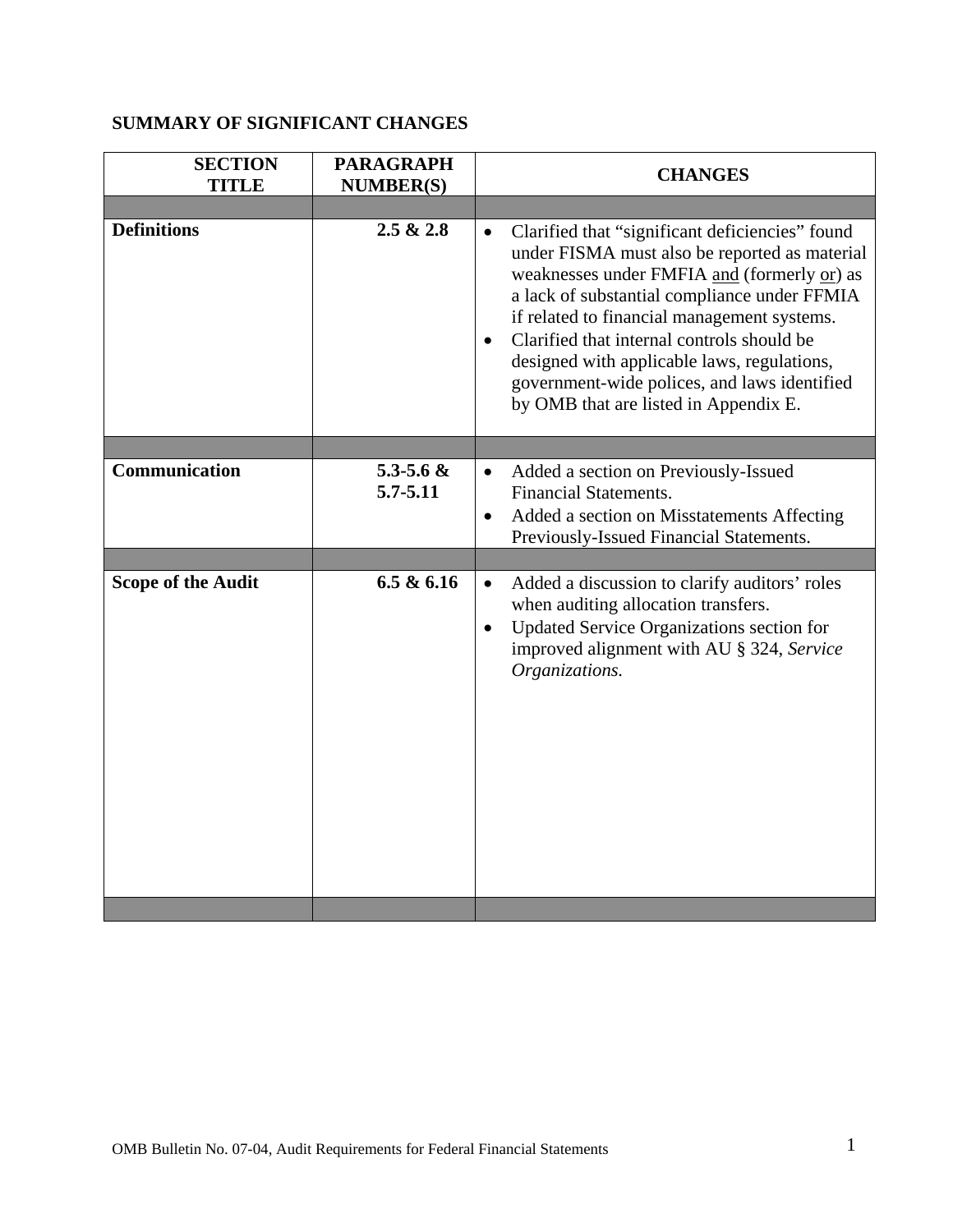| <b>SECTION</b><br><b>TITLE</b>                    | <b>PARAGRAPH</b><br><b>NUMBER(S)</b>                 | <b>CHANGES</b>                                                                                                                                                                                                                                                                                                                                                                                                                                                                                                                                                                                                                                                                                                                                                                                                                                                                                   |
|---------------------------------------------------|------------------------------------------------------|--------------------------------------------------------------------------------------------------------------------------------------------------------------------------------------------------------------------------------------------------------------------------------------------------------------------------------------------------------------------------------------------------------------------------------------------------------------------------------------------------------------------------------------------------------------------------------------------------------------------------------------------------------------------------------------------------------------------------------------------------------------------------------------------------------------------------------------------------------------------------------------------------|
| <b>Audit Report</b>                               | $7.7 - 7.8$ ,<br>7.11, 7.20,<br>7.21-7.22,<br>& 7.26 | Expanded the requirements for reporting on<br>$\bullet$<br>restated financial statements.<br>Added a requirement for following AU § 552,<br>Reporting on Condensed Financial Statements<br>and Selected Financial Data when reporting<br>on a "Highlights" or similar document.<br>Added further discussion, in a footnote, for<br>٠<br>reporting on when financial management<br>systems substantially comply with FFMIA<br>section 803(a) requirements.<br>Updated the Compliance with OMB Circular<br>No. A-123, Appendix A section to reflect,<br>among other things, management's discretion<br>in planning for and implementing their A-123,<br>Appendix A program.<br>Added the Agency Financial Report (if<br>$\bullet$<br>applicable) and a footnote about OMB's 2008<br>PAR Pilot, of which it is a part, as one of the<br>entity's documents that should include the<br>audit report. |
| <b>Legal Representation</b><br><b>Letters</b> and | 9.6                                                  | Changed the date from the end of fieldwork to<br>$\bullet$<br>the audit completion date for informing FMS,                                                                                                                                                                                                                                                                                                                                                                                                                                                                                                                                                                                                                                                                                                                                                                                       |
| Management's<br><b>Schedules</b>                  |                                                      | via email, of any subsequent changes in cases<br>that arise after the final representation letter<br>(Per SAS No. 103 changes for dating the audit<br>report).                                                                                                                                                                                                                                                                                                                                                                                                                                                                                                                                                                                                                                                                                                                                   |
|                                                   |                                                      |                                                                                                                                                                                                                                                                                                                                                                                                                                                                                                                                                                                                                                                                                                                                                                                                                                                                                                  |
| <b>Appendix E</b>                                 | <b>NA</b>                                            | Deleted the Federal Financial Management<br>$\bullet$<br>Improvement Act of 1996 (FFMIA), Pub. L.<br>No. 104-208, title VIII because FFMIA is not a<br>law directed at the fair presentation of the<br>financial statements. This change clarified that<br>auditors are required to test and report on an<br>entity's compliance with FFMIA as indicated<br>in Paragraphs 6.13 and 7.20.                                                                                                                                                                                                                                                                                                                                                                                                                                                                                                         |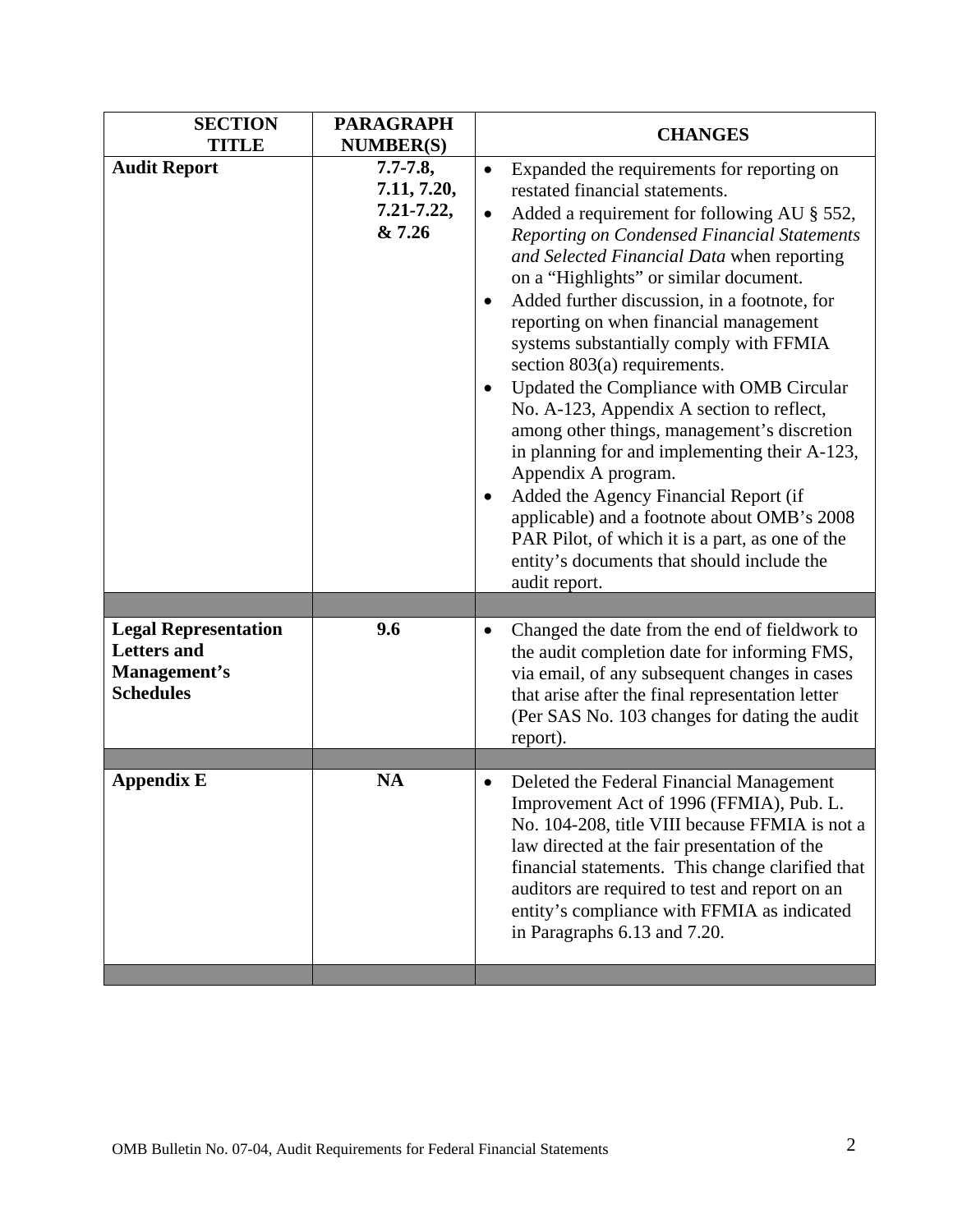# <span id="page-3-0"></span>**AUDIT REQUIREMENTS FOR FEDERAL FINANCIAL STATEMENTS**

## **SECTION 1: BACKGROUND**

1.1 The Government Management Reform Act (GMRA) of 1994 (Pub. L. No. 103-356) amended the requirements of the Chief Financial Officers (CFO) Act of 1990 (Pub. L. No. 101- 576) by requiring, among other things, the annual preparation and audit of organization-wide financial statements of the 24 major executive departments and agencies (Appendix A). The GMRA also requires audited financial statements of components of executive departments and agencies designated by the Director of the Office of Management and Budget (OMB), which are identified in Appendix B.

1.2 The Accountability of Tax Dollars Act (ATDA) of 2002 (Pub. L. No. 107-289) (Appendix C) amended the CFO Act further to extend the requirements of the annual preparation and audit of organization-wide financial statements to the remainder of the executive agencies not already required to do so through another provision of Federal law.

1.3 The Government Corporation Control Act (59 Stat. 597, codified at 31 U.S.C. § 841-869) (Appendix D) requires, among other things, the annual preparation and audit of organizationwide financial statements of "mixed-ownership" and "wholly owned" Government corporations.

## **SECTION 2: DEFINITIONS**

<u>.</u>

For the purposes of this Bulletin, the following definitions apply:

- 2.1 **Annual Financial Statement** means the financial statement of a reporting entity as described in Section 3515 of Title 31 of the United States Code and OMB Circular No. A-136, *Financial Reporting Requirements*, as revised (A-136). The "Annual Financial Statement" will consist of:
	- Management's Discussion and Analysis (part of RSI).
	- Basic Statements. The basic statements<sup>[1](#page-3-1)</sup> will include:
		- o Balance Sheet.
		- o Statement of Net Cost.
		- o Statement of Changes in Net Position.
		- o Statement of Budgetary Resources.
		- o Statement of Custodial Activity, if applicable.
		- o Statement of Social Insurance, if applicable.
		- o Related Note Disclosures.
	- Required Supplementary Stewardship Information (RSSI), if applicable.
	- Required Supplementary Information (RSI).
	- Other Accompanying Information, if applicable.

<span id="page-3-1"></span><sup>&</sup>lt;sup>1</sup> This list is included in the A-136, which prescribes the Basic Statements that will be prepared.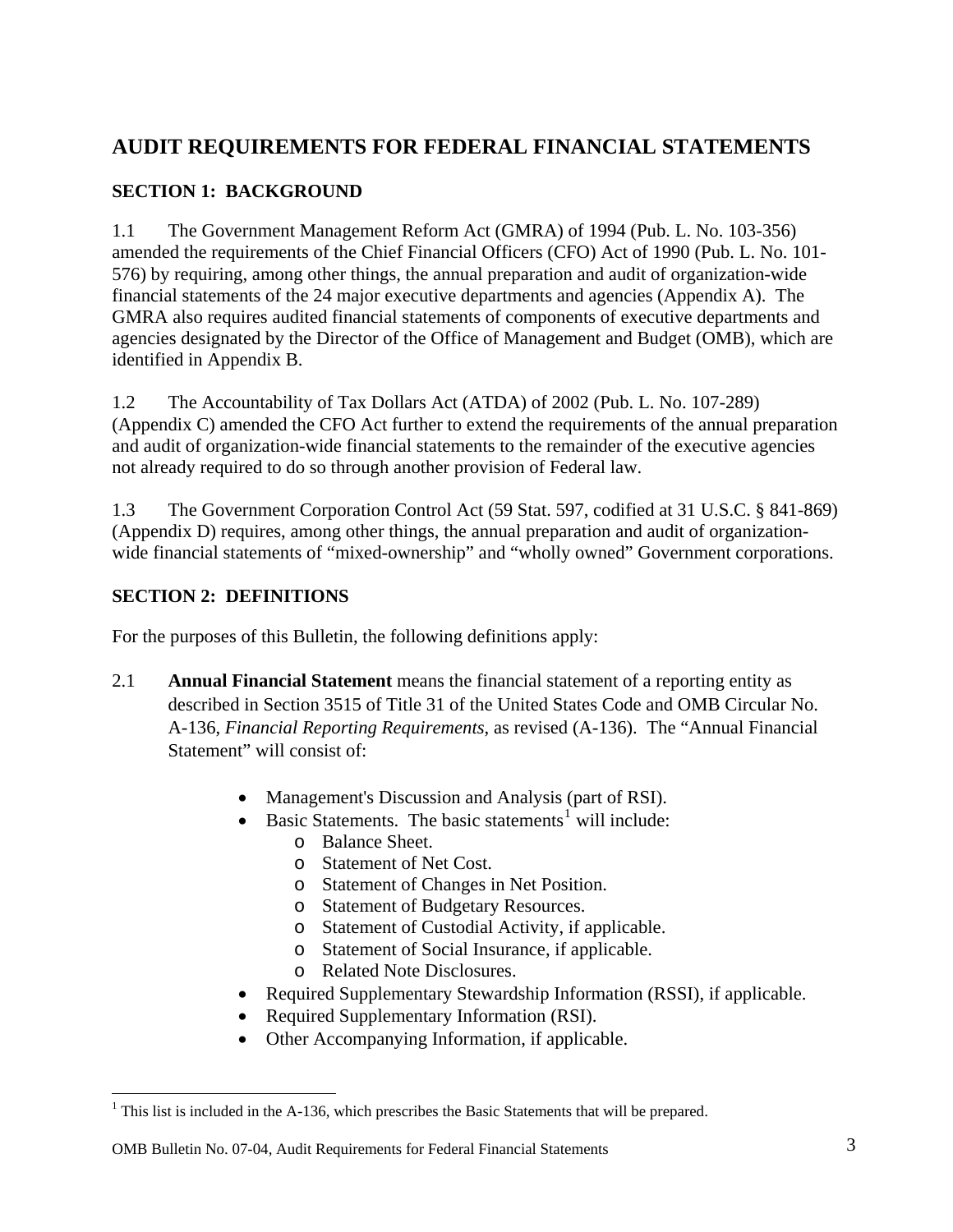2.2 **Codification of Statements on Auditing Standards** is a codification of Statements on Auditing Standards (AU) issued by the American Institute of Certified Public Accountants (AICPA). The AICPA's standards of field work and reporting and related Statements on Auditing Standards are incorporated in U.S. Government Auditing Standards unless specifically excluded or modified by generally accepted government auditing standards (GAGAS).

# 2.3 **Federal Financial Management Improvement Act of 1996 (FFMIA) (Pub. L. No.**

**104-208, title VIII) section 803(a) requirements** are Federal financial management systems requirements, applicable Federal accounting standards, and the United States Standard General Ledger at the transaction level. The 24 major CFO Act agencies are required to establish and maintain financial management systems that comply substantially with these requirements. Agencies subject to the ATDA and Government Corporation Control Act are not subject to the requirements of FFMIA, with the exception of a government corporation that is also a component of a CFO Act agency. Those government corporations are subject to FFMIA similar to all other components of the CFO Act agencies. The government corporations, however, are not required to report separately on compliance with FFMIA in their management reports.

2.4 **Federal Managers' Financial Integrity Act (FMFIA) (Pub. L. No. 97-255, codified at 31 U.S.C. § 3512)** requires Executive Branch agencies to establish and maintain effective internal control. The heads of agencies must annually evaluate and report on the effectiveness of the internal control (Section 2) and financial management systems (Section 4) that protect the integrity of Federal programs.

2.5 **Federal Information Security Management Act (FISMA) (Pub. L. No. 107-296, as amended by Pub. L. No. 108-177)** requires agencies to provide information security controls commensurate with the risk and potential harm of not having those controls in place. The heads of agencies and Offices of Inspectors General are required to annually report on the effectiveness of the agencies' security programs. "Significant deficiencies" found under FISMA must also be reported as material weaknesses under FMFIA and as a lack of substantial compliance under FFMIA if related to financial management systems.

2.6 **Generally Accepted Accounting Principles (GAAP)** for Federal government entities are identified in Statement on Auditing Standards (SAS) No. 91, *Federal GAAP Hierarchy*, Amendment to SAS 69, *The Meaning of Present Fairly In Conformity With Generally Accepted Accounting Principles*, which is codified in AU § 411 of the AICPA's Codification of Statements on Auditing Standards. Federal financial statements will be prepared in accordance with A-136. The requirements of A-136 are generally accepted accounting principles because they constitute "practices that are widely recognized and prevalent in the federal government" under category (D) of the *Federal GAAP Hierarchy*.

2.7 **Independent Auditor** means an auditor who meets the independence standards specified in the U.S. Government Auditing Standards. An independent auditor may include an agency's Office of Inspector General (OIG) and/or an independent public accountant (IPA).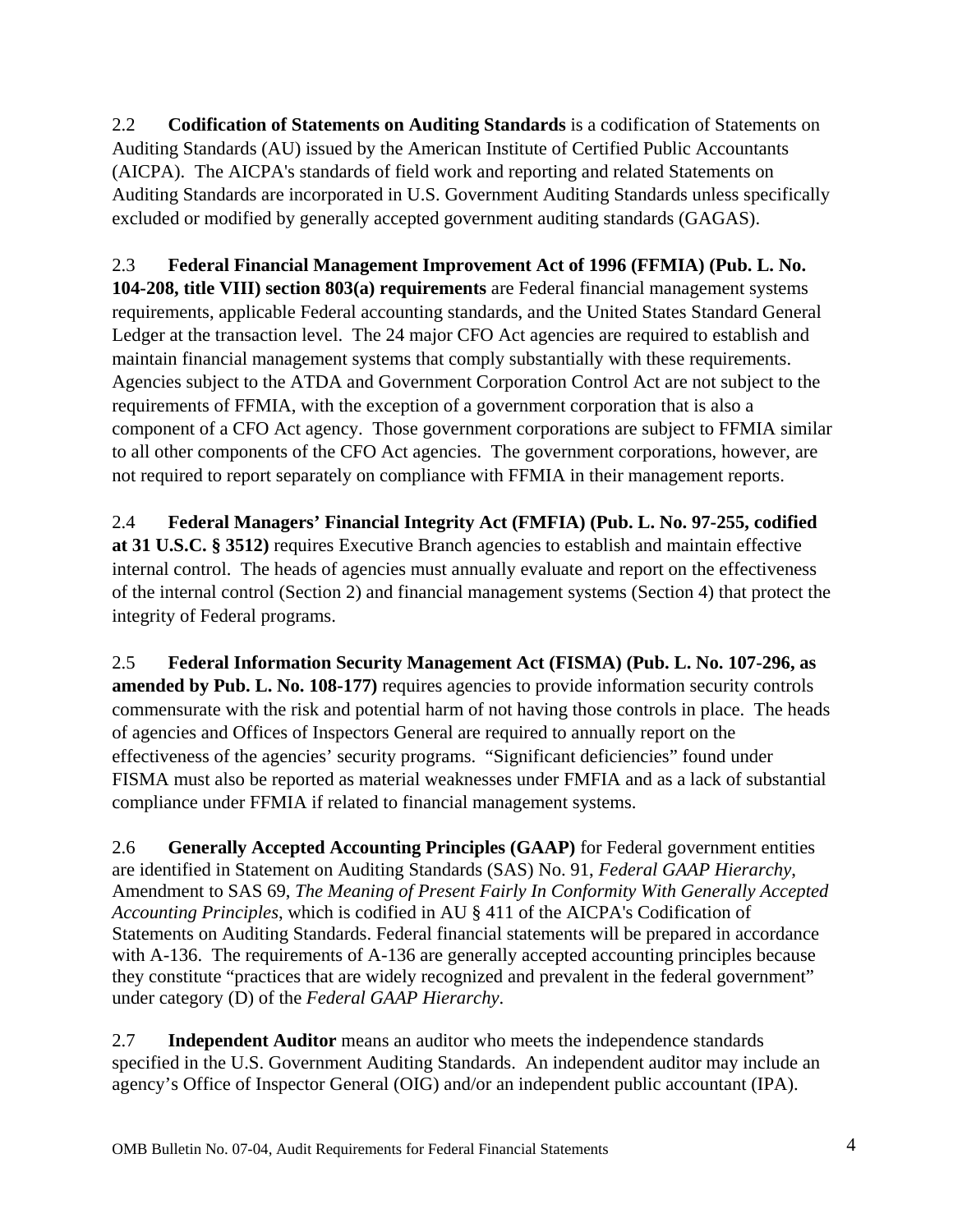2.8 **Internal Control** as it relates to the Basic Statements is a process, affected by the agency's management and other personnel, designed to provide reasonable assurance that the following objectives are met:

- Reliability of financial reporting transactions are properly recorded, processed, and summarized to permit the preparation of the Basic Statements in accordance with generally accepted accounting principles, and assets are safeguarded against loss from unauthorized acquisition, use, or disposition.
- Compliance with applicable laws, regulations, and government-wide policies transactions are executed in accordance with laws governing the use of budget authority, government-wide policies, laws identified by OMB in Appendix E of this Bulletin, and other laws and regulations that could have a *direct and material effect on the Basic Statements.*

2.9 **Management Letter** means a letter prepared by the auditor which discusses findings and recommendations for improvements in internal control, which were identified during the audit and were not required to be included in the auditors' report on internal control, and other management issues.

2.10 **Management's Discussion and Analysis (MD&A)** is a clear and concise description of the reporting entity's performance measures, financial statements, systems and controls, compliance with laws and regulations, and actions taken or planned to address problems.<sup>[2](#page-5-0)</sup> The MD&A is included in each annual financial statement as required supplementary information. The A-136 provides additional guidance on the composition of the MD&A.

2.11 **Material Weakness** is a significant deficiency, or combination of significant deficiencies, that result in a more than remote<sup>[3](#page-5-1)</sup> likelihood that a material misstatement of the financial statements will not be prevented or detected. This material weakness definition aligns with the same material weakness definition used by management to prepare an agency's FMFIA assurance statement.

2.12 **Reporting Entity** means one of the executive departments, agencies, government corporations and components of such departments and agencies listed in Appendices A–D, or an agency, bureau, or other organization that represents a meaningful unit for program management, for which a financial statement is prepared, and for which management chose to have an audit performed in accordance with this Bulletin.

OMB Bulletin No. 07-04, Audit Requirements for Federal Financial Statements 5

 $\overline{a}$ 

<span id="page-5-0"></span><sup>&</sup>lt;sup>2</sup> Statement of Federal Financial Accounting Standards (SFFAS) No. 15, *Management's Discussion and Analysis* 3<br><sup>3</sup> The term "remote" is defined in SEEAS No. 5, *Accounting for Lightlities of the Eederal Covernment, as th* 

<span id="page-5-1"></span><sup>&</sup>lt;sup>3</sup> The term "remote" is defined in SFFAS No. 5, *Accounting for Liabilities of the Federal Government*, as the chance of the future event or events, occurring is slight. Therefore, the likelihood of an event is "more than remote" when it is at least reasonably possible.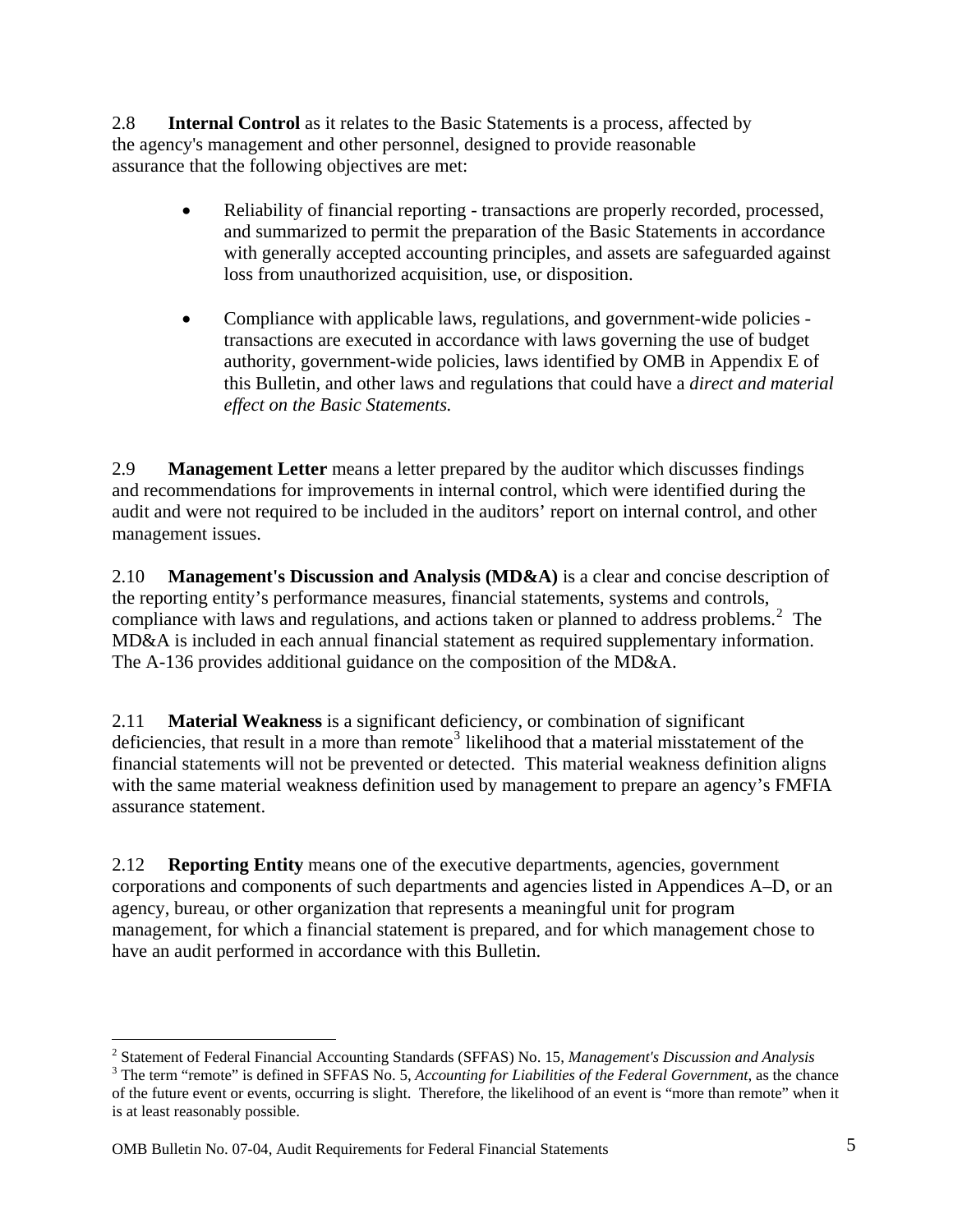<span id="page-6-0"></span>2. 13 **Significant Deficiency** <sup>[4](#page-6-1)</sup> is a deficiency in internal control, or a combination of deficiencies, that adversely affects the entity's ability to initiate, authorize, record, process, or report financial data reliably in accordance with generally accepted accounting principles such that there is more than a remote<sup>[5](#page-6-2)</sup> likelihood that a misstatement of the entity's financial statements that is more than inconsequential<sup>[6](#page-6-3)</sup> will not be prevented or detected. The term "significant deficiency" replaces the former term "reportable condition." This "significant deficiency" definition aligns with the "reportable condition" definition used by management to prepare an agency's FMFIA assurance statement.

2.14 **U.S. Government Auditing Standards (also referred to as generally accepted government auditing standards or GAGAS)** are those standards issued by the Comptroller General of the United States.

2.15 **Government Accountability Office/President's Council on Integrity and Efficiency Financial Audit Manual (GAO/PCIE FAM)** provides methodology and guidance for performing audits of federal financial statements in compliance with relevant auditing and attestation standards and OMB guidance. References to the FAM do not establish requirements for auditors.

2.16 **U.S. Standard General Ledger (USSGL)** means the uniform chart of accounts prescribed by the Department of the Treasury in its *Treasury Financial Manual* (TFM) ([http://www.fms.treas.gov/ussgl/\)](http://www.fms.treas.gov/ussgl/).

## **SECTION 3: FREQUENCY OF AUDIT**

Audits will be performed annually.

## **SECTION 4: RESPONSIBILITY FOR AUDIT**

For purposes of this Bulletin, the following responsibilities apply:

4.1 For the 24 major CFO Act executive departments and agencies and selected components of such departments and agencies listed in Appendices A and B, the audits of financial statements will be performed by the OIG of the executive department or agency or by an IPA as determined by the OIG.

4.2 For the executive branch entities subject to the ATDA and Government Corporation

 $\overline{a}$ 

<span id="page-6-1"></span><sup>&</sup>lt;sup>4</sup> The revision to the definition of significant deficiency, and related effective date, is consistent with the SAS No. 112, *Communicating Internal Control Related Matters Identified in an Audit*. 5

<span id="page-6-2"></span> $5$  The term "remote" is defined in footnote 3.

<span id="page-6-3"></span><sup>&</sup>lt;sup>6</sup> A misstatement is inconsequential if a reasonable person would conclude, after considering the possibility of further undetected misstatements, that the misstatement, either individually or when aggregated with other misstatements, would clearly be immaterial to the financial statements. If a reasonable person would not reach such a conclusion regarding a particular misstatement, that misstatement is more than inconsequential. (SAS No. 112)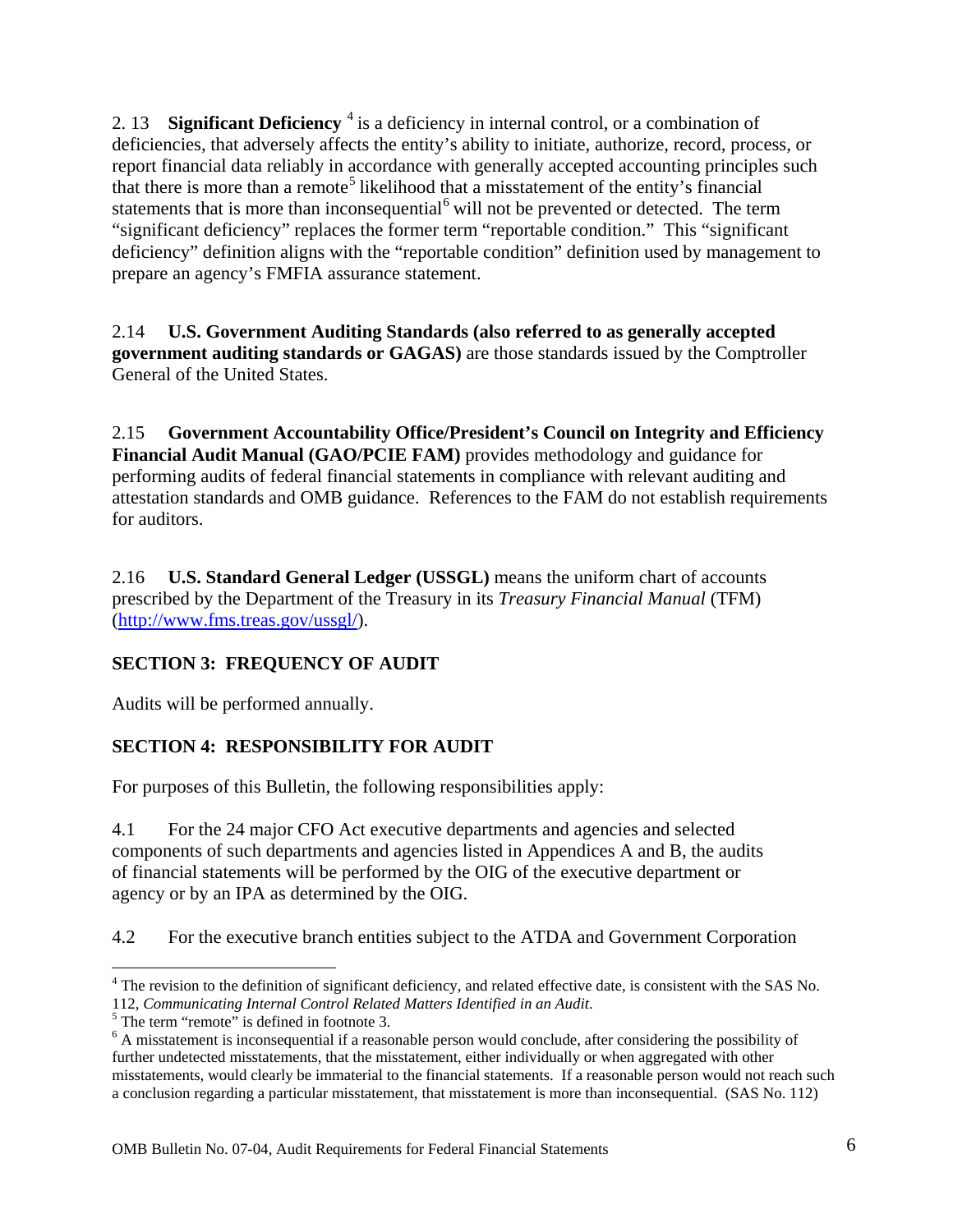<span id="page-7-0"></span>Control Act, the audits of financial statements will also be performed by the OIG of the executive entity or by an IPA as determined by the OIG. If the entity does not have an OIG, the financial statement audit will be performed by an IPA as determined by management.

4.3 The CFO Act of 1990, as amended, provides that, in lieu of an audit otherwise required, the Comptroller General of the United States may, at his or her discretion and following consultation with the OIG, perform the audit of the CFO Act executive departments and agencies and Government Corporation Control Act and ATDA entities.

## **SECTION 5: COMMUNICATION**

5.1 There will be open, timely, and frequent communication between the entity's management, including the CFO, and the OIG (and the audit firm, if the audit is contracted) throughout the audit process. The purpose of this communication is to ensure that all parties are kept up-to-date on the progress and results of the audit and to alleviate unexpected issues that may occur at the end of the audit. Matters that should be communicated include, but are not limited to, the following:

- The audit timetable and changes thereto,
- Issues or problems arising in the conduct of the audit, including the inability or difficulty in gaining access to records or inadequate cooperation of entity personnel, and
- Potential audit findings as they are developed, including indications of material misstatements or unsupported amounts in the financial statements, significant deficiencies and material weaknesses in internal control, and non-compliances with laws and regulations.

5.2 Auditors must bring misstatements to management's attention, present proposed adjustments to management, and require that management's representation letter address the unadjusted misstatements. (See Paragraph 8.7 for a discussion of a summary of uncorrected misstatements to be attached to management's representation letter and see Paragraph 8.4 for management's materiality threshold used for reporting items in the management representation letter). Auditors are encouraged to use GAO/PCIE FAM Section 540, *Evaluate Misstatements*, and subsequent revisions, for reviewing misstatements with management.

## **Misstatements in Previously-Issued Financial Statements**

5.3 The nature or amount of known or likely material misstatement(s) in previously-issued audited financial statement(s) may lead the auditor to believe that the auditor's report would or could reasonably have been affected if the auditor had known of the misstatement(s) when the auditor issued the auditor's report. When this condition exists, the auditor will advise management to communicate the following information to those charged with governance, $\frac{7}{1}$  $\frac{7}{1}$  $\frac{7}{1}$ 

<span id="page-7-1"></span><sup>1</sup>  $7$  Governance is defined by Government Auditing Standards as those responsible for overseeing the entity's strategic direction and the fulfillment of its obligations related to the entity's accountability.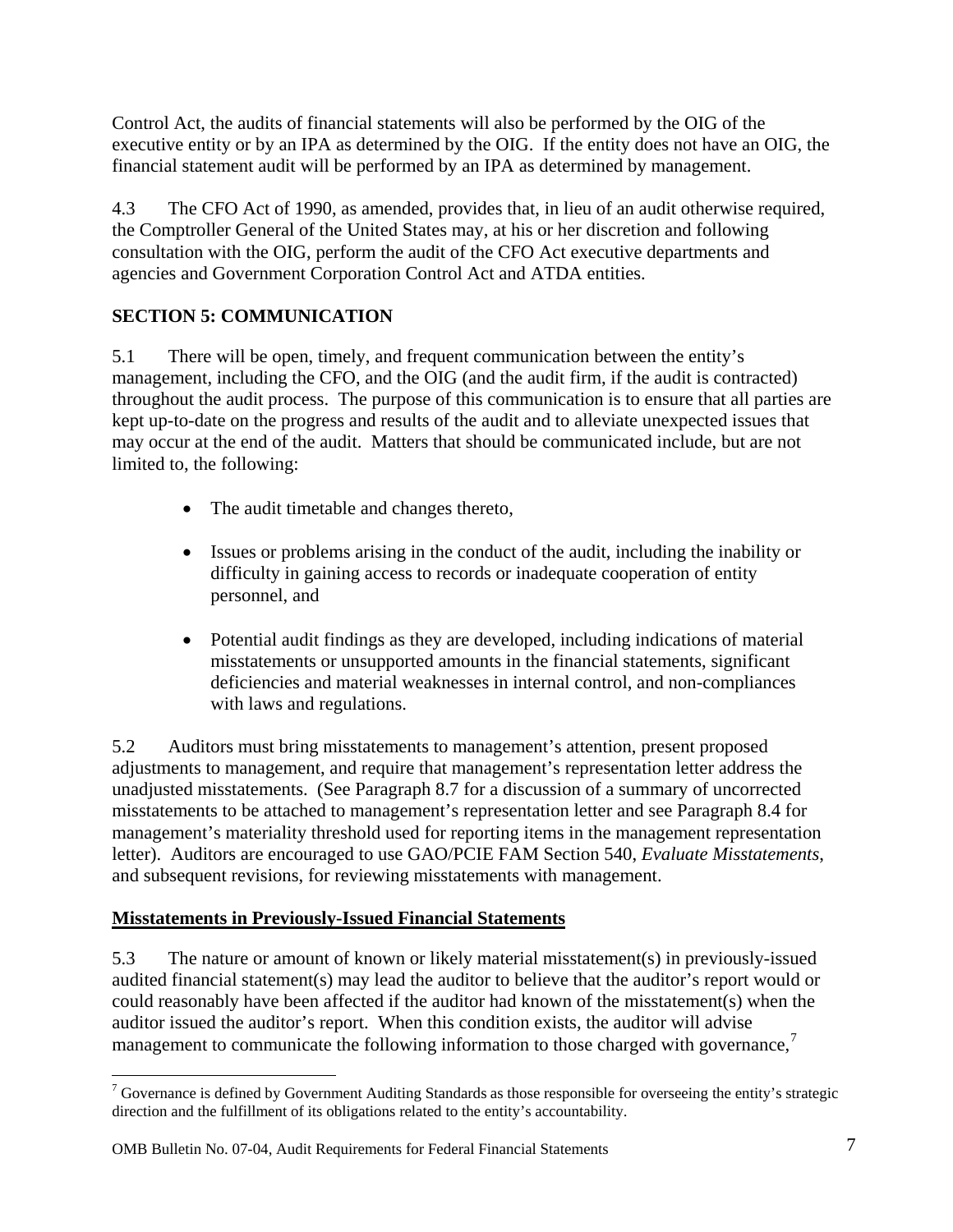oversight bodies, funding agencies, and others who are relying or are likely to rely on the financial statement(s):

- The nature and cause(s) of the known or likely material misstatement(s),
- The amount(s) of  $\frac{known}{x}$  or likely material misstatement(s) and the related effect(s) on the previously-issued financial statement(s) (e.g., disclosure of the specific financial statement(s) and line item(s) affected). If this information is unknown, then the disclosure includes information that is known and a statement that management cannot determine the amount(s) and the related effect(s) on the previously-issued financial statement(s) without further investigation, and
- A notice that  $(1)$  a previously-issued financial statement(s) will or may be restated and, therefore, (2) our auditors have advised us that the related auditor's report is no longer reliable.

Management's communication and disclosure should be in writing and made to the (1) Congress, OMB, Treasury, and GAO; (2) public on the Internet pages where the agency's previously-issued financial statements that were affected by the material misstatement(s) or likely material misstatement(s) are published; and (3) OMB in the agency's next quarterly financial statements and in subsequent quarterly financial statements until the specific amount(s) of the material misstatement(s) and the related effect(s) of such on the previouslyissued financial statement(s) are known and reported.

5.4 The auditor will evaluate the adequacy of management's disclosure about the known or likely material misstatement(s) to report users, including those charged with governance, oversight bodies, and funding agencies. When performing this evaluation, the auditor will consider whether (1) management acted timely to determine the financial statement effects of the likely material misstatement(s); (2) management acted timely to communicate with appropriate parties; and (3) management disclosed the nature and extent of the known or likely material misstatement(s) on Internet pages where the agency's previously-issued financial statements are published.

5.5 The auditor will notify those charged with governance if the auditor believes that management is unduly delaying its determination of the effect(s) of the misstatement(s) on a previously-issued financial statement(s).

5.6 The auditor will evaluate the timeliness and appropriateness of management's decision whether to issue restated financial statement(s). Management may separately issue the restated financial statement(s) or may present the restated financial statement(s) on a comparative basis with those of a subsequent period. Ordinarily, the auditor would expect management to issue restated financial statement(s) as soon as practicable. However, it may not be necessary for management to separately issue the restated financial statement(s) and the auditor's report when issuance of the subsequent period audited financial statements is imminent.<sup>[8](#page-8-0)</sup>

 $\overline{a}$ 

<span id="page-8-0"></span> $8$  For purposes of this guidance, imminent means within 90 days of determining the effect of the misstatement(s) on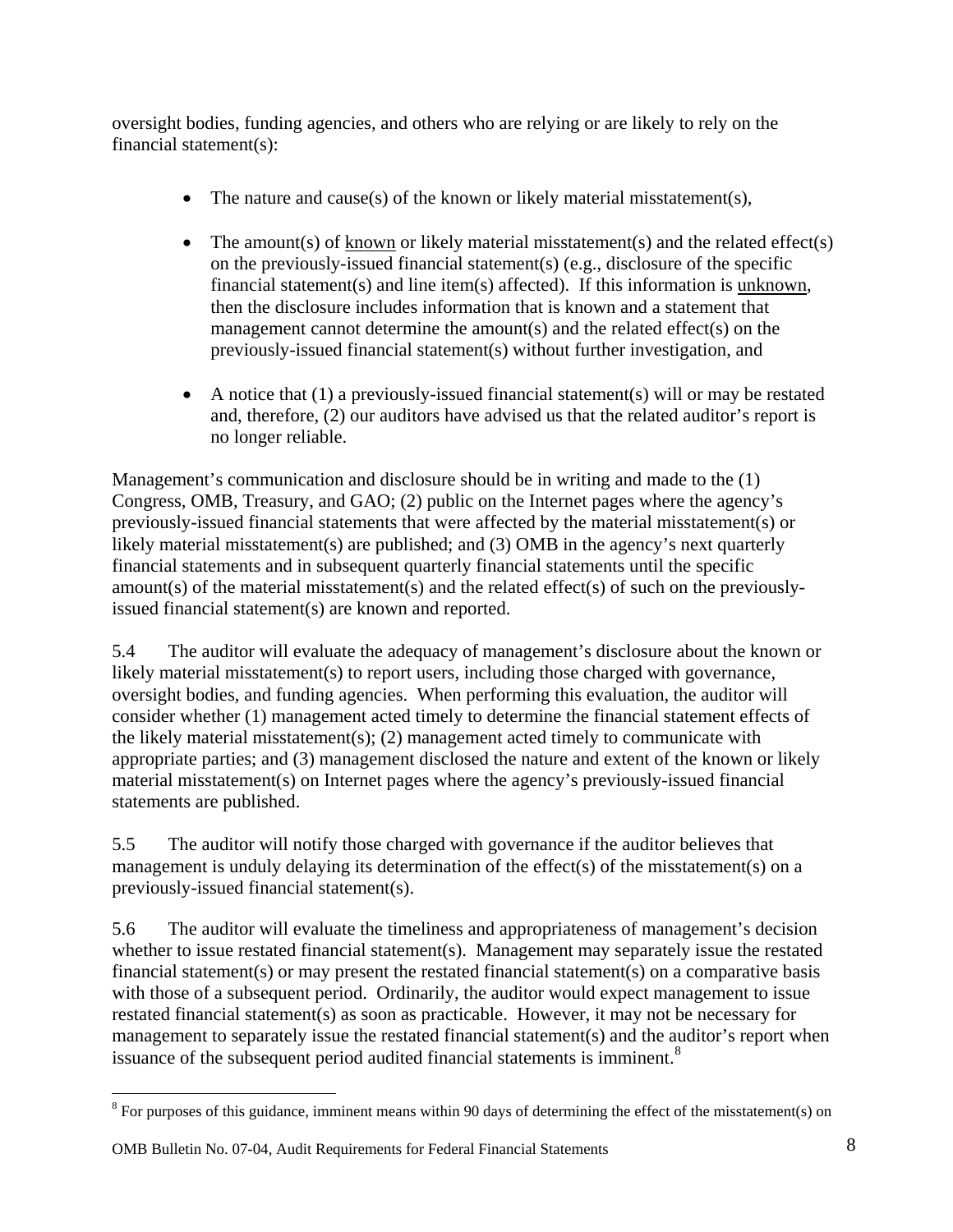## <span id="page-9-0"></span>**Misstatements Affecting Previously-Issued Financial Statements**

5.7 If the auditor becomes aware of a material misstatement(s) or likely misstatement(s) affecting a previously-issued financial statement(s), then the auditor will advise the agency's management to determine the specific amount(s) of the material misstatement(s) or likely material misstatement(s) and the related effect(s) of such on the previously-issued financial statement(s) as soon as reasonably possible.

5.8 If the specific amount(s) of the material misstatement(s) and the related effect(s) of such on a previously issued financial statement(s) are known and the issuance of the subsequent period audited financial statements is not imminent, then the auditor will advise the agency's management promptly to:

- Issue revised fiscal year financial statements before issuing the current fiscal year's financial statements;
- Communicate the issuance of the revised financial statements to those charged with governance, oversight bodies, funding agencies, and others who are relying or are likely to rely on the financial statement(s). This includes communication (1) in writing to the Congress, OMB, Treasury, and GAO and (2) to the public on the Internet pages where the agency's previously issued financial statements that were affected by the material misstatement(s) are published; and
- Disclose the following information, at a minimum, in the agency's restatement note: (1) the nature and cause(s) of the misstatement(s) that led to the need for restatement, and (2) the specific amount(s) of the material misstatement(s) and the related effect(s) on the previously-issued financial statement(s) (e.g., year(s) being restated, specific financial statement(s) affected and line items restated, actions the agency's management took after discovering the misstatement), and the impact on the financial statements as a whole (e.g., change in overall net position, change in the audit opinion).

5.9 If the specific amount(s) of the material misstatement(s) and the related effect(s) of such on a previously-issued financial statement(s) are known and issuance of the subsequent period audited financial statements is imminent, then the auditor will disclose restatements in the auditor's report as listed in Paragraph 7.8 and advise agency's management to:

- Issue restated financial statement(s) as part of the current year's comparative financial statements;
- Communicate the restatement to those charged with governance, oversight bodies, funding agencies, and others who are relying or are likely to rely on the financial statement(s). This includes communication (a) in writing to the Congress, OMB,

the previously issued financial statements.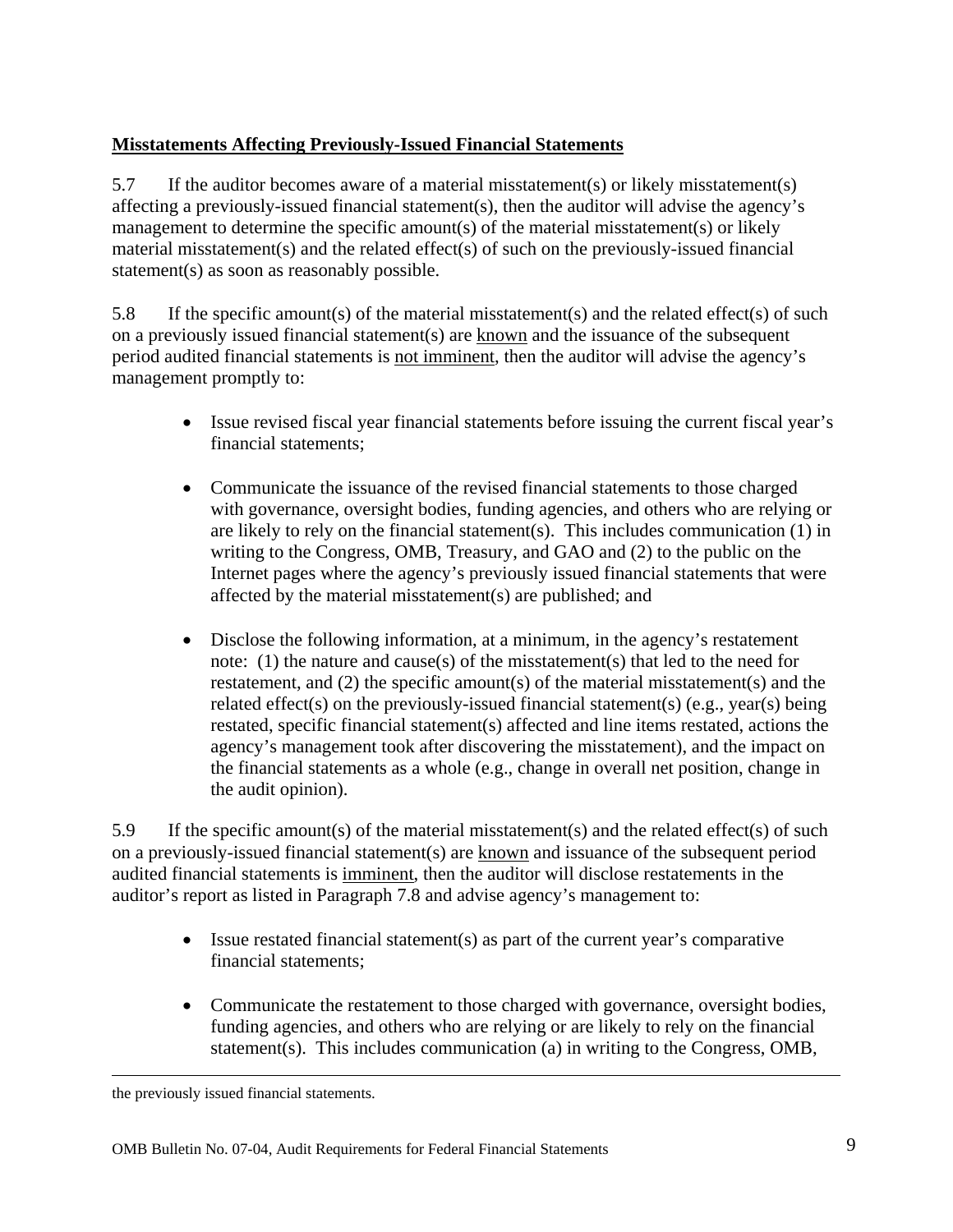<span id="page-10-0"></span>Treasury, and GAO and (b) to the public on the Internet pages where the agency's previously-issued financial statements that were affected by the material misstatement(s) are published; and

• Disclose the following information, at a minimum, in the agency's restatement note: (1) the nature and cause(s) of the misstatement(s) that led to the need for restatement and (2) the specific amount(s) of the material misstatement(s) and the related effect(s) on the previously-issued financial statement(s) (e.g., year(s) being restated, specific financial statement(s) affected and line items restated, actions the agency's management took after discovering the misstatement), and the impact on the financial statements as a whole (e.g., change in overall net position, change in the audit opinion).

5.10 If the specific amount(s) of the misstatement(s) and the related effect(s) of such on a previously-issued financial statement(s) remain unknown when the current year's financial statements are issued, then the auditor will follow Paragraph 7.7 when issuing the auditor's report and advise the agency's management as required in Paragraph 5.2.

5.11 The auditor will notify those charged with governance, oversight bodies, and funding agencies when management (1) does not take the necessary steps to promptly inform report users of the situation or (2) does not restate with appropriate timeliness the financial statements in circumstances when the auditor believes they need to be restated. The auditor will inform these parties that the auditor will take steps to prevent future reliance on the auditor's report. The steps taken will depend on the facts and circumstances, including legal considerations. This includes communication in writing to the Congress, OMB, Treasury, and GAO as well as any other users known to rely on the previously-issued financial statement(s).

## **SECTION 6: SCOPE OF THE AUDIT**

6.1 Financial statements will be audited in accordance with U.S. Government Auditing Standards and the provisions of this Bulletin.

6.2 The auditor will determine whether the Basic Statements and related notes present fairly, in all material respects, the assets, liabilities, and net position; net costs; changes in net position; budgetary resources; and, if applicable, custodial activity and social insurance in conformity with the accounting principles generally accepted in the United States.

6.3 If consolidating statements are presented, the auditor will consider the consolidating statements supplemental information and report in accordance with Section 7, unless the auditor's objective is to express an opinion on the consolidating statements.

6.4 If the auditor is unable to determine whether the Basic Statements are fairly presented because, for example, of the auditor's inability to obtain sufficient competent evidential matter due to inadequate accounting records, the auditor will, to the extent practical, obtain sufficient evidence about closing balances to enable the auditor to opine on the subsequent year's financial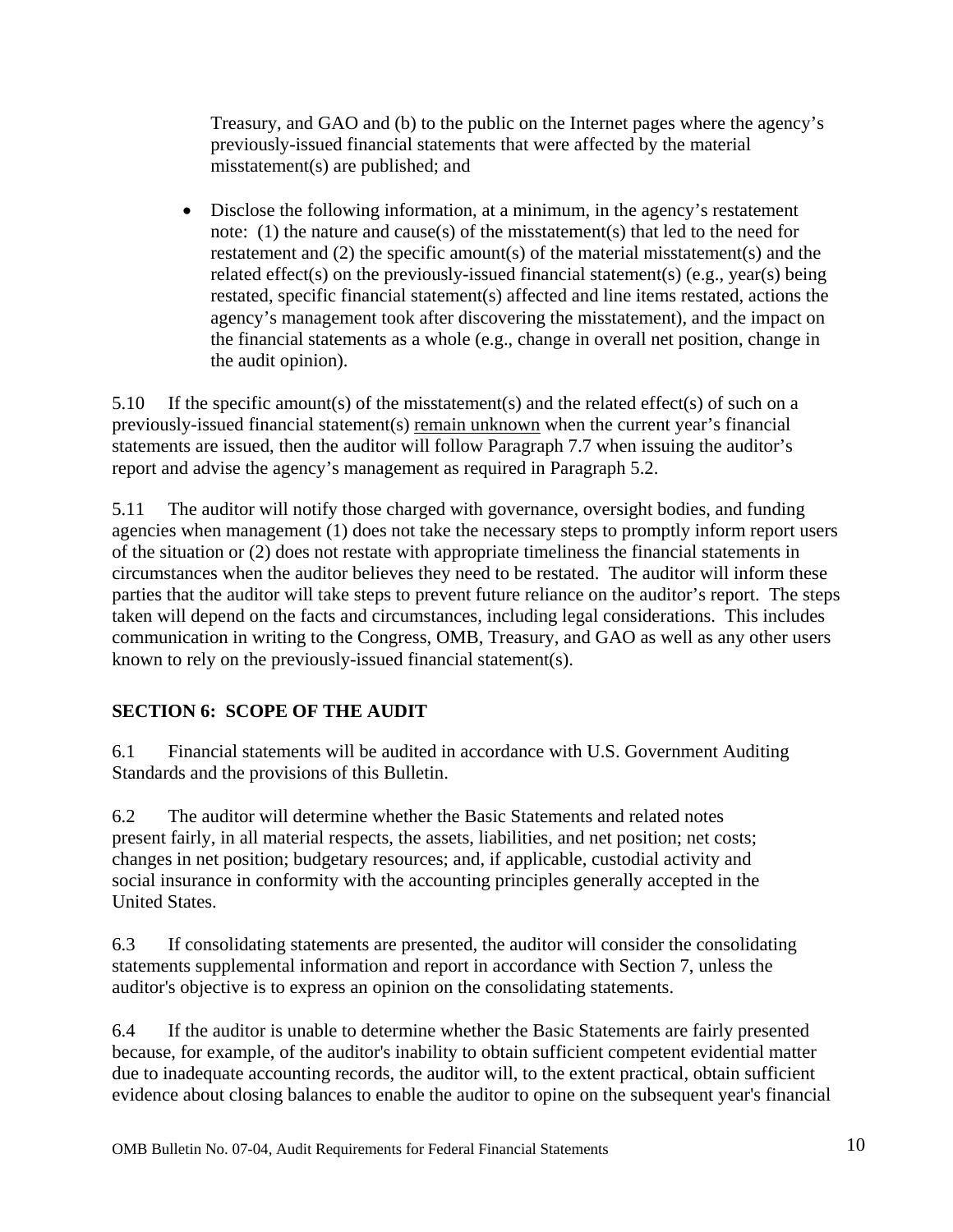statements.

 $\overline{a}$ 

6.5 When auditing allocation transfers<sup>[9](#page-11-0)</sup> from a Federal entity (referred to as the parent) to another agency or department (referred to as the child), the parent's auditor (whether the Office of Inspector General or a contractor) is responsible for ensuring that the child's information receives the audit coverage that, in the auditor's professional judgment, is required as part of the parent's annual financial statement audit (i.e., the amount should be subject to the same annual financial statement auditing procedures and materiality considerations as all other funding sources). As such, the two agencies and/or departments may need to coordinate to ensure that the parent auditor's needs, as they relate to the allocation transfer, are met. Such coordination should take place during the *early* planning phase of the annual financial statement audit.

6.6 The auditor will perform the procedures described in AU § 558, *Required Supplementary Information*, for the following:

- Required Supplementary Information (i.e., Management's Discussion and Analysis, Deferred Maintenance, Stewardship Land, and Heritage Assets)
- Required Supplementary Stewardship Information (i.e., Stewardship investments: non-Federal physical property (such as highways), human capital (expenditures for training and education), and research and development).

6.7 The auditor will assess whether the other accompanying information, or its manner of presentation, is materially consistent with the information in the Basic Statements.

6.8 With respect to the internal control objectives (See Paragraph 2.8, definition of internal control.) relating to the Basic Statements, the auditor will obtain an understanding of the components of internal control (See AU § 319.) and assess the level of control risk relevant to the assertions embodied in the classes of transactions, account balances, and disclosure components of the financial statements. Such controls include relevant information technology (IT) general and application controls and controls relating to intra-entity and intra-governmental transactions and balances. For those internal controls that have been properly designed and placed in operation, the auditor will perform sufficient tests to support a low level of assessed control risk. Those internal controls that have not been properly designed or placed in operation and those internal controls that are found to be ineffective will be reported in accordance with Section 7 of this Bulletin.

6.9 In obtaining an understanding of the components of internal control, particularly the risk assessment component, and assessing control risk, the auditor will obtain an understanding of the process by which the agency identifies and evaluates weaknesses required to be reported under FMFIA and related agency implementing procedures.

<span id="page-11-0"></span> $9$  Effective for FY 2007, the A-136 changed the financial reporting requirements for transferring, or "allocating," budget authority from one entity to another within or to another Federal department (i.e., parent/child reporting). According to the A-136, the department (i.e., parent) that transfers budget authority to another Federal entity (i.e., child) must report all budgetary and proprietary activity in its financial statements, whether material to the parent or not.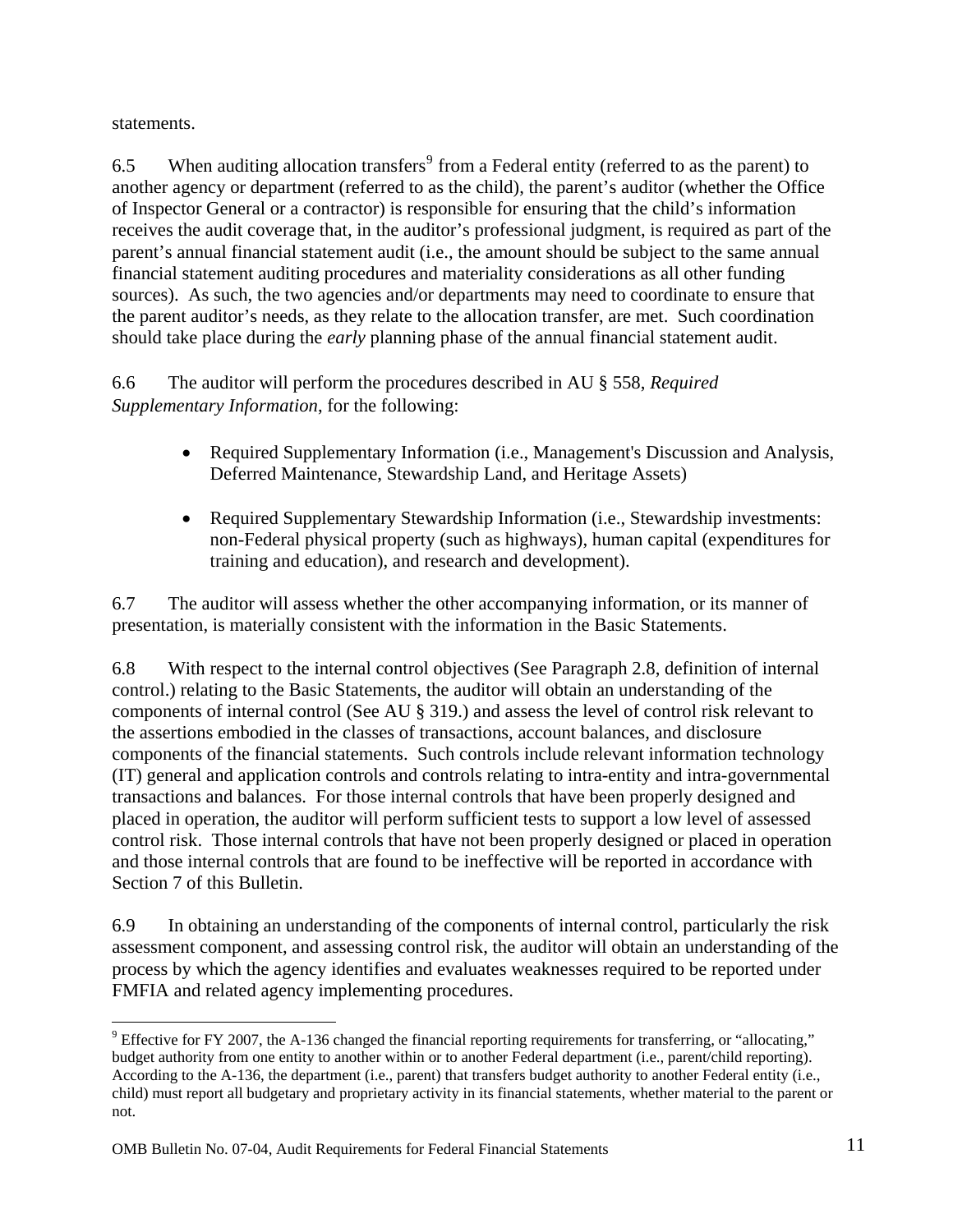<span id="page-12-0"></span>6.10 The auditor will compare material weaknesses disclosed during the audit with those material weaknesses reported in the agency's FMFIA report that relate to the financial statements of the entity under audit and document material weaknesses disclosed by audit that were not reported in the agency's FMFIA report. The auditor should consider whether the failure to detect and report material weaknesses constitutes a significant deficiency or material weakness in the entity's internal control.

## 6.11 Deleted.

6.12 With respect to compliance with applicable laws and regulations, the auditor will perform tests of compliance with laws and regulations, including laws governing the use of budget authority, laws, regulations, and government-wide policies identified by OMB in Appendix E of this Bulletin, or any other laws and regulations that could have a direct and material effect on the Basic Statements.

6.13 The auditor will perform tests of the entity's compliance with FFMIA, section 803(a) requirements. This provision only applies to entities listed in Appendix A. Agencies subject to the ATDA and Government Corporation Control Act are not subject to the requirements of FFMIA, with the exception of government corporations that are also components of one of the 24 major CFO Act agencies. Those government corporations are subject to FFMIA similar to all other components of the CFO Act agencies, including components listed in Appendix B. The government corporations, however, are not required to report separately on compliance with FFMIA in its management reports.

6.14 The auditor will obtain written representation from management as part of an audit conducted in accordance with this Bulletin. (See AU § 333, *Management Representations*.) In addition to the standard representations included in AU § 333, additional representations are required that are unique to the Federal Government. The additional representations are provided in Section 8 of this Bulletin.

## **Service Organizations**

6.15 A service organization is an entity or component of an entity that provides services to a user organization in which those services are part of the user organization's information system (e.g., processing of transactions). A user organization is an entity or component of an entity whose financial statements are being audited and has engaged a service organization.

6.16 With respect to obtaining assurance on the internal control of a service organization, the auditor of the user organization will utilize, as necessary, the service organization's auditors' report<sup>[10](#page-12-1)</sup> on the services provided to the user organization. Service organizations *must* either provide its user organizations with an audit report on whether (1) internal controls were designed properly to achieve specified objectives and placed into operation as of a specified date and (2) the controls that were tested were operating effectively to provide reasonable assurance that the related control objectives were met during the period specified or allow user

## OMB Bulletin No. 07-04, Audit Requirements for Federal Financial Statements 12

<span id="page-12-1"></span><sup>&</sup>lt;u>.</u> <sup>10</sup> These reports are also referred as SAS 70 reports.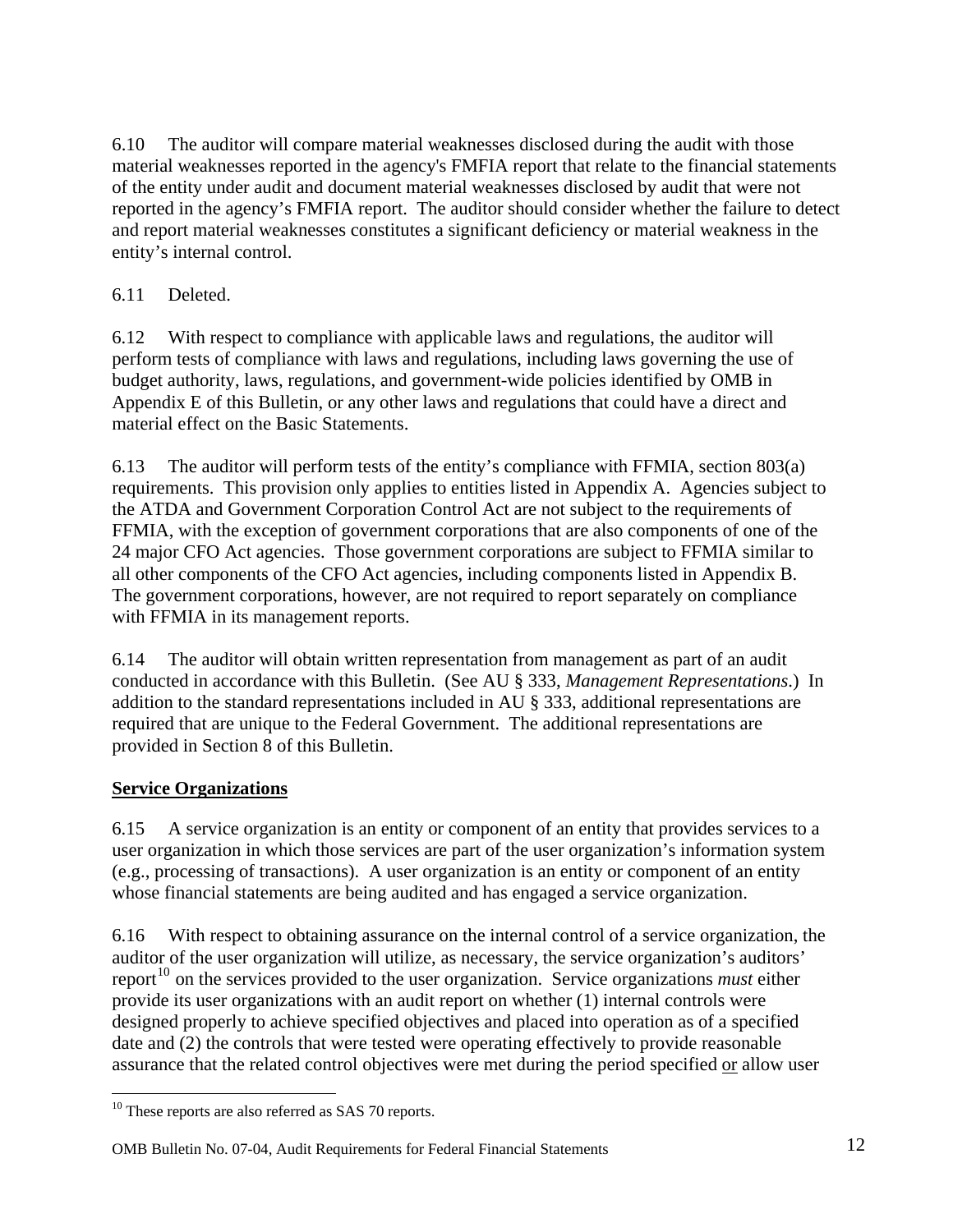<span id="page-13-0"></span>auditors to perform appropriate tests of controls at the service organization. (See AU § 324, *Service Organizations.)*

6.17 If the service organization uses another service organization (subservicer), the service organization is responsible for requesting or obtaining appropriate audit coverage.<sup>[11](#page-13-1)</sup>

6.18 Such audit reports should be submitted to user organizations within a reasonable time *but no later than September 30* to allow the auditor of the user organization to use the audit report during the audit of the user organization's financial statements.

# **SECTION 7: AUDIT REPORT**

7.1 An audit report,  $12$  or separate audit reports, on the Basic Statements, internal control, and compliance with applicable laws and regulations will be prepared at the completion of the audit. The audit report(s) will be submitted to the agency head in sufficient time to enable the agency head to meet the due date for submitting the audited financial statement which is no later than 45 days after the fiscal year end. The audit results will be discussed with management as soon as practical but, in any case, prior to issuance of the audit rep ort.

7.2 The audit report(s) will state that the audit was performed in accordance with U.S. Government Auditing Standards and the provisions of this Bulletin.

## **Audit Report**

 $\overline{a}$ 

7.3 The audit report(s) will include either an opinion as to whether the reporting entity's Basic Statements are fairly presented in all material respects in conformity with the accounting principles generally accepted in the United States of America, or a disclaimer of opinion. (See AU § 508.)

7.4 If the Basic Statements are materially affected by a departure from generally accepted accounting principles, the auditor will issue a qualified or adverse opinion and include an explanatory paragraph that describes the material departure(s) from those standards and, if practical, the effects of the departure(s) on assets, liabilities, and net position; net costs; changes in net position; budgetary resources; and, if applicable, custodial activity and social insurance. If the effects of the departure(s) are disclosed in a note to the Basic Statements, the explanatory paragraph may be shortened by referring to it.

7.5 If the auditor disclaims an opinion, the report will describe why the auditor was unable to conduct the audit in accordance with U.S. Government Auditing Standards and this Bulletin. If material weaknesses and significant deficiencies prevented the conduct of the audit in accordance with U.S. Government Auditing Standards and this Bulletin, such conditions will be included in the report on internal control along with recommendations for correcting the

<span id="page-13-1"></span> $11$  For additional guidance in this area, please see the AICPA audit guide for "Service Organizations: Applying SAS No. 70, as amended."

<span id="page-13-2"></span><sup>&</sup>lt;sup>12</sup> An illustrative auditor's report can be found in the GAO/PCIE FAM Section 500, *Reporting*, and subsequent revisions.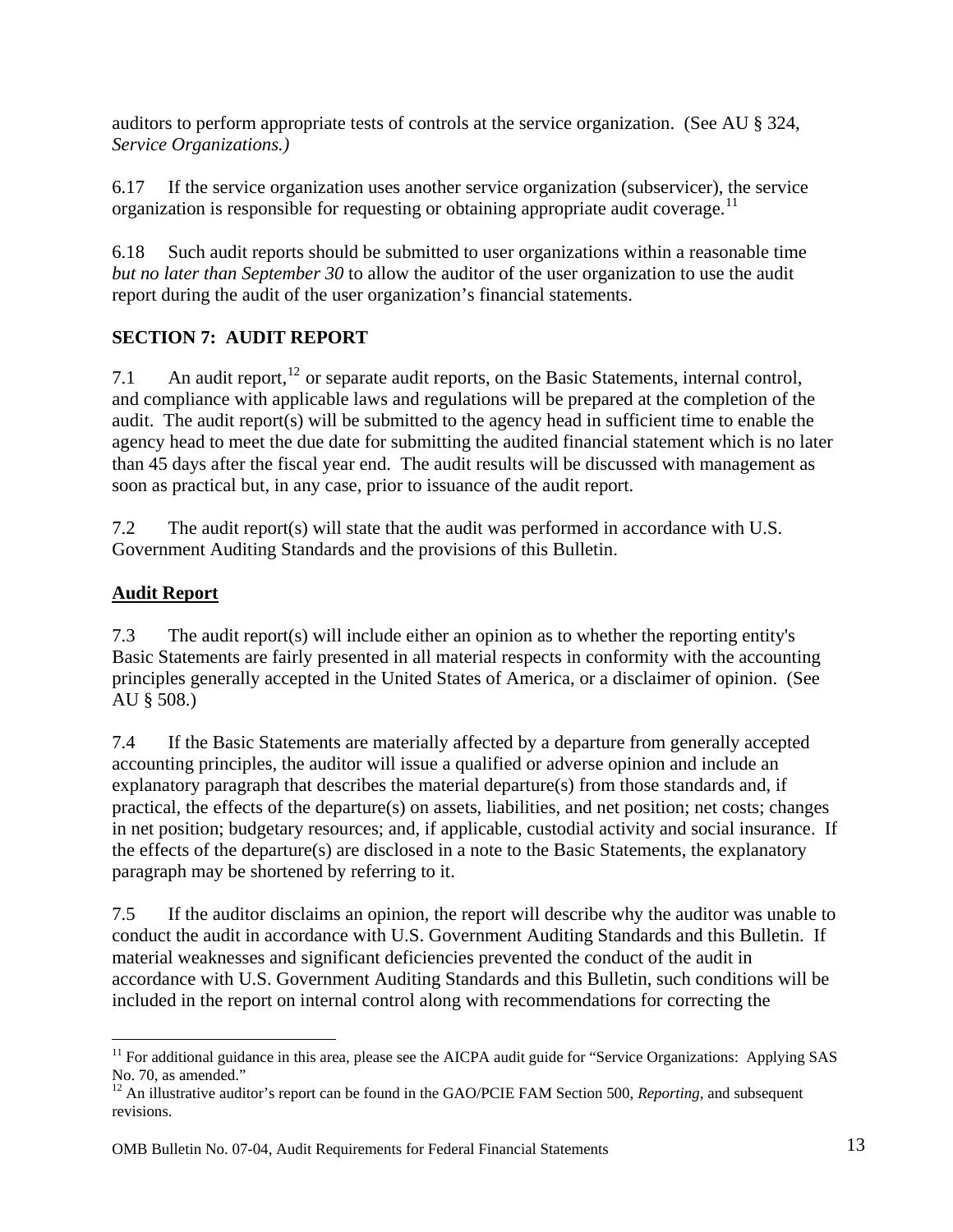<span id="page-14-0"></span>condition(s).

7.6 When there is a change in accounting principles, for example, changes to comply with SFFASs, the auditors' report on the Basic Statements will include an explanatory paragraph identifying the nature of the change and referring the reader to the note to the Basic Statements that discusses the change in detail.

## **Reporting on Restatement of Previously-Issued Financial Statements**

7.7 If at the time of issuance of the auditor's report a material misstatement(s) or likely material misstatement(s) has been identified in any of the previously-issued financial statements and the specific amount(s) of the misstatement(s) and the related effect(s) of such are unknown, then the auditor will update the auditor's report on the previously-issued financial statement(s) as appropriate. Furthermore, the auditor's report will disclose, at a minimum, the following:

- A statement disclosing that a material misstatement(s) or potential material misstatement(s) affects a previously-issued financial statement(s) but the specific amount(s) of the misstatement(s) and the related effect(s) of such are unknown;
- A reference to the note(s) to the financial statements that discusses the restatement or potential restatement;
- A description of the following, if not already provided in the agency's note(s) to the financial statements: (1) the nature and cause(s) of the misstatement(s) or likely misstatement(s), and (2) an estimate of the magnitude of the misstatement(s) or potential misstatement(s) and the related effect(s) of such on a previously-issued financial statement(s) (e.g., disclosure of the specific financial statement(s) and line items affected) that are known and a statement that the specific amount(s) and the related effect(s) of such cannot be determined without further investigation; and
- A statement disclosing that a restatement(s) to a previously-issued financial statement(s) will or may occur.

## **Reporting on Restated Financial Statements**

7.8 When management restates a previously-issued financial statement(s),  $^{13}$  $^{13}$  $^{13}$  the auditor will perform audit procedures sufficient to reissue or update the auditor's report on the restated financial statement(s). The auditor will fulfill these responsibilities whether the restated financial statement(s) are separately issued or presented on a comparative basis with those of a subsequent period. The auditor will include the following information in an explanatory paragraph in the reissued or updated auditor's report on the restated financial statement(s):

• A statement disclosing that a previously-issued financial statement(s) has been

<span id="page-14-1"></span> $\overline{a}$ <sup>13</sup> SFFAS No. 21, *Reporting Corrections of Errors and Changes in Accounting Principles*, instructs agencies on when to issue a restatement.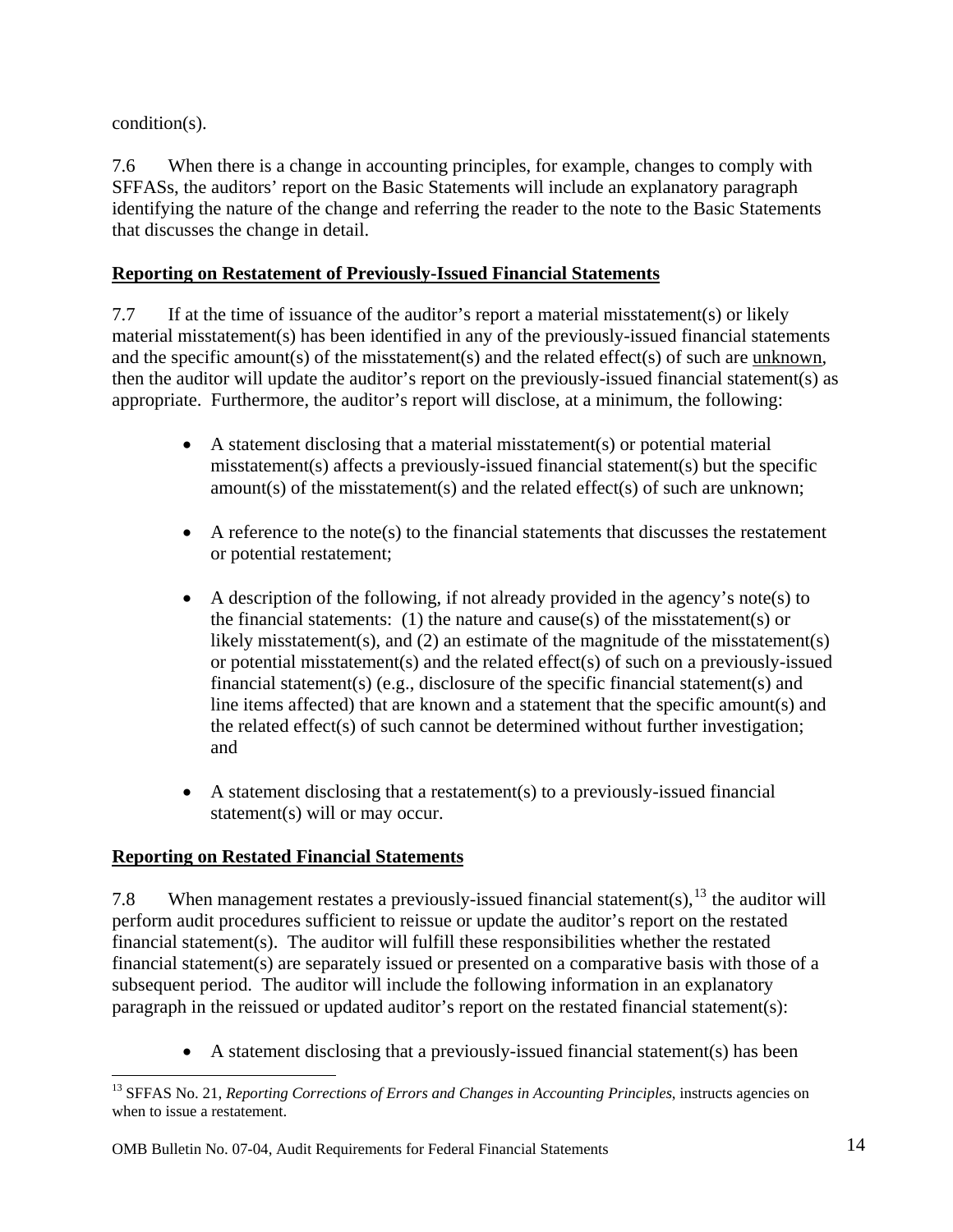<span id="page-15-0"></span>restated;

- A statement that the previously-issued financial statement(s) was materially misstated and that the previously-issued auditor's report (including report date) is withdrawn and replaced by the auditor's report on the restated financial statement(s);
- A reference to the note(s) to the restated financial statement(s) that discusses the restatement;
- A description of the following if not already provided in the note(s) to the financial statement(s): (1) the nature and cause(s) of the misstatement(s) that led to the need for restatement and (2) the specific amount(s) of the material misstatement(s) and the related effect(s) on the previously-issued financial statement(s) (e.g., year(s) being restated and the specific financial statement(s) affected and line items restated) and the impact on the financial statements as a whole (e.g., change in overall net position, change in the audit opinion); and
- If applicable, a reference to the report on internal control containing a discussion of any significant internal control deficiency identified by the auditor as having failed to prevent or detect the misstatement and what action management has taken to address the deficiency.

### **MD&A, RSSI, RSI, Other Accompanying Information, and Highlights**

7.9 When reporting on MD&A, required supplementary stewardship information, and required supplementary information, the auditor will follow AU § 558, *Required Supplementary Information*.

7.10 When reporting on other accompanying information, the auditor will follow AU § 551.

7.11 When reporting on a "Highlights" or similar document, the auditor will follow AU § 552, *Reporting on Condensed Financial Statements and Selected Financial Data*.

## **Report on Internal Control**

1

7.12 A report on internal control will at a minimum, $14$  state that, with respect to internal control over financial reporting, the auditor obtained an understanding of the design effectiveness of internal controls, determined whether they have been placed in operation, assessed control risk, and performed tests of the reporting entity's internal controls.

<span id="page-15-1"></span><sup>&</sup>lt;sup>14</sup> An opinion on internal control over financial reporting can be rendered if desired or mandated by statute. An opinion can be issued either in accordance with the AICPA Statements of Standards for Attestation Engagements, AT 501, Codification of Statements on Auditing Standards, or in accordance with Auditing Standard No. 5, *An Audit of Internal Control Over Financial Reporting That is Integrated with An Audit of Financial Statements,* promulgated by the Public Company Accounting Oversight Board.

OMB Bulletin No. 07-04, Audit Requirements for Federal Financial Statements 15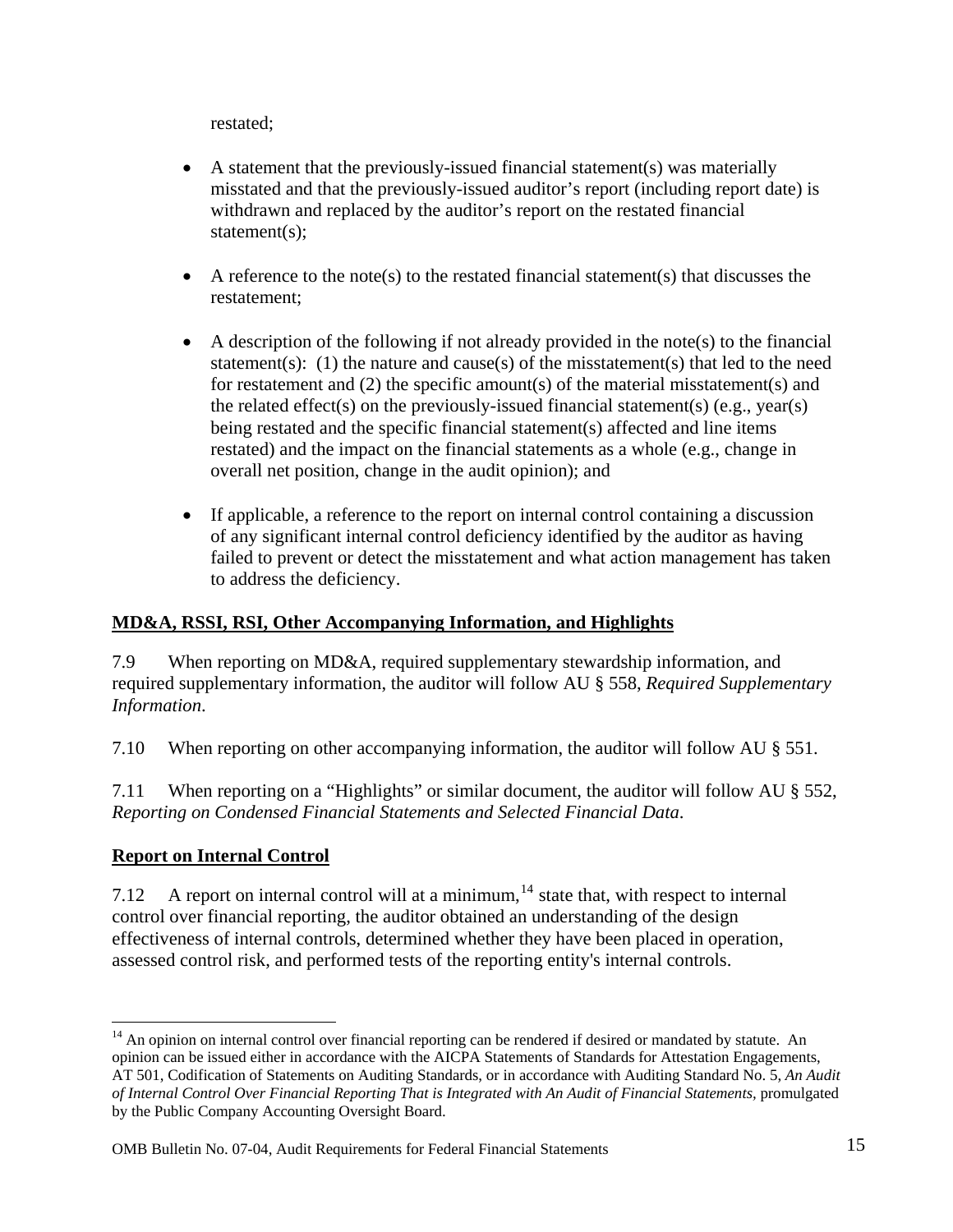<span id="page-16-0"></span>7.13 Deleted.

7.14 The report will state that either the objective (1) was not to provide an opinion on internal control and therefore does not express such an opinion or (2) was to provide an opinion on internal control<sup>[15](#page-16-1)</sup> and reference the separate audit report, if one will be issued separately instead of in conjunction with the audit of the financial statements.

7.15 The report will describe significant deficiencies and material weaknesses identified during the audit.

7.16 The report will identify those material weaknesses disclosed by the audit that were not reported as material weaknesses in the reporting entity's FMFIA report.

## **Report on Compliance with Applicable Laws and Regulations**

7.17 A report on the reporting entity's compliance with applicable laws, regulations, and government-wide policy requirements include noncompliance with laws and regulations disclosed by audit, except for those instances of noncompliance that, in the auditor's judgment, are clearly inconsequential. In meeting this requirement, the auditor will list those laws and regulations that tests disclosed reportable instances of noncompliance.

7.18 With respect to laws and regulations tested for which the audit disclosed no reportable instances of noncompliance, the report will state that the audit disclosed no reportable instances of noncompliance with these laws and regulations. A listing of these laws and regulations is not required.

7.19 The report will state either the objective (1) was not to provide an opinion on compliance with applicable laws and regulations and therefore does not express such an opinion, or (2) was to provide an opinion on compliance and reference the separate audit report.

#### **Compliance with FFMIA**

7.20 Section 803(b) of FFMIA requires the auditor to report whether the reporting entity's financial management systems substantially comply<sup>[16](#page-16-2)</sup> with FFMIA section 803(a) requirements.<sup>[17](#page-16-3)</sup> Auditors are reminded that "significant deficiencies" found under FISMA must

<sup>1</sup>  $15$  Ibid.

<span id="page-16-2"></span><span id="page-16-1"></span> $16$  Additional guidance on compliance with Section 803(b) of FFMIA can be found on the OMB website, [http://www.whitehouse.gov/omb/financial/ffmia\\_implementation\\_guidance.pdf.](http://www.whitehouse.gov/omb/financial/ffmia_implementation_guidance.pdf) All of the financial management system requirements referenced in Section 7 of OMB Circular No. A-127, *Financial Management Systems* are important, but not essential to substantially comply with the three FFMIA Section 803(a) requirements. The Act is intended to ensure that agencies use financial management systems that provide reliable, timely, and consistent information. Agencies that can: 1) prepare financial statements and other required financial budget reports using information generated by the financial management system(s); 2) provide reliable and timely financial information for managing current operations; 3) account for their assets reliably, so that they can be properly protected from loss, misappropriation, or destruction; and do all three in a way that is consistent with Federal GAAP and the USSGL are substantially compliant with FFMIA.

<span id="page-16-3"></span><sup>&</sup>lt;sup>17</sup> Agencies subject to the ATDA and Government Corporation Control Act are not subject to the requirements of FFMIA, with the exception of government corporations that are also components of one of the 24 major CFO Act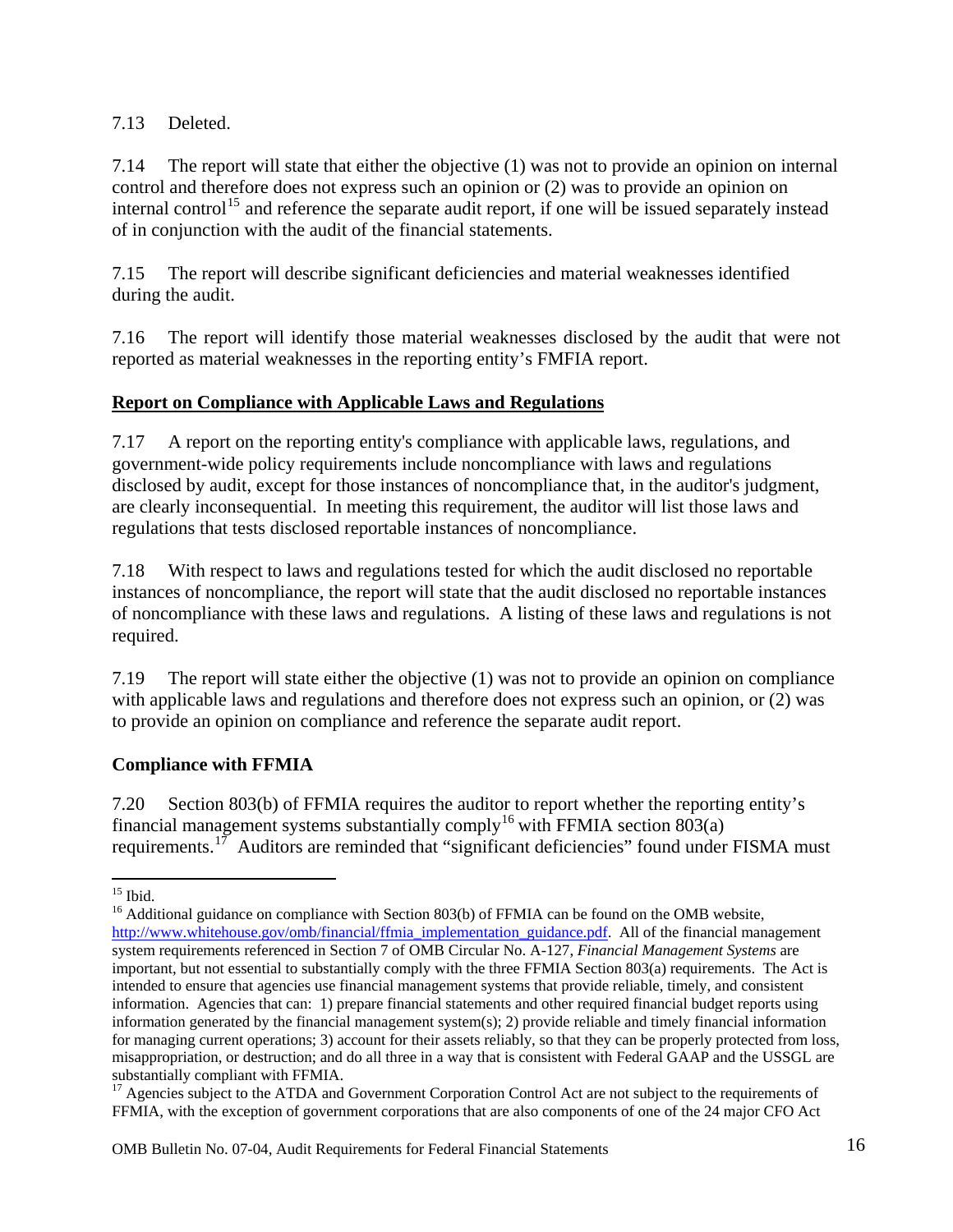<span id="page-17-0"></span>also be reported as material weaknesses under FMFIA and as a lack of substantial compliance under FFMIA if related to financial management systems. (See Paragraph 2.5 of this Bulletin.)

To meet the requirement, for each of the three FFMIA section 803(a) requirements, the audit report will reflect instances in which the reporting entity's systems did not substantially comply with the requirement, or state that the audit disclosed no instances in which the reporting entity's systems did not substantially comply. If the audit disclosed no instances of substantial noncompliance with any of the three FFMIA section 803(a) requirements, a single statement to this effect is sufficient. Where tests disclosed that the reporting entity's systems did not substantially comply with one or more of the three requirements, the auditors' report on compliance, (or an accompanying schedule that is referenced in the compliance report) should group findings together based on the requirement they relate to (i.e., Federal financial management systems requirements, applicable Federal accounting standards, or the USSGL), as required by FFMIA:

- Identify the entity or organization responsible for the financial management systems that were found not to comply with the requirements.
- Include all facts pertaining to the noncompliance, including the nature and extent of the noncompliance, the primary reason or cause of the noncompliance, and any relevant comments from reporting entity management or employees responsible for the noncompliance.
- Provide recommended remedial actions.

## **Compliance with OMB Circular No. A-123, Appendix A**

7.21 The OMB Circular No. A-123, *Management's Responsibility for Internal Control* (A-123) implements the requirements of FMFIA. The A-123 contains Appendix  $A^{18}$  $A^{18}$  $A^{18}$  which provides an assessment process that management should implement in order to properly evalu ate and improve internal controls over financial reporting. The assessment process should provide management with the information needed to properly support a separate assertion as to the effectiveness of the internal controls over financial reporting, as a subset of the overall FMFIA report.

7.22 Auditors may elect, but are not required to report separately on agencies' compliance with the A-123, Appendix A. If auditors report separately on agencies' compliance with the A-123, Appendix A, auditors should consider whether:

• Management established an organizational structure to effectively implement, direct, and oversee the assessment process. The A-123 suggests a Senior Management Council and

1

agencies. Those specific government corporations are subject to FFMIA similar to all other components of the CFO Act agencies. The government corporations; however, are not required to report separately on compliance with FFMIA in their management reports, if applicable.

<span id="page-17-1"></span> $18$  The requirements of Appendix A are applicable to the 24 CFO Act agencies.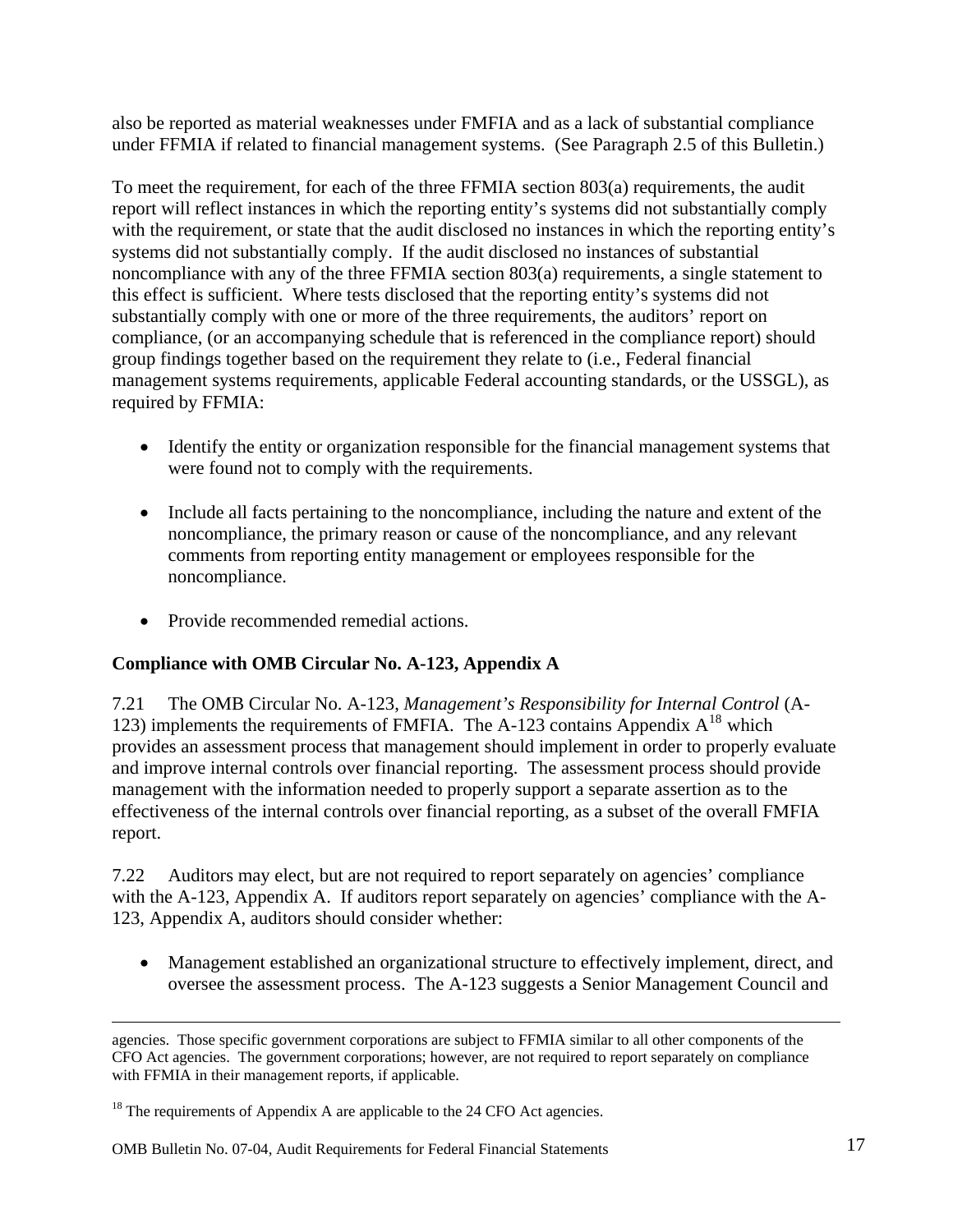a Senior Assessment Team or equivalent structures. The oversight of the assessment process may also be incorporated into existing offices or functions within the organization that currently monitor the effectiveness of the organization's internal control.

- Management evaluated controls at the entity level and considered the components of internal control as defined in the A-123 and GAO's *Standards for Internal Control in the Federal Government* (www.gao.gov).
- Management established an approach to determine the scope of the assessment. The scope of the assessment includes identifying significant financial reports and key processes/controls/transactions. Management has discretion in determining both the breadth and depth of the scope of financial reporting. The breadth of financial reporting encompasses the specific financial reports included within the scope of the assessment and should include at least the annual and quarterly entity-wide financial reports. The depth of financial reporting are the boundaries of where the financial reporting process meets the operating processes on an entity-wide basis as well as the extent of coverage at the component unit and multiple locations.
- Management evaluated and documented the processes and controls as required by the A-123, Appendix A.
- Management documented its decisions on determining the scope, materiality, testing methodology, and other significant decisions related to this assessment. Management also documented its decisions for what, when, where and how to test the controls, and documented the tests and results. Management can and should use discretion when developing the testing approach that is required to support its statement of assurance. The management assurance required by the agency head should be directly related to the amount of test work performed, as determined by scope, risk, and materiality determinations made by management.
- Management used the results of its testing, and considered information gathered during the financial statement audit, to support its conclusion whether internal controls over financial reporting were properly designed and operating effectively.
- Management's assurance statement describes any scope limitation, and is consistent with the evidence gathered during the testing process, including information gathered during the financial statement audit.
- Management has plans in place and a process to continue assessing controls in accordance with the A-123, Appendix A.
- Management has a process in place to monitor implementation of corrective actions to resolve deficiencies in internal controls, including material weaknesses.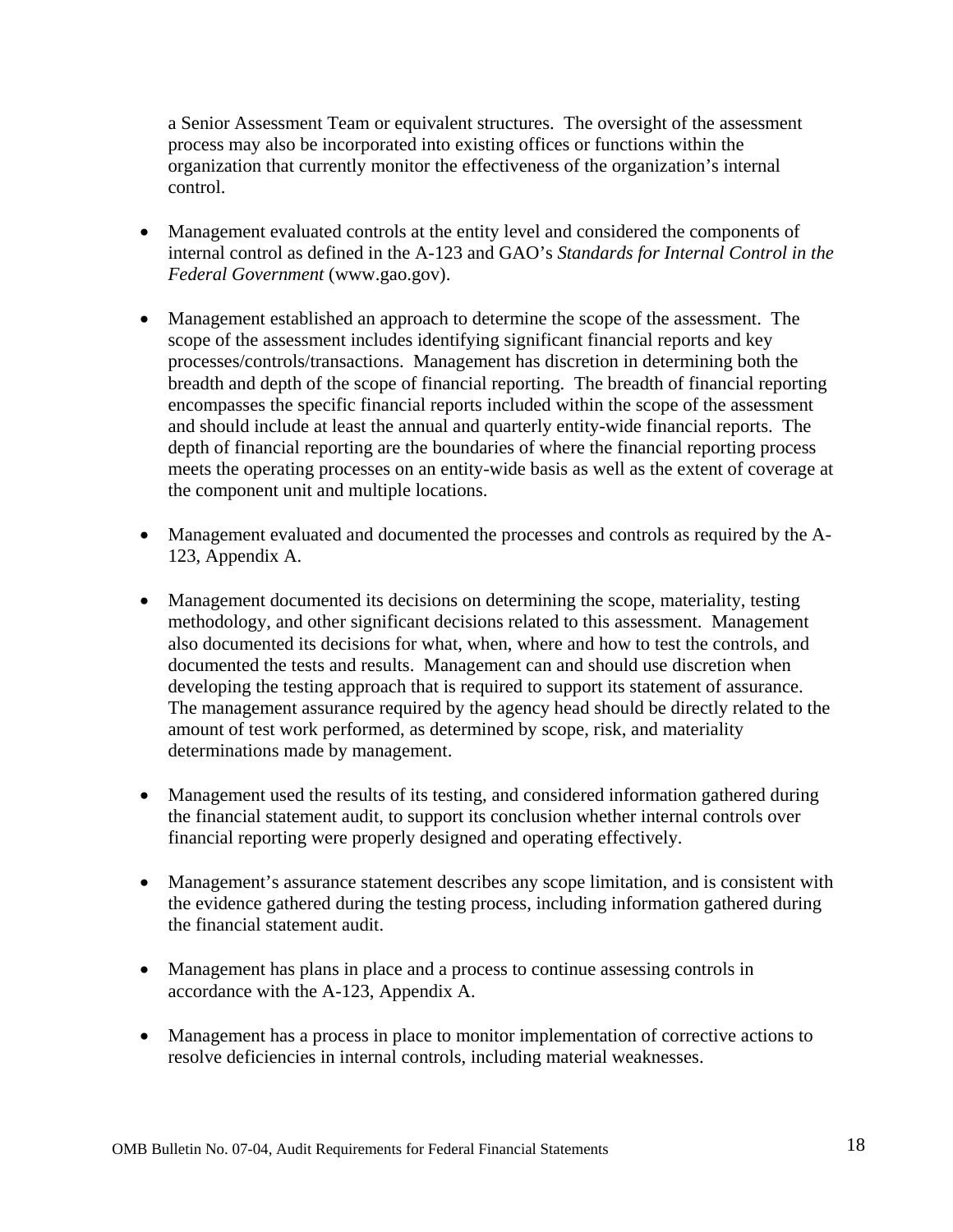<span id="page-19-0"></span>Auditors should understand that Management has discretion in planning for and implementing their A-123, Appendix A program. Consequently, a determination of non-compliance should be made if management's A-123 implementation was poorly designed and executed.

7.23 Auditors should also consider that certain agencies elected to complete the A-123, Appendix A assessment over multiple years, which is also permissible under the A-123. For those agencies the following was required:

- Submission of a plan that: (i) states why the agency requires more than one year to execute its plan; (ii) provides for identifying, testing, and assessing a significant percentage of its key business processes and controls in each year; (iii) demonstrates how the agency will meet the A-123, Appendix A requirements by September 2008; and (iv) is reviewed and accepted by OMB;
- Implementation of their A-123 assessment process in substantial accordance with the OMB-approved plan; and
- Submission of an assurance statement by the agency head that accurately reflects the amount of work completed (e.g., agencies that are implementing a multi-year plan will need to identify a scope limitation) and the results of the assessments performed.

### **Status/Comments/Distribution**

 $\overline{a}$ 

7.24 When preparing the audit report(s), the auditor will report the status of known but uncorrected material findings and recommendations from prior audits that affect the current audit objectives.

7.25 The auditor should obtain and report the views of the reporting entity's responsible officials concerning the auditor's findings and recommendations included in the audit report, including corrective actions taken or planned and comments on the status of corrective actions taken on prior findings. These comments will be included in the report on internal control or report on compliance, as applicable. If corrective actions are not necessary, an explanatory statement will be included in the audit report. (See Chapter 5 of the U.S. Government Auditing Standards for further guidance.)

7.26 Copies of the audit report(s) will be distributed to the head of the executive department or agency and subsequently included in the department's or agency's Performance and Accountability Report (PAR), Agency Financial Report (if applicable),  $19$  or the corporation's Management Report.

<span id="page-19-1"></span><sup>&</sup>lt;sup>19</sup> OMB is continuing its PAR *pilot* for FY 2008 in which agencies may choose to produce an alternative to the traditional PAR. The pilot has three required components: 1) an Agency Financial Report; an Annual Performance Report; and a Citizens' Report that will contain performance and financial information, in a brief, user-friendly format. See Section II of the A-136 for further details.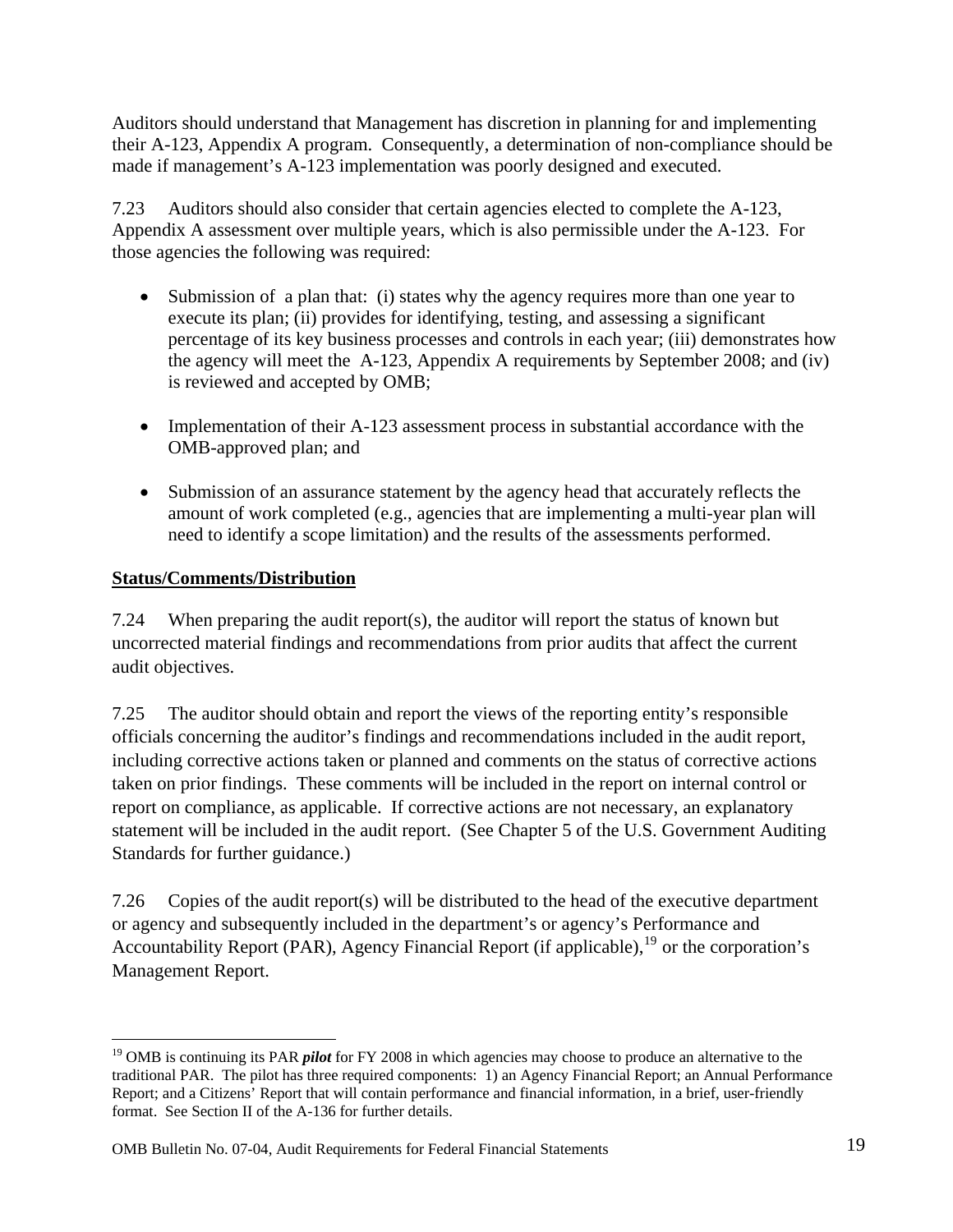### <span id="page-20-0"></span>**Subsequent Discovery of Facts**

7.27 With respect to the subsequent discovery of facts existing at the date of the auditors' report, the auditor will follow the steps in AU § 561, *Subsequent Discovery of Facts Existing at the Date of the Auditor's Report*. If the auditor concludes that the previously-issued audit report is not reliable and action should be taken to prevent future reliance on the report, the auditor will communicate such facts to the audited entity. The auditor will also make the appropriate disclosure of the facts to persons who may be relying on the auditor's reports such as legislative or regulatory oversight bodies, federal inspector(s) general, funding entities, and other oversight bodies if the audited entity fails to do so in a timely manner.

7.28 Revised financial statements and the auditors' report(s) should be issued as soon as practical after the effect on the previously issued financial statement and auditor's report can be determined. If the audited entity's subsequent-period financial statements and the related auditors' report will be issued imminently, the appropriate disclosures can be made in the subsequent-period statements instead of reissuing the earlier statements. For this purpose, "imminent" is defined as within 90 calendar days of the subsequent-period financial statements planned issue date. (See Paragraphs 5.3 through 5.11 and 7.8 for further discussions.)

7.29 The A-136 provides guidance on how the audited entity's management should correct errors in the financial statements and the specific information to be included in the financial statement notes when restatement is required.

## **SECTION 8: MANAGEMENT REPRESENTATION LETTER**

8.1 In accordance with AU § 333, *Management Representations*, the auditor will obtain written representations from management for all financial statements for the periods covered by the auditors' report(s). The auditor will also obtain a summary of uncorrected misstatements to accompany the management representation letter. In accordance with the A-136, Section V, the management representation letter and accompanying summary of uncorrected misstatements are required for the audits of entity financial statements and the special-purpose financial statements used to compile the *Financial Report of the United States Government* (FR).

8.2 The management representation letter will be on the audited entity's letterhead. The representations should be dated in accordance with AU § 333. To ensure the management representation letter is prepared timely, a draft letter should be provided to and discussed with management as early as possible in the audit and updated for circumstances found throughout the audit.

8.3 The management representation letter will be obtained from the highest levels of the audited entity. The officials who sign the management representation letter should be those who, in the auditor's view, are responsible for and knowledgeable, directly or through others, about the matters in the management representation letter. These officials generally should be the head of the entity, the CFO, and any others deemed responsible for matters presented in the management representation letter.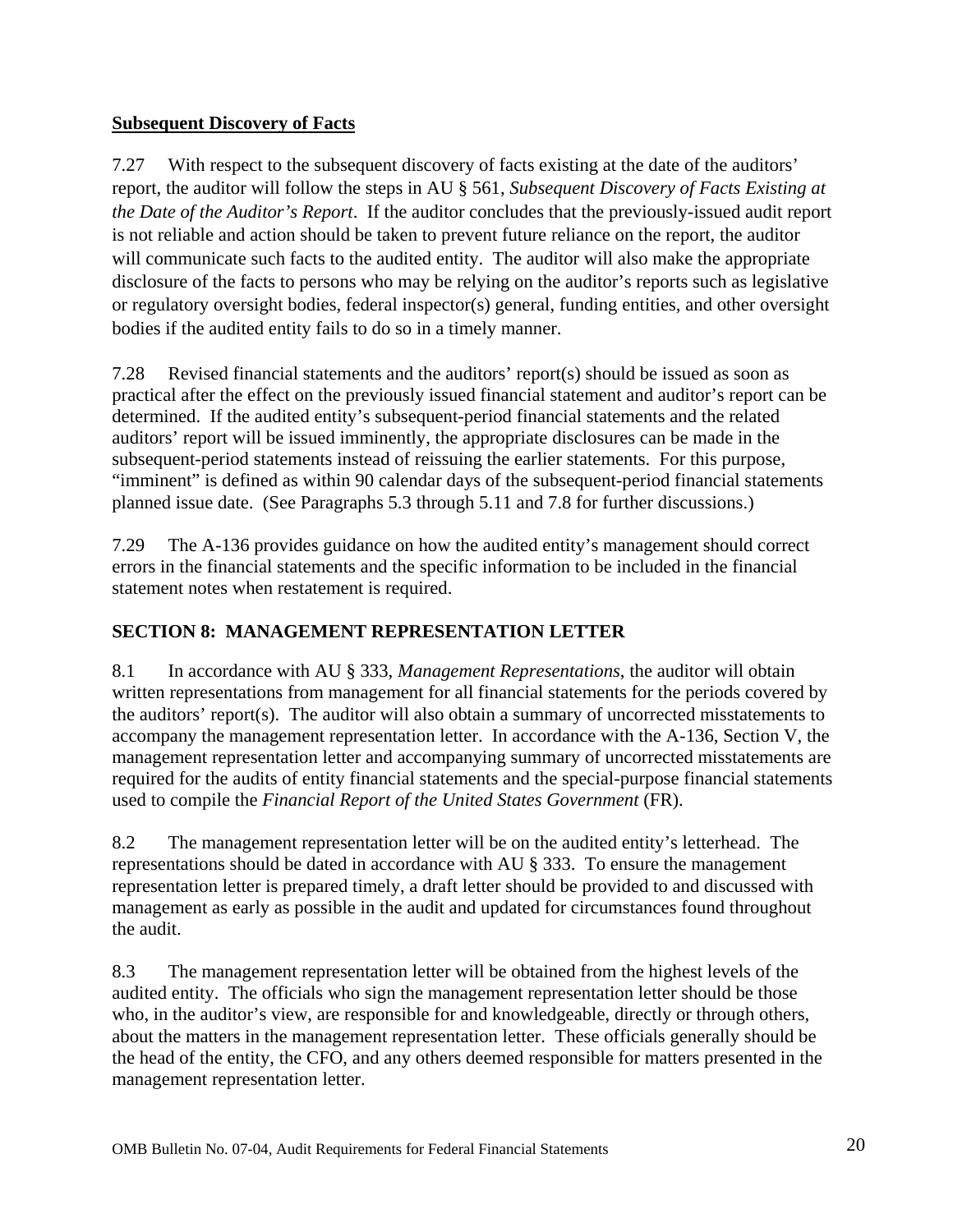8.4 The management representation letter will specify management's materiality threshold, used for reporting items in the management representation letter. Items below this threshold would not be considered exceptions or reported as such in the representation letter.<sup>[20](#page-21-0)</sup>

8.5 The representations to be included in the management representation letter are part of the evidential matter to be considered by the auditor in its audit of the entity's financial statements. The AU § 333 discusses specific representations that should be obtained from management. The representations obtained will depend on the circumstances of the engagement and the nature and basis of presentation of the financial statements. In addition to the representations given in AU § 333, the auditor generally should consider the need to obtain representations on other matters based on the circumstances of the audited entity. The auditor should refer to the guidance detailed in the GAO/PCIE FAM Section 1001, *Management Representations*, and subsequent revisions. The sample management representation letter presented in the GAO/PCIE FAM Section 1001A, *Example Management Representation Letter*, and subsequent revisions should be used as guidance and representations should be deleted if inapplicable or customized to the situation of the entity being audited.

8.6 In addition to the representations discussed in the above paragraph, management is required to include a representation that addresses the consistency of budgetary data reported on the Statement of Budgetary Resources and the budgetary data submitted through FACTS II to prepare the year-end SF 133s, *Reports on Budget Execution and Budgetary Resources*. Management will use the following sample representation:

*The information presented on the Department's Statement of Budgetary Resources is reconcilable to the information submitted on the Department's year-end Reports on Budget Execution and Budgetary Resources (SF 133s). This information will be used as input for the fiscal year 20xx actual column of the Program and Financing Schedules reported in the fiscal year 20xz Budget of the U.S. Government. Such information is supported by the related financial records and related data.* 

8.7 A list of any uncorrected misstatements, including those audit adjustments waived by the component-level, should be attached to the management representation letter. In addition, the adjusting entries to correct the misstatements should also be provided. If there are no such uncorrected misstatements, a representation to this effect should be included in the management representation letter. Refer to the GAO/PCIE FAM Section 595 C, *Uncorrected Misstatements and Adjusting Entries* (GAO/PCIE FAM Section 595 C)*,* and subsequent revisions, for a sample schedule of uncorrected misstatements and adjusting entries. Agencies are strongly encouraged to provide all of the information that is shown in GAO/PCIE FAM Section 595 C, and subsequent revisions, for the adjusting entries.

8.8 The management representation letter will be consistent with the auditors' report(s). If a representation is contradicted by other audit evidence, the auditor will investigate the

<span id="page-21-0"></span><sup>1</sup>  $^{20}$  Management and the auditor should reach an understanding on a materiality level. For guidelines on establishing the materiality level for the management representation letter, see the GAO/PCIE FAM Section 1001, *Management Representations*, and subsequent revisions.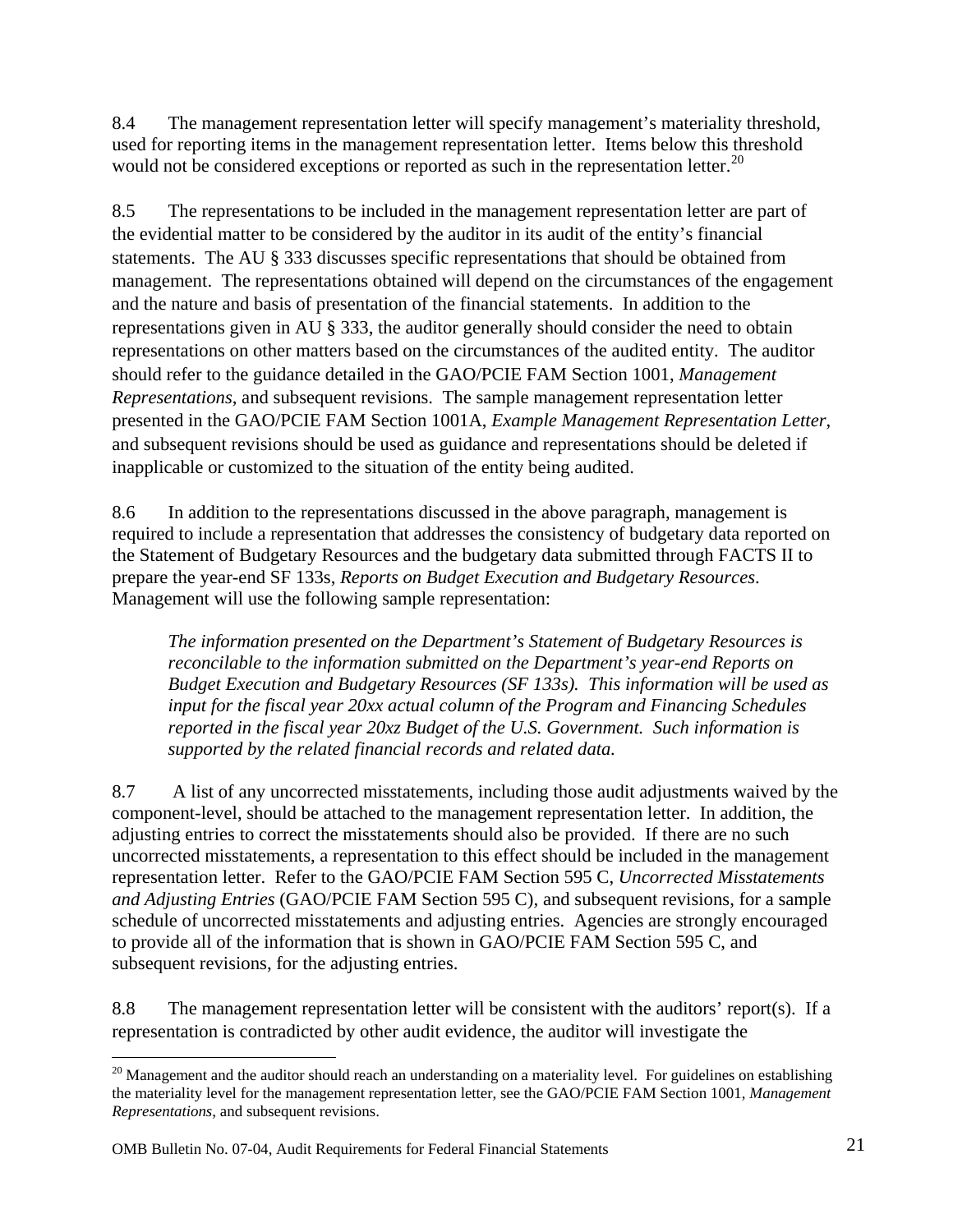<span id="page-22-0"></span>circumstances and consider the reliability of the representation. Based on the circumstances, the auditor will then consider whether it is appropriate to rely on other management representations.

8.9 The auditor will also obtain additional written representations, and a summary of uncorrected misstatements, for the special-purpose financial statements used to compile the FR. (See Section 13 and Appendix F, *Illustrative Management Representation Letter for Special-Purpose Financial Statements* of this Bulletin for further guidance.)

## **SECTION 9: LEGAL REPRESENTATION LETTERS AND MANAGEMENT'S SCHEDULES**

9.1 In accordance with AU § 337, *Inquiry of a Client's Lawyer Concerning Litigation, Claims, and Assessments*, the auditor will request entity management to send a letter of inquiry to those lawyers with whom management consulted concerning litigation, claims, and assessments.[21](#page-22-1) (See the GAO/PCIE FAM Section 1002B, *Example Legal Letter Request*, and subsequent revisions, for an illustrative letter of inquiry from entity management to legal counsel.) Management should document in a schedule how the information contained in the legal counsel's response(s) was considered in preparing the financial statements. In accordance with the A-136, Section V, legal representation letters and management's schedules are required for the audits of entity financial statements and the special-purpose financial statements used to compile the FR.

9.2 Legal counsels will consider the guidance contained in the American Bar Association's *Statement of Policy Regarding Lawyer's Responses to Auditors' Request for Information* (December 1975) in preparing their responses. (Refer to the Department of Justice website for guidance on how to prepare a legal letter, [www.usdoj.gov/civil/forms/forms.htm,](http://www.usdoj.gov/civil/forms/forms.htm) and see the GAO/PCIE FAM Section 1002C, *Example Legal Representation Letter,* and subsequent revisions, for an illustrative response letter from legal counsel to the auditor.)

9.3 The auditor's request to entity management to send a letter of inquiry to entity counsel should follow AU § 337, and its interpretations (AU § 9337). Management's schedule should be provided as soon as practical after the legal counsel's response is provided to the auditor.

9.4 To satisfy management's responsibilities under SFFAS No. 5, *Accounting for Liabilities of the Federal Government*, as amended, related to contingent liabilities arising from litigation, and to facilitate the audit thereof, the CFO will prepare a schedule to document how the information contained in the legal counsel's response was considered in preparing the financial statements. (See the GAO/PCIE FAM Section 1002D, *Example Management Summary Schedule*, and subsequent revisions, for the format to be used for management's schedule.)

9.5 The timing of legal letter requests, responses, and related management's schedules will be coordinated between entity legal counsel, entity management, and the auditor. All due dates

<span id="page-22-1"></span> $\overline{a}$ <sup>21</sup> Management and the auditor should agree on a materiality level to use in the letter of inquiry. For guidelines on setting the materiality level for the legal letter see the GAO/PCIE FAM Sections 1002, *Inquiries of Legal Counsel*, and subsequent revisions.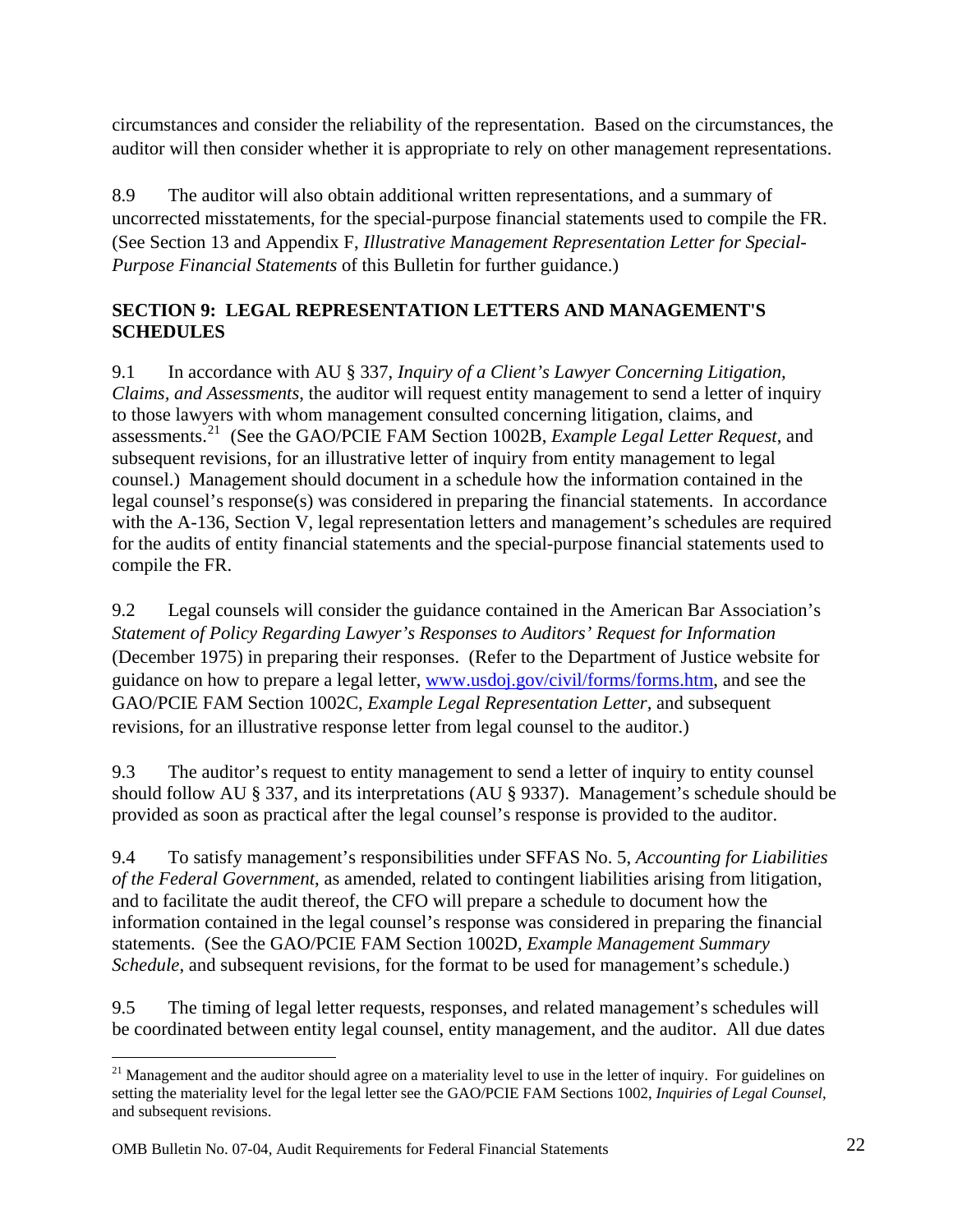<span id="page-23-0"></span>will be in accordance with the due dates established in the A-136, Part I. 5 Submission Deadlines.

9.6 Updated legal responses and management schedules will only include changes from the interim responses/schedules, or a statement that there are no changes. After applying applicable audit procedures, interim and updated legal letters will be submitted by the OIG to FMS and GAO no later than the dates established in the A-136, Part I. 5 Submission Deadlines. The OIG will inform FMS, via email, of any subsequent changes in cases that arise after the final representation letter but prior to the end of the government-wide financial statement audit completion date (per SAS No. 103, *Audit Documentation* that changed the dating of the audit report date from the fieldwork date to the audit completion date). Contact information for these agencies can be found in the A-136, Appendix B.

## **SECTION 10: COMMUNICATING OTHER DEFICIENCIES**

Other deficiencies in internal control, that are not required to be included in the audit report, but that the auditor considers necessary to communicate, may be separately communicated to management of the reporting entity either orally or in writing via management letter or separate report. If a written document containing other deficiencies in internal control is issued or will be issued, the auditor must refer to that document in the auditors' report on internal control.

#### **SECTION 11: AGREED-UPON PROCEDURES: RETIREMENT, HEALTH BENEFITS, AND LIFE INSURANCE WITHHOLDINGS/CONTRIBUTIONS AND SUPPLEMENTAL SEMIANNUAL HEADCOUNT REPORT SUBMITTED TO THE OFFICE OF PERSONNEL MANAGEMENT (OPM)**

11.1 The Agreed-Upon Procedures (AUPs) will be performed annually in accordance with Statements of Standards for Attestation Engagements, AT § 201, *Agreed-Upon Procedures Engagements*. The AUPs are designed to assist OPM in assessing the reasonableness of the Retirement, Health Benefits, and Life Insurance withholdings/contributions as well as semiannual headcount information submitted by agencies. The sufficiency of the procedures is solely the responsibility of the Inspector General and the Chief Financial Officer of OPM and will be applied to the 12 months ended August 31 of each year.

11.2 Refer to<http://www.opm.gov/oig/> for the current AUPs required by OPM.

11.3 The auditor of each payroll provider will apply the AUPs separately (1) for each entity designated as subject to the CFO Act in Appendix A and (2) each entity not designated as subject to the CFO Act that has 30,000 or more employees.

11.4 Although the auditor must perform the AUPs separately for each applicable entity, the auditor will combine the results into a single report.

11.5 The auditor of the payroll provider is the principal auditor for the purpose of performing the AUPs. The auditors of customer agencies will participate to the extent necessary to ensure that the AUPs are performed effectively and within the established time frames.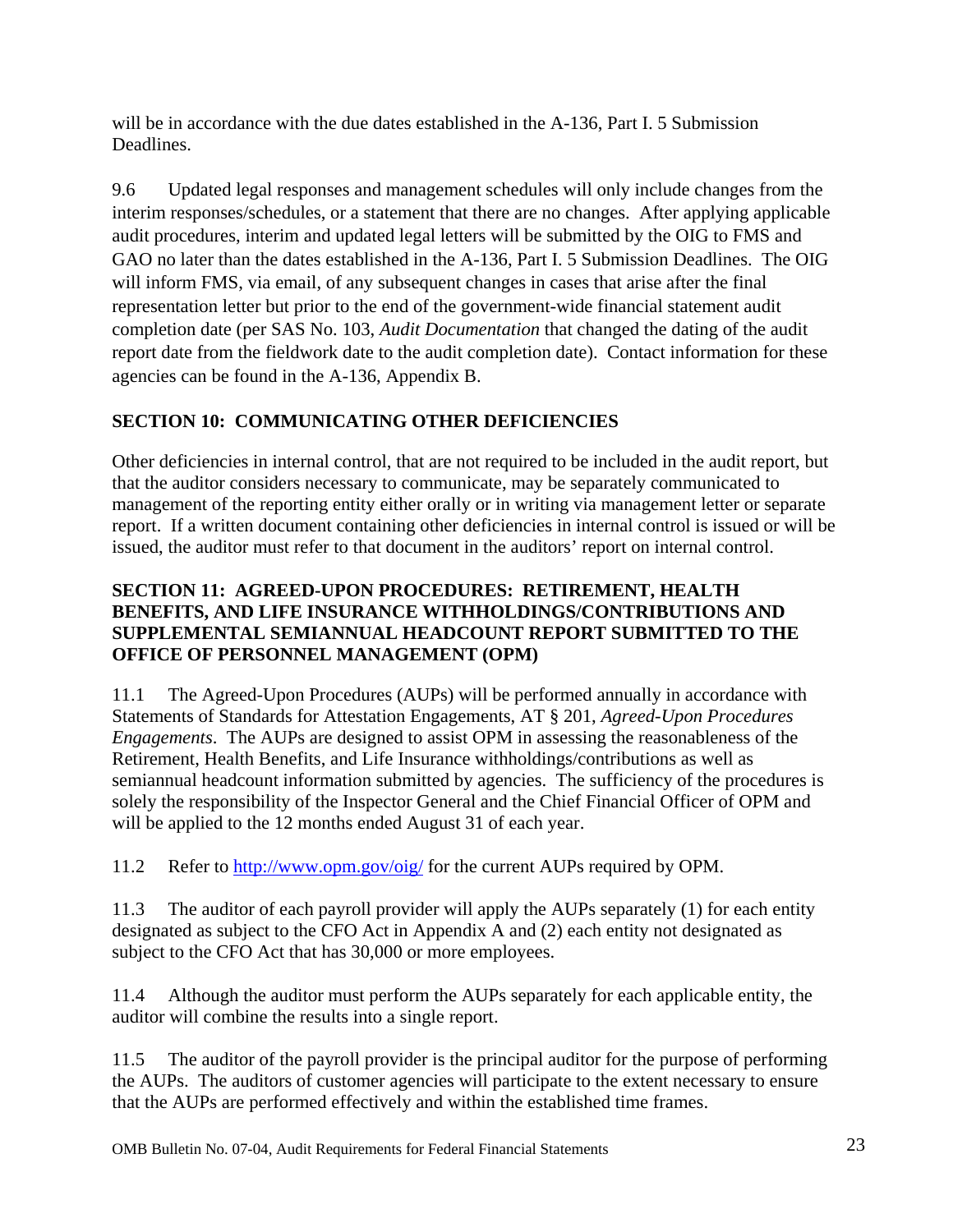<span id="page-24-0"></span>11.6 In light of the migration of payroll servicing responsibilities under the e-Payroll initiative, the payroll provider as of March 31 will be responsible for assuring that the AUPs are performed and reported upon.

11.7 The report on the performance of the AUPs will be submitted no later than *October 1*. To the extent practical, management's comments on the auditor's findings will be included in the report.

11.8 If a specific AUP cannot be performed, the auditor must propose to OPM's OIG in writing no later than *July 15* at the address in 11.9 an alternative procedure that would accomplish the AUPs' objectives. In addition, auditors will notify OPM's OIG by *September 1* of any other anticipated difficulties in completing the procedures and submitting the required report by October 1.

*11.9 The principal auditor of the payroll provider is required to report all findings to OPM by adhering to the A[I](http://www.aicpa.org/download/members/div/auditstd/AT-00201.PDF)CPA and Government Auditing Standards attestation standards format that may be found at [http://www.aicpa.org/download/members/div/auditstd/AT-00201.PDF](http://www.gao.gov/govaud/d07162g.pdf) paragraphs 31 and 32, and <http://www.gao.gov/govaud/d07162g.pdf>Chapter 6, respectively. This will assist and enhance OPM's ability to track each finding for all agencies.*

11.10 Agencies will submit three copies of the report on the application of these procedures to OPM's OIG at the address below or, alternatively, may email the report as a PDF attachment to [wwscott@opm.gov](mailto:), with a cc: to [Finance@opm.gov.](mailto:Finance@opm.gov)

> U.S. Office of Personnel Management Office of Inspector General Room 6400 1900 E Street, N.W. Washington, DC 20415 Attention: W.W. Scott, Jr.

#### **SECTION 12: INSPECTOR GENERAL OVERSIGHT**

12.1 The OIG will:

- Ensure that audits and audit reports are completed timely and in accordance with the requirements of this Bulletin. This responsibility pertains to audits conducted by OIG staff, and IPAs under contract with the OIG.
- Provide technical advice and liaison to agency officials and IPAs.
- Obtain and review the most recent and subsequent peer review reports of IPAs under contract with the OIG to ensure that IPAs have an appropriate internal system of quality control in place.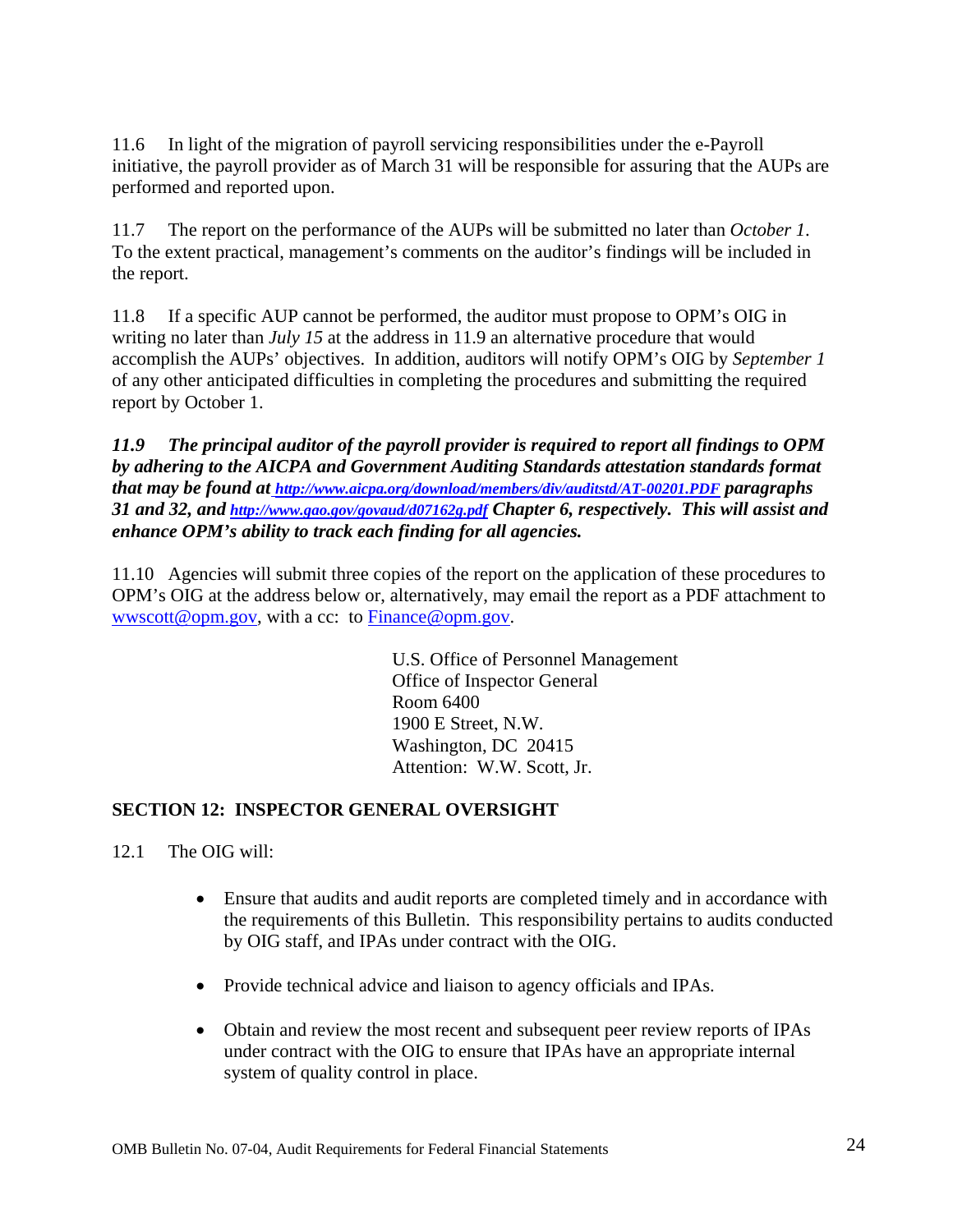- <span id="page-25-0"></span>• Review responses to audit reports and report significant disagreements to the audit followup official per OMB Circular No. A-50, *Audit Followup* (A-50).
- Monitor and report on management's progress in resolving audit findings related to audits made pursuant to this Bulletin, in accordance with the Inspector General Act of 1978, as amended, the provisions of the A-50, and FFMIA.

12.2 The OIG is encouraged to use GAO/PCIE FAM Section 650, *Using the Work of Others,* and subsequent revisions, to help design and perform oversight procedures when using IPAs and other specialists in the audit of agency financial statements.

## **SECTION 13: AUDIT OF THE SPECIAL-PURPOSE FINANCIAL STATEMENTS**

13.1 The GMRA requires the Secretary of the Treasury, in coordination with the Director of the OMB, to annually prepare and submit to the President and the Congress an audited financial statement for the preceding fiscal year for the executive branch of the United States Government, namely the FR.

13.2 The Department of the Treasury's Financial Management Service (FMS) prepares the FR using special-purpose financial statements and accompanying notes submitted by the significant entities<sup>[22](#page-25-1)</sup> to the FR and adjusted trial balances from the remainder of the entities included in the FR.

13.3 The special-purpose financial statements include the reclassified balance sheet, statement of net cost, statement of changes in net position, statement of social insurance (if applicable) and the accompanying notes. The special-purpose financial statements and accompanying notes are required to be audited and audit reports are to be submitted to the FMS, OMB, and GAO. An illustrative auditors' report is provided in Appendix G.

13.4 Audits will be performed annually and on comparative statements. For agencies in the initial year of implementation, the audit will apply only to that initial year's special-purpose financial statements and accompanying notes.

13.5 For purposes of this section, the significant entities to the FR, as identified in the TFM Chapter 4700, will subject their special-purpose financial statements to an audit by the OIG of the agency or by an independent auditor IPA as determined by the OIG. If the agency does not have an OIG, the financial statement audit will be performed by an IPA as determined by management.

13.6 Communication during the audit of the special-purpose financial statements will follow

<span id="page-25-1"></span> $\overline{a}$  $^{22}$  The significant entities to the Financial Report of the U.S. Government (FR) are identified in the Department of the Treasury's Financial Manual (TFM) Volume I, Part 2, Chapter 4700.

http://www.fms.treas.gov/factsi/index.html and the A-136 [www.whitehouse.gov/omb](http://www.whitehouse.gov/omb). The significant entities to the FR are referenced in the TFM as the "verifying agencies," in relation to their responsibilities within the Government-wide Financial Report System (GFRS).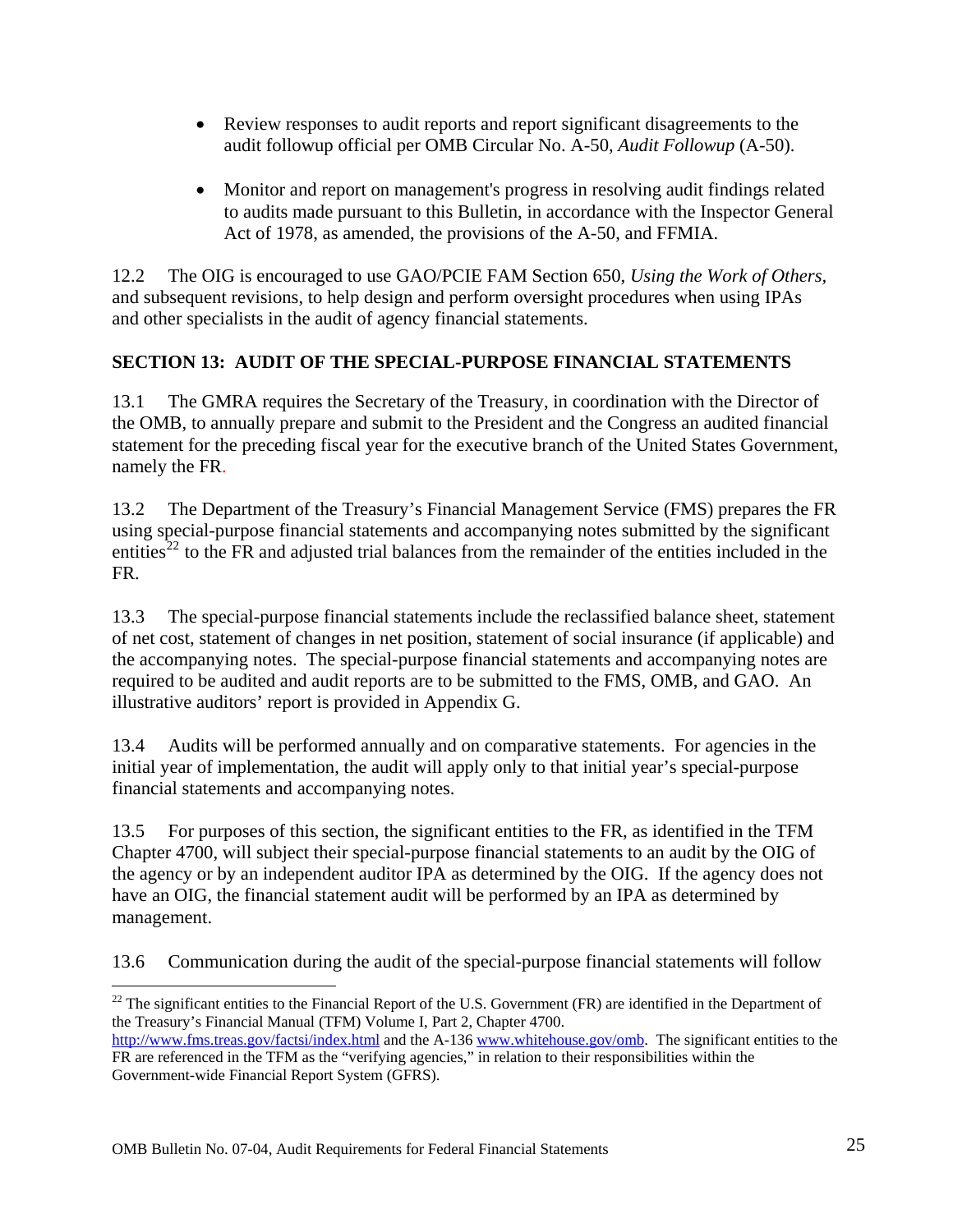the same principles as defined in Section 5 of this Bulletin.

13.7 The special-purpose financial statements will be audited in accordance with U.S. Government Auditing Standards and the provisions of this Bulletin. The audit of the specialpurpose financial statements will encompass and leverage the audit work performed relative to the general purpose financial statements (referred to as "basic statements and related notes" elsewhere in the Bulletin). The purpose of the audit of the special-purpose financial statements is not to duplicate the audit work performed relative to the general- purpose financial statements, but to provide an additional level of assurance on the process of reclassifying the agencies audited general-purpose financial statements to the formats of the special-purpose financial statements pursuant to the presentation requirements set forth in the TFM Chapter 4700.

13.8 The auditor will determine whether the special-purpose financial statements and accompanying notes fairly present, in all material respects, the financial position, net costs, changes in net position, and social insurance (if applicable) in conformity with the accounting principles generally accepted in the United States of America and the presentation requirements set forth in the TFM Chapter 4700.

13.9 The internal control relating to the special-purpose financial statements reporting will encompass the internal control relating to the general purpose financial statements, upon which the special-purpose financial statements are based. The auditor will also obtain an understanding of the internal control over the financial reporting process for the special-purpose financial statements and perform tests of those controls. Providing an opinion on the internal control relating to the special-purpose financial statements reporting is not an objective of this audit.

13.10 The reporting on compliance with laws and regulations will encompass the compliance reporting related to the general-purpose financial statements upon which the special-purpose financial statements are based. In addition, regarding compliance with the TFM Chapter 4700, the auditor will perform tests of compliance with that Chapter that could have a direct and material effect on the special-purpose financial statements. Providing an opinion on the compliance with the TFM Chapter 4700 requirements is not an objective of this audit.

13.11 The auditor will obtain written representations from management as part of an audit conducted in accordance with this Bulletin. It is encouraged that the audit of the financial reporting process for the special-purpose financial statements be conducted simultaneously with the audit of the general-purpose financial statements. In this circumstance, management may combine its representations for the audits of the special-purpose financial statements and the general-purpose financial statements. (See Appendix F: *Illustrative Management Representation Letter for the Special-Purpose Financial Statements*.)

13.12 The auditor will also obtain additional written representations, and a summary of uncorrected misstatements, for the special-purpose financial statements used to compile the FR. The summary of uncorrected misstatements will contain uncorrected misstatements identified in the audited general-purpose financial statement summary and any additional uncorrected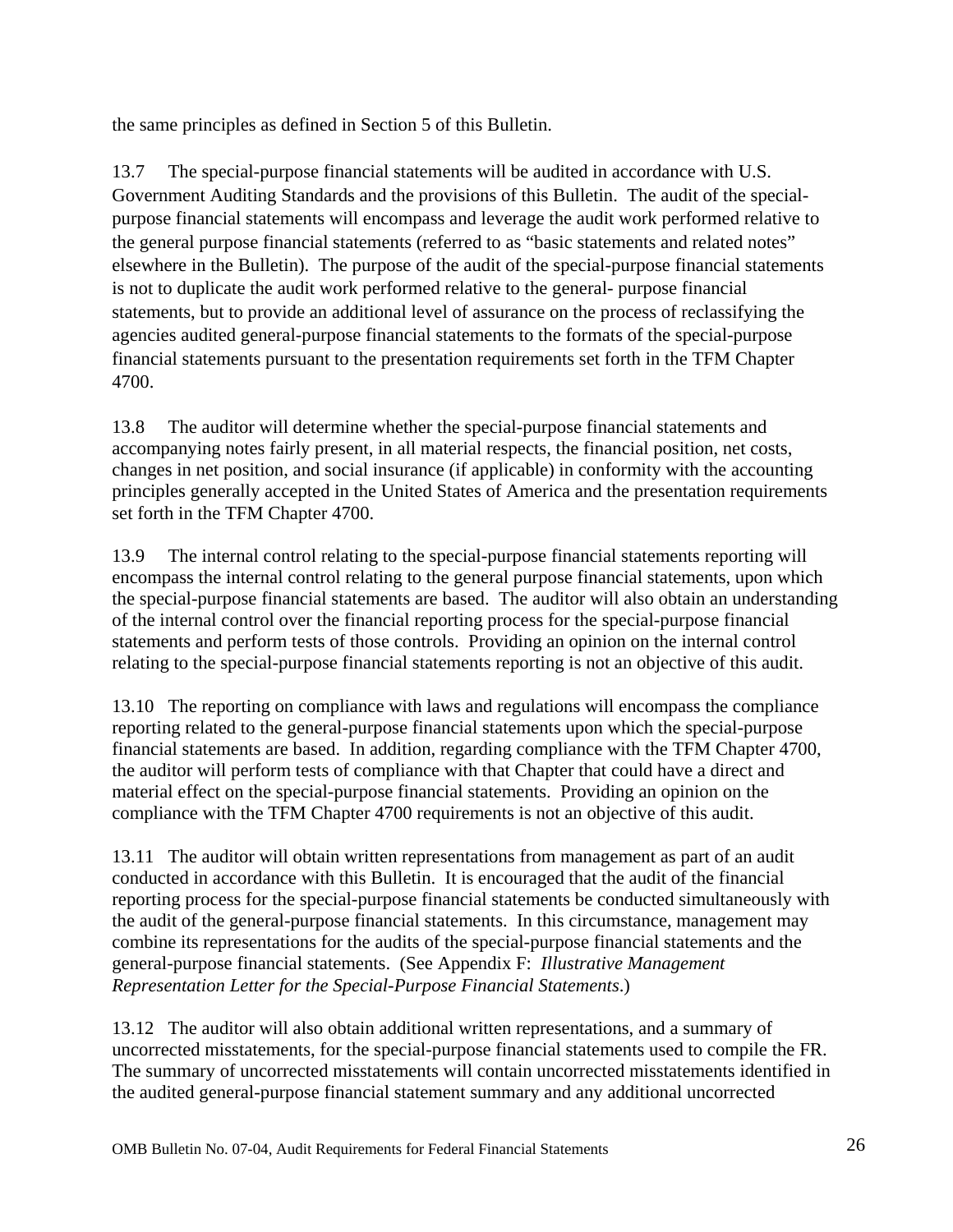<span id="page-27-0"></span>misstatements identified in the Closing Package. Explanations must be provided for any difference between the two summaries to facilitate the consolidation of the FR. In addition, the adjusting entries to correct the misstatements should also be provided. If there are no such uncorrected misstatements, a representation to this effect should be included in the management representation letter. Refer to the GAO/PCIE FAM Section 595 C, and subsequent revisions, for a sample schedule of uncorrected misstatements and adjusting entries. Agencies are strongly encouraged to provide all of the information that is shown in GAO/PCIE FAM Section 595 C, and subsequent revisions, for the adjusting entries.

13.13 The management representations and related summary of uncorrected misstatements will be submitted to Treasury, GAO and OMB by the due dates listed in the A-136, Part I. 5 Submission Deadlines.

## **Audit Report**

13.14 An auditor's report(s) on the special-purpose financial statements, internal control over the financial reporting process for the special-purpose financial statements, and compliance with TFM Chapter 4700 will be prepared at the completion of the audit in accordance with U.S. Government Auditing Standards and this Bulletin. The audit report(s) will state that the audit was conducted in accordance with U.S. Government Auditing Standards and the provisions of this Bulletin. The audit report(s) will be submitted to the agency head no later than the date specified in the A-136, Part I. 5 Submission Deadlines. The audit results will be discussed with management as soon as practicable but, in any case, prior to issuance of the audit report.

13.15 The audit report will include an opinion as to whether the reporting entity's specialpurpose financial statements are fairly presented in all material respects in conformity with accounting principles generally accepted in the United States of America and the presentation pursuant to the requirements of the TFM Chapter 4700, or a disclaimer of opinion. (See AU § 623.)

13.16 If the special-purpose financial statements are materially affected by a departure from the presentation requirements of the TFM Chapter 4700, the auditor will issue a qualified or adverse opinion and include an explanatory paragraph that describes the departure(s) from those standards and, if practical, the effects of any material departure(s) on assets, liabilities, and net position; net costs and changes in net position. If the effects of the departure(s) are disclosed in a note to the special-purpose financial statements, the explanatory paragraph may be shortened by referring to that note.

13.17 If the auditor disclaims an opinion, the report will describe why the auditor was unable to conduct the audit in accordance with U.S. Government Auditing Standards and this Bulletin. If material weaknesses and other significant deficiencies prevented the conduct of the audit in accordance with U.S. Government Auditing Standards and this Bulletin, such conditions will be included in the section on internal control, along with recommendations for correcting the condition(s). The report will also include an explanatory paragraph that describes any material departure(s) from the presentation requirements of the TFM Chapter 4700 and, if practical, the effects of the departure(s) on assets, liabilities, and net position; net costs and changes in net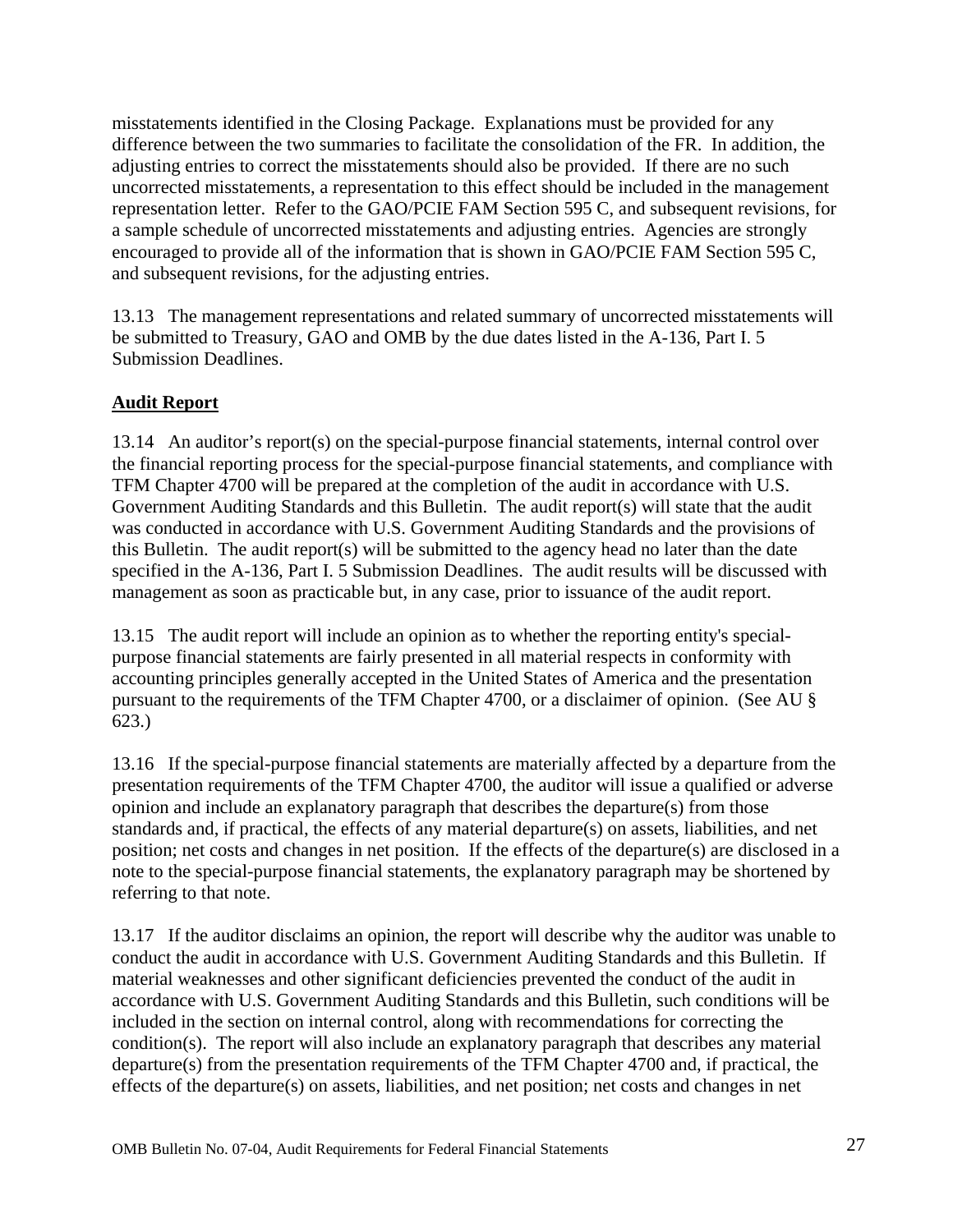<span id="page-28-0"></span>position. If the effects of the departure(s) are disclosed in a note to the special-purpose financial statements, the explanatory paragraph may be shortened by referring to that note.

13.18 With respect to reporting on other data, the auditor will follow AU § 551.

#### **Section on Internal Control**

13.19 The auditor will state that, with respect to internal control over the financial reporting process for the special-purpose financial statements, the auditor obtained an understanding and performed tests of the reporting entity's internal controls.

13.20 The auditor will describe significant deficiencies and material weaknesses identified during the audit of the special-purpose financial statements.

13.21 The section will state that providing an opinion on internal control over the specialpurpose financial statements reporting was not an objective of the audit.

13.22 The section will reference the report on internal control that was issued as part of the audit of the general-purpose financial statements.

#### **Section on Compliance with the TFM**

13.23 The auditor will report noncompliance with the TFM Chapter 4700 disclosed by audit, except for those instances of noncompliance that, in the auditor's judgment, are clearly inconsequential.

- Include all facts pertaining to the noncompliance, including the nature and extent of the noncompliance, the primary reason or cause of the noncompliance, and any relevant comments from reporting entity management or employees responsible for the noncompliance.
- Provide recommended remedial actions.

13.24 In the event the audit disclosed no reportable instances of noncompliance, the section will state that the audit disclosed no reportable instances of noncompliance with the TFM Chapter 4700.

13.25 The section will state that providing an opinion on compliance was not an objective of the audit.

13.26 The section will reference the report on compliance with laws and regulations that was issued as part of the audit of the general-purpose financial statements.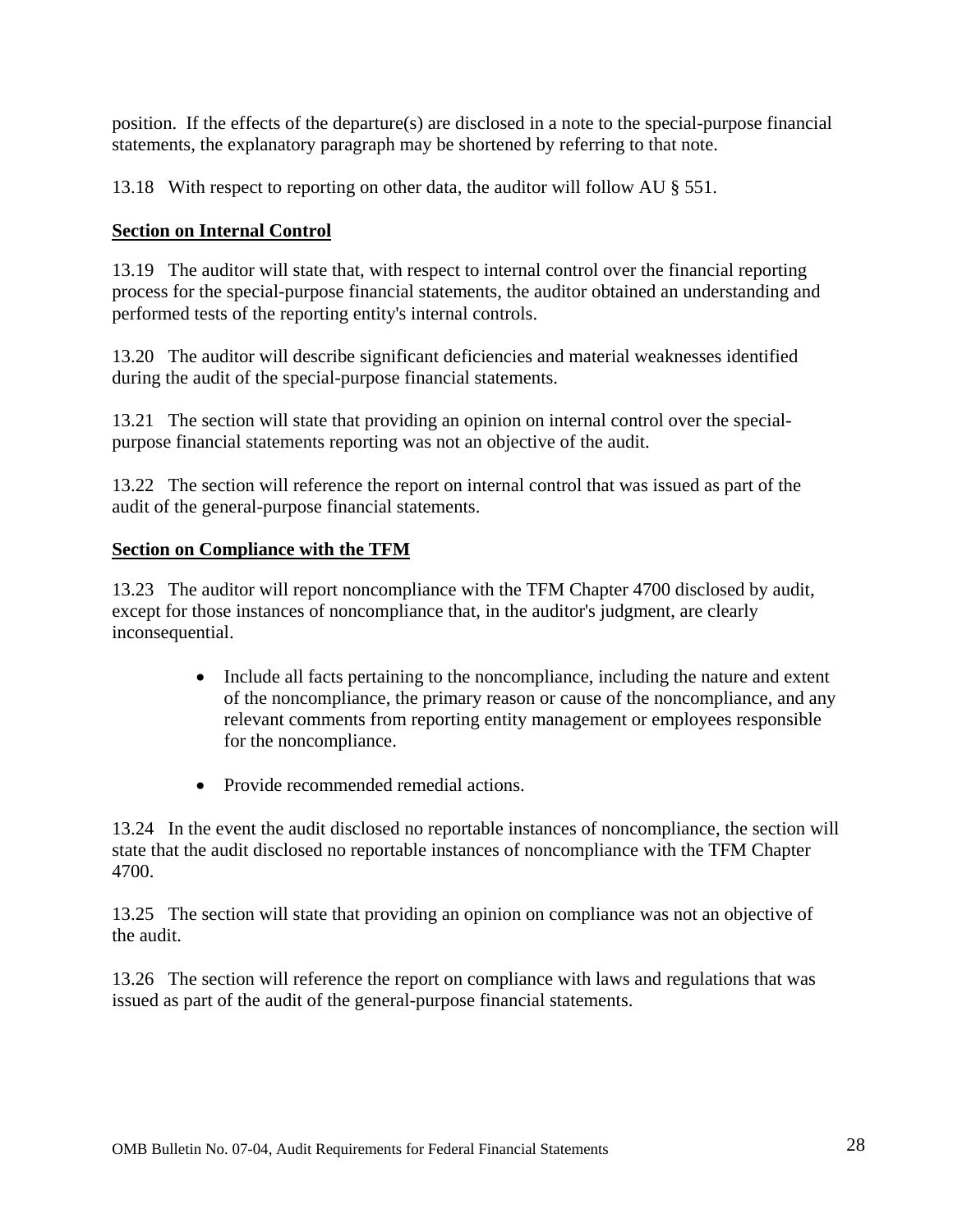#### <span id="page-29-0"></span>**Status/Comments/Distribution**

13.27 In preparing the audit report(s), the auditor will report the status of known but uncorrected findings and recommendations from prior audits that affect the current audit objectives.

13.28 The reporting entity will provide comments on the auditors' findings and recommendations included in the audit report, including corrective actions taken or planned and comments on the status of corrective actions taken on prior findings. To the extent practical, these comments will be included in the audit report, as applicable. If corrective actions are not necessary, an explanatory statement will be included in the applicable audit report.

13.29 Specified documents are required to be submitted with the audit report. (Refer to the TFM Chapter 4700 for a complete listing.)

13.30 Copies of the audit report(s) will be distributed to the head of the executive department or agency and simultaneously submitted to the FMS, OMB, and GAO, no later than the date specified in the A-136, Part I. 5 Submission Deadlines.

#### **Communicating Other Deficiencies**

13.31 Other deficiencies in internal control, that are not required to be included in the audit report, but that the auditor considers necessary to communicate, may be communicated separately to the reporting entity's management either orally or in writing via a management letter or separate report. (See Chapter 5 of U.S. Government Auditing Standards for further guidance.) If a separate document containing other deficiencies in internal control over the financial reporting process for the special-purpose financial statements is issued, the auditor must refer to that document in the auditors' report.

#### **Intragovernmental Balances: Supplementary and Agreed-Upon Procedures (AUP)**

13.32 Intragovernmental balances and transactions are a key component in the consolidation of the financial information submitted by Federal entities and in the overall compilation process of the FR. Intragovernmental balances include transactions between Federal entities such as services or goods sold, transfers of assets or budget authority, investments or borrowings with the Department of the Treasury, and benefit-related transactions with the Department of Labor and the Office of Personnel Management.

13.33 Deleted.

### **SECTION 14: SIGNIFICANT DUE DATES AND CONTACT INFORMATION FOR FINANCIAL STATEMENTS AND RELATED REPORTS**

For a complete list of year-end financial reports and their respective due dates, please refer to the A-136, Part I. 5 Submission Deadlines.In addition, contact information is provided in the A-136, Appendix B.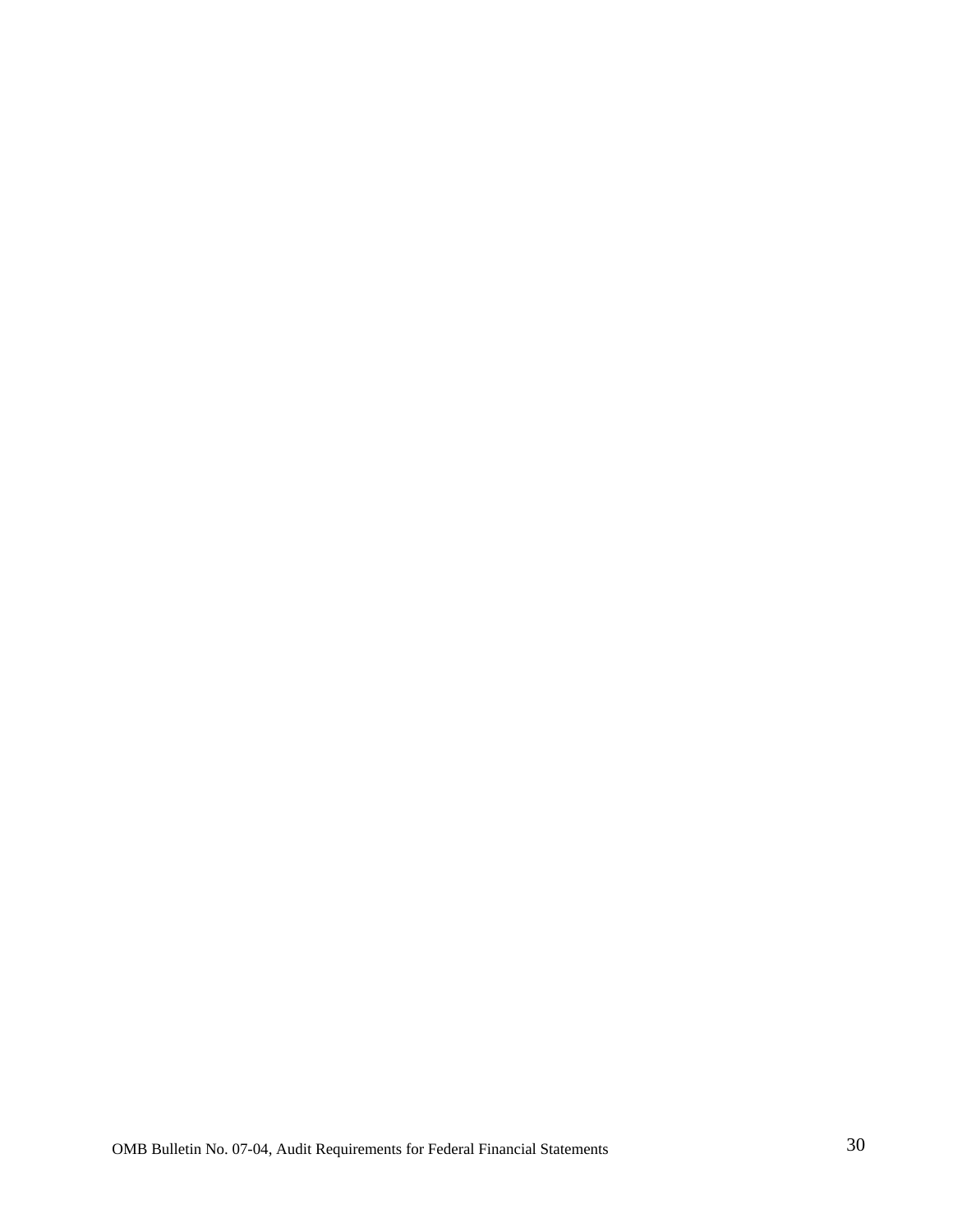## <span id="page-31-0"></span>**TABLE OF APPENDICES**

| Appendix A: | Executive Departments and Agencies Subject to the CFO Act Required to<br><b>Prepare Financial Statements</b>           |
|-------------|------------------------------------------------------------------------------------------------------------------------|
| Appendix B: | Components of Executive Departments and Agencies Required to Prepare<br><b>Financial Statements</b>                    |
| Appendix C: | Executive Agencies Subject to the Accountability of Tax Dollars Act<br><b>Required to Prepare Financial Statements</b> |
| Appendix D: | Government Corporations Required to Prepare Financial Statements                                                       |
| Appendix E: | <b>General Laws</b>                                                                                                    |
| Appendix F: | Illustrative Management Representation Letter for the Special-Purpose<br><b>Financial Statements</b>                   |
| Appendix G: | Illustrative Independent Auditors' Report on the Special-Purpose<br><b>Financial Statements</b>                        |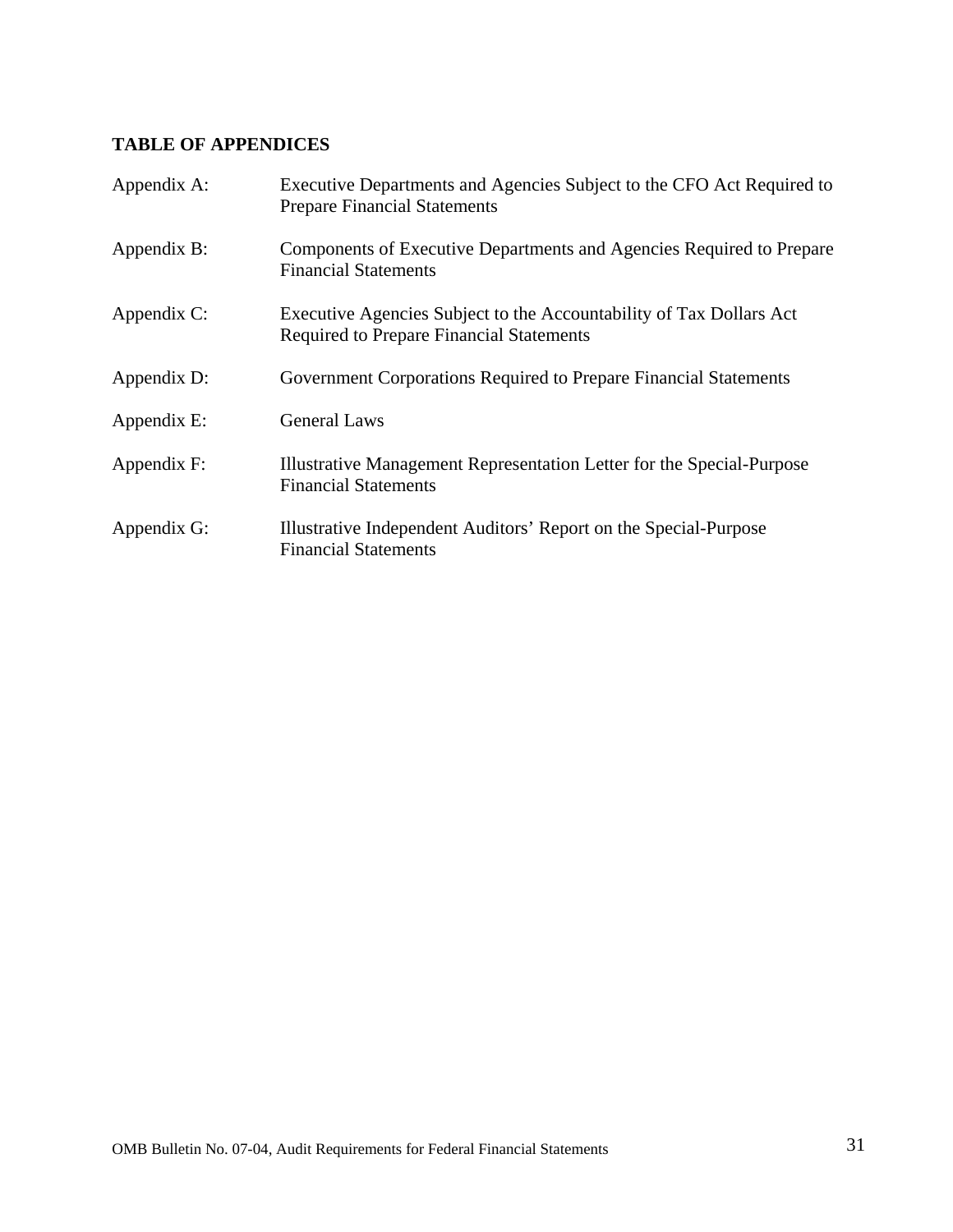#### **APPENDIX A**

#### <span id="page-32-0"></span>**EXECUTIVE DEPARTMENTS AND AGENCIES SUBJECT TO THE CHIEF FINANCIAL OFFICERS (CFO) ACT REQUIRED TO PREPARE FINANCIAL STATEMENTS**

Department of Agriculture Department of Commerce Department of Defense Department of Education Department of Energy Department of Health and Human Services Department of Homeland Security Department of Housing and Urban Development Department of the Interior Department of Justice Department of Labor Department of State Department of Transportation Department of the Treasury Department of Veterans Affairs Agency for International Development Environmental Protection Agency General Services Administration National Aeronautics and Space Administration National Science Foundation Nuclear Regulatory Commission Office of Personnel Management Small Business Administration Social Security Administration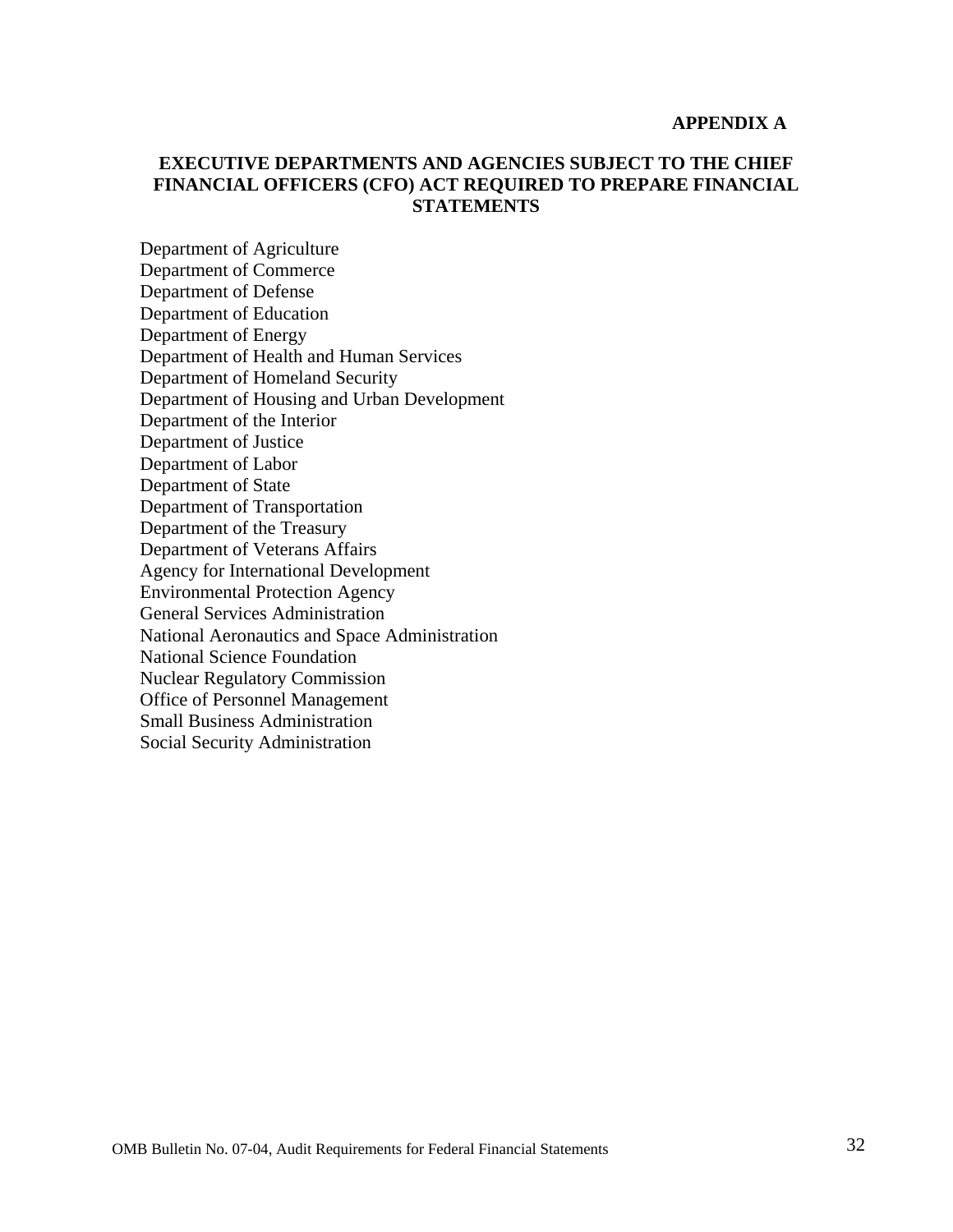#### **APPENDIX B**

#### <span id="page-33-0"></span>**COMPONENTS OF EXECUTIVE DEPARTMENTS AND AGENCIES REQUIRED TO PREPARE FINANCIAL STATEMENTS[23](#page-33-1)**

Department of Agriculture

Food and Nutrition Service Forest Service Rural Development Mission Area

Department of Defense

Department of Army General Funds Department of Navy General Funds Department of Air Force General Funds Military Retirement Fund U.S. Army Corps of Engineers Civil Works Program Department of Army Working Capital Fund Department of Navy Working Capital Fund Department of Air Force Working Capital Fund

Department of Health and Human Services Centers for Medicare & Medicaid Services

Department of Transportation Federal Aviation Administration

Department of the Treasury Internal Revenue Service

Office of Personnel Management

1

Civil Service Retirement and Disability Fund Federal Employees Health Benefits Program Federal Employees Life Insurance Program

<span id="page-33-1"></span><sup>&</sup>lt;sup>23</sup> The requirement for components to prepare financial statements may be satisfied by presenting the components separately in consolidating agency-wide financial statements and conducting an audit, in accordance with this Bulletin, at the consolidating financial statement level.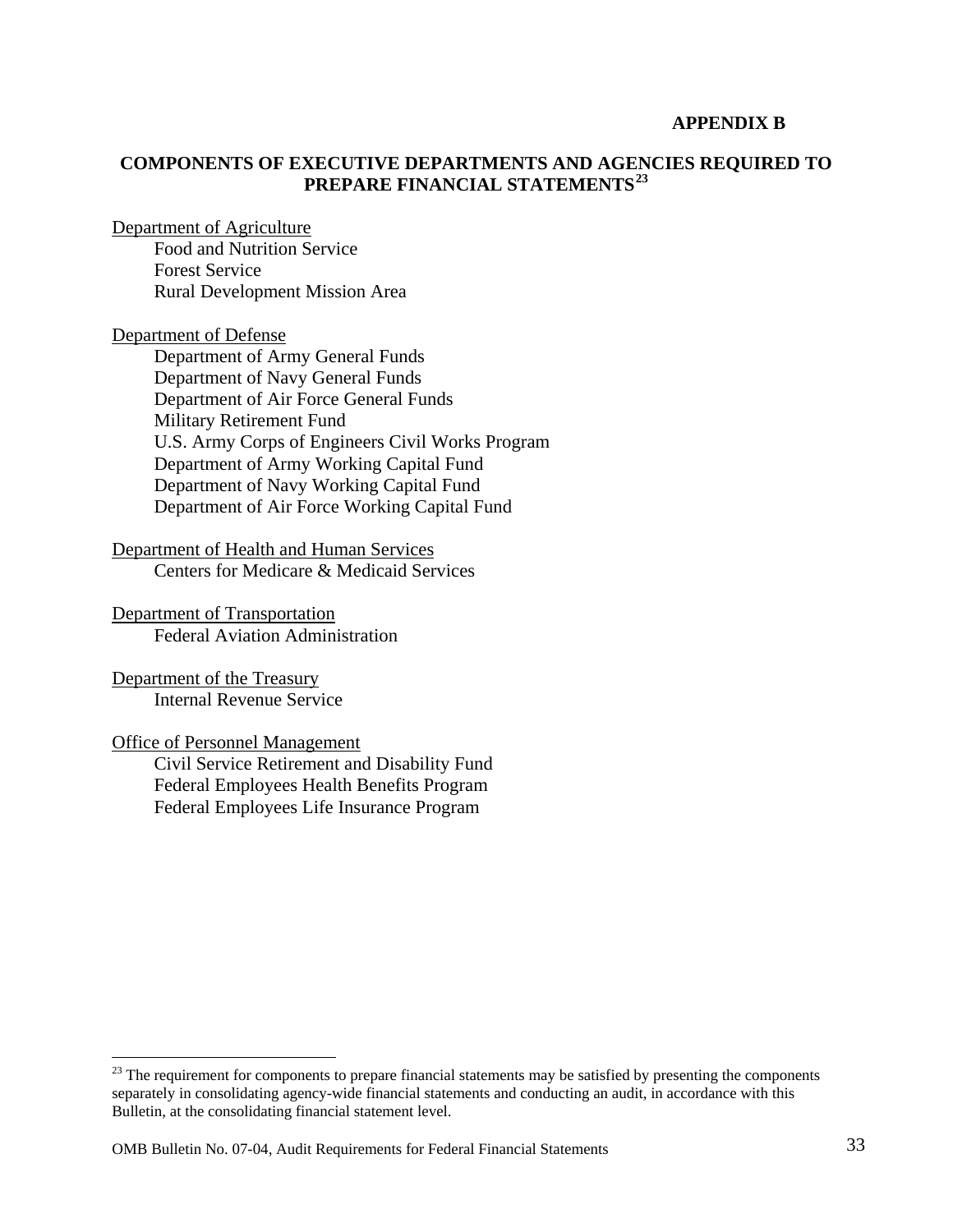#### <span id="page-34-0"></span>**EXECUTIVE AGENCIES SUBJECT TO THE ACCOUNTABILITY OF TAX DOLLARS ACT REQUIRED TO PREPARE FINANCIAL STATEMENTS**

Advisory Council on Historic Preservation African Development Fund American Battle Monuments Commission Appalachian Regional Commission Architectural and Transportation Barriers Compliance Board Armed Forces Retirement Home Barry Goldwater Scholarship and Excellence in Education Fund Broadcasting Board of Governors Central Intelligence Agency Chemical Safety and Hazard Investigation Board Christopher Columbus Fellowship Foundation Commission on Civil Rights Commission of Fine Arts Commission for the Preservation of America's Heritage Abroad Committee for Purchase from People Who Are Blind or Severely Disabled Commodities Futures Trading Commission Consumer Product Safety Commission Court Services and Offender Supervision Agency for DC Defense Nuclear Facilities Safety Board Delta Regional Authority Denali Commission Election Assistance Commission Equal Employment Opportunity Commission Farm Credit Administration Farm Credit System Insurance Corporation Federal Communications Commission Federal Election Commission Federal Financial Institutions Examination Council Appraisal Subcommittee Federal Housing Finance Board Federal Labor Relations Authority Federal Maritime Commission Federal Mediation and Conciliation Service Federal Mine Safety and Health Review Commission Federal Retirement Thrift Investment Board Federal Trade Commission Harry S. Truman Scholarship Fund Institute of American Indian and Alaska Native Culture and Arts Development Institute of Museum and Library Services Inter-American Foundation James Madison Memorial Fellowship Foundation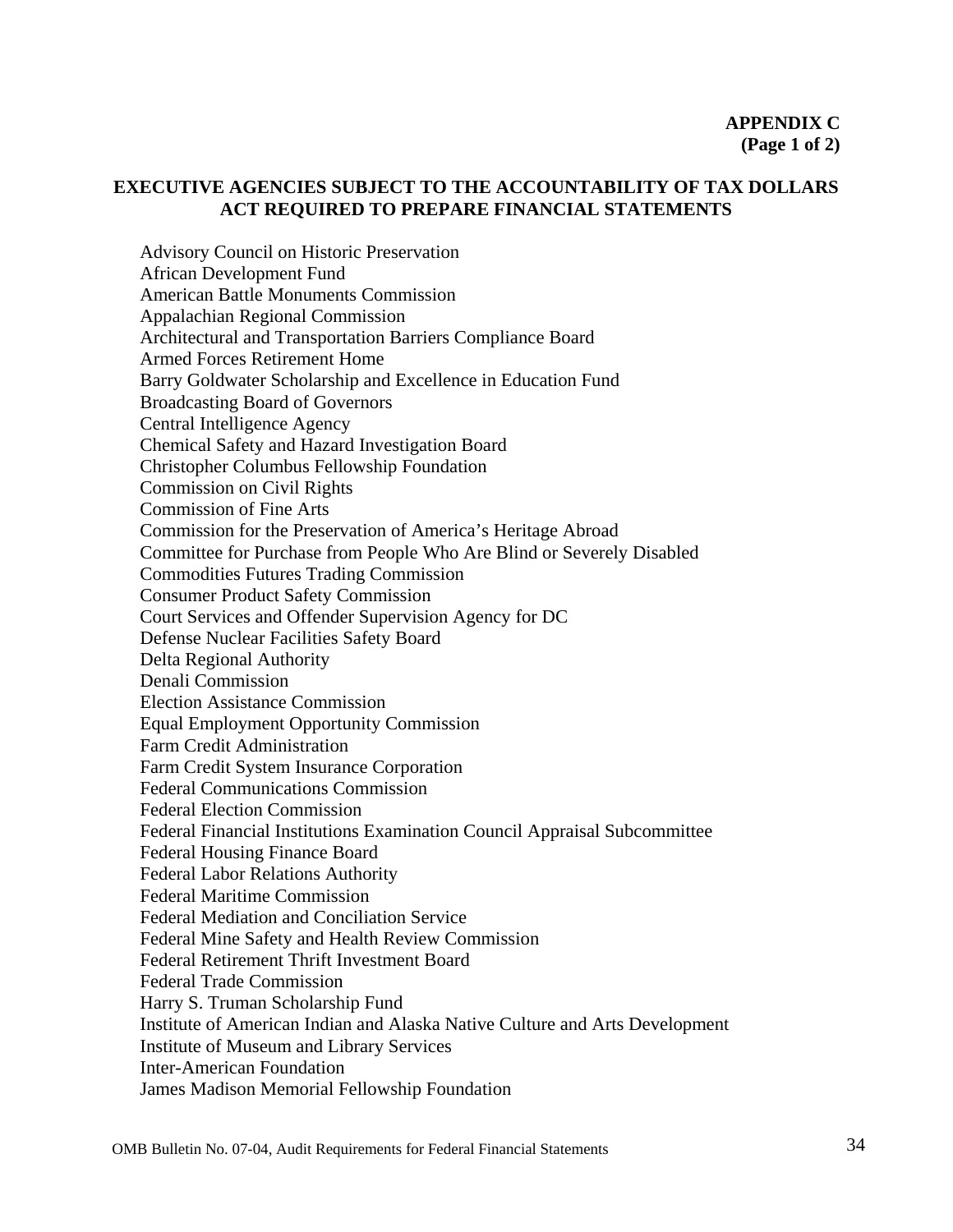#### **EXECUTIVE AGENCIES SUBJECT TO THE ACCOUNTABILITY OF TAX DOLLARS ACT REQUIRED TO PREPARE FINANCIAL STATEMENTS**

Japan-U.S. Friendship Commission Marine Mammal Commission Merit Systems Protection Board Morris K. Udall Scholarship and Excellence in National Environmental Policy Foundation National Archives and Records Administration National Capital Planning Commission National Commission on Libraries and Information Science National Council on Disability National Credit Union Administration National Endowment for the Arts National Endowment for the Humanities National Labor Relations Board National Mediation Board National Transportation Safety Board Nuclear Waste Technical Review Board Occupational Safety and Health Review Commission Office of Government Ethics Office of Navajo and Hopi Indian Relocation Commission Office of Special Counsel Office of the Federal Coordinator for Alaska Natural Gas Transportation Projects Peace Corps Postal Regulatory Commission Presidio Trust Railroad Retirement Board Securities and Exchange Commission Selective Service System Smithsonian Institution (SI) SI/John F. Kennedy Center for the Performing Arts SI/National Gallery of Arts SI/Woodrow Wilson International Center for Scholars Trade and Development Agency U.S. Court of Appeals for Veterans Claims U.S. Holocaust Memorial Museum U.S. Interagency Council on Homelessness U.S. International Trade Commission Vietnam Education Foundation White House Commission on the National Moment of Remembrance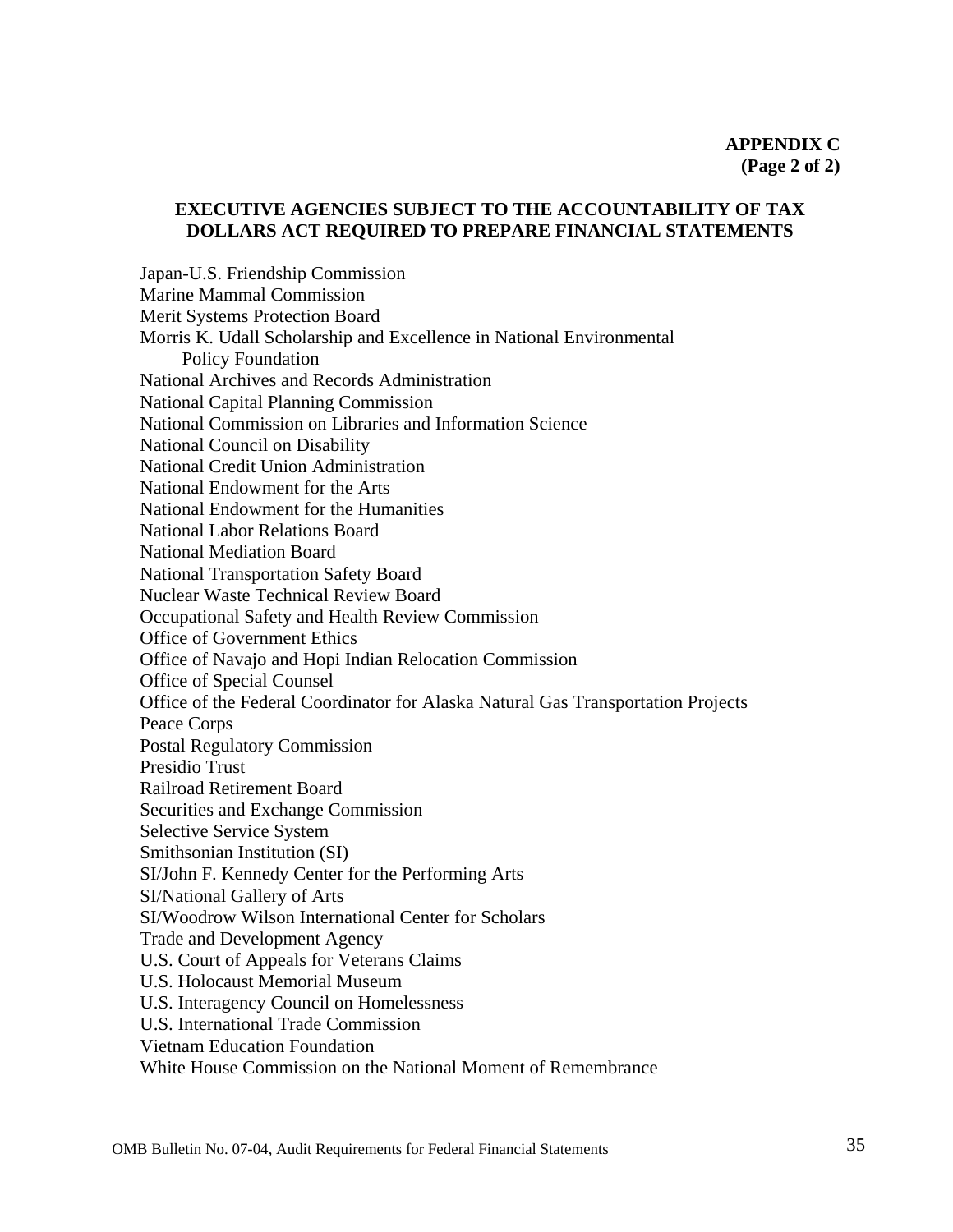#### **APPENDIX D**

#### <span id="page-36-0"></span>**GOVERNMENT CORPORATIONS REQUIRED TO PREPARE FINANCIAL STATEMENTS**

Commodity Credit Corporation Community Development Financial Institutions Fund Corporation for National and Community Service Export-Import Bank of the United States Federal Crop Insurance Corporation Federal Deposit Insurance Corporation Federal Home Loan Banks Federal Housing Administration Fund Federal Prison Industries, Incorporated Financing Corporation Government National Mortgage Association Millennium Challenge Corporation National Credit Union Administration Central Liquidity Facility Overseas Private Investment Corporation Pension Benefit Guaranty Corporation Resolution Funding Corporation Saint Lawrence Seaway Development Corporation Tennessee Valley Authority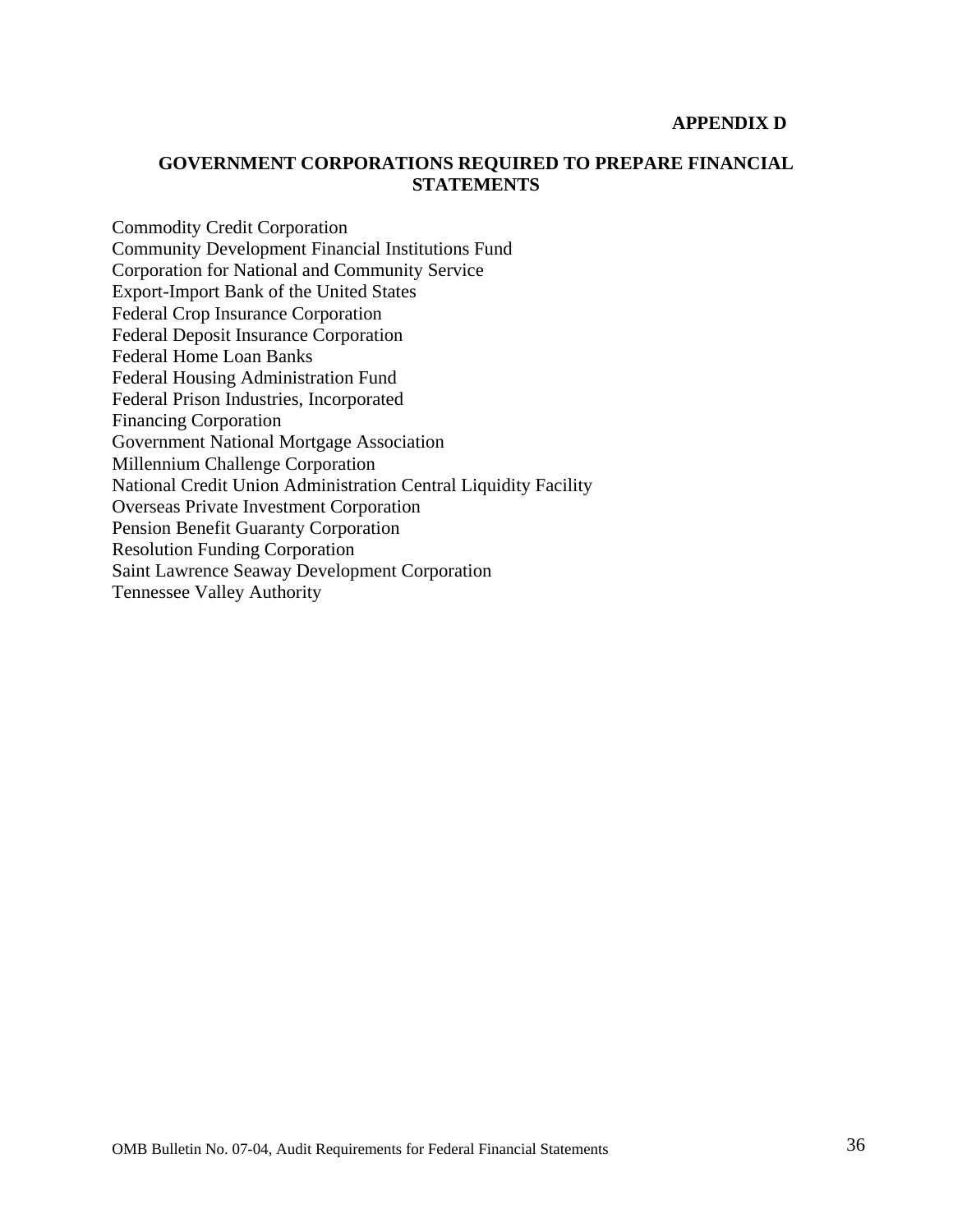#### **APPENDIX E**

#### **GENERAL LAWS[24](#page-37-1)**

- <span id="page-37-0"></span>• Anti-Deficiency Act (codified as amended in 31 U.S.C. §§ 1341, 1342, 1351, 1517) 31 U.S.C. § 1341(a)(1)(A) and (C) 31 U.S.C. § 1517 (a)
- Federal Credit Reform Act of 1990, Pub. L. No. 101-508, 104 Stat. 1388-610 (codified in various sections of title 2, United States Code) 2 U.S.C. § 661(b) and (e)
- Pay and Allowance System for Civilian Employees as provided primarily in Chapters 51- 59 of title 5, United States Code 5 U.S.C. §§ 5332 and 5343 29 U.S.C. § 206
- Prompt Payment Act (codified as amended in 31 U.S.C. §§ 3901-3907) 31 U.S.C. § 3902(a), (b), and (f) 31 U.S.C. § 3904
- Provisions Governing Claims of the United States Government as provided primarily in sections 3711 through 3720E of title 31, United States Code (including provisions of the Debt Collection Improvement Act of 1996, Pub. L. No. 104-134, 110 Stat. 1321-358, which also is codified in various sections of titles 5, 18, 26, 28, 31, and 42, United States Code)

31 U.S.C. § 3711 31 U.S.C. § 3717 (a), (b), (c), (e) and (f) 31 U.S.C. § 3719

 $\overline{a}$ 

<span id="page-37-1"></span> $24$  The auditor is not expected to test all provisions of each law presented. However, the auditor is expected to test, at a minimum, the provisions cited above.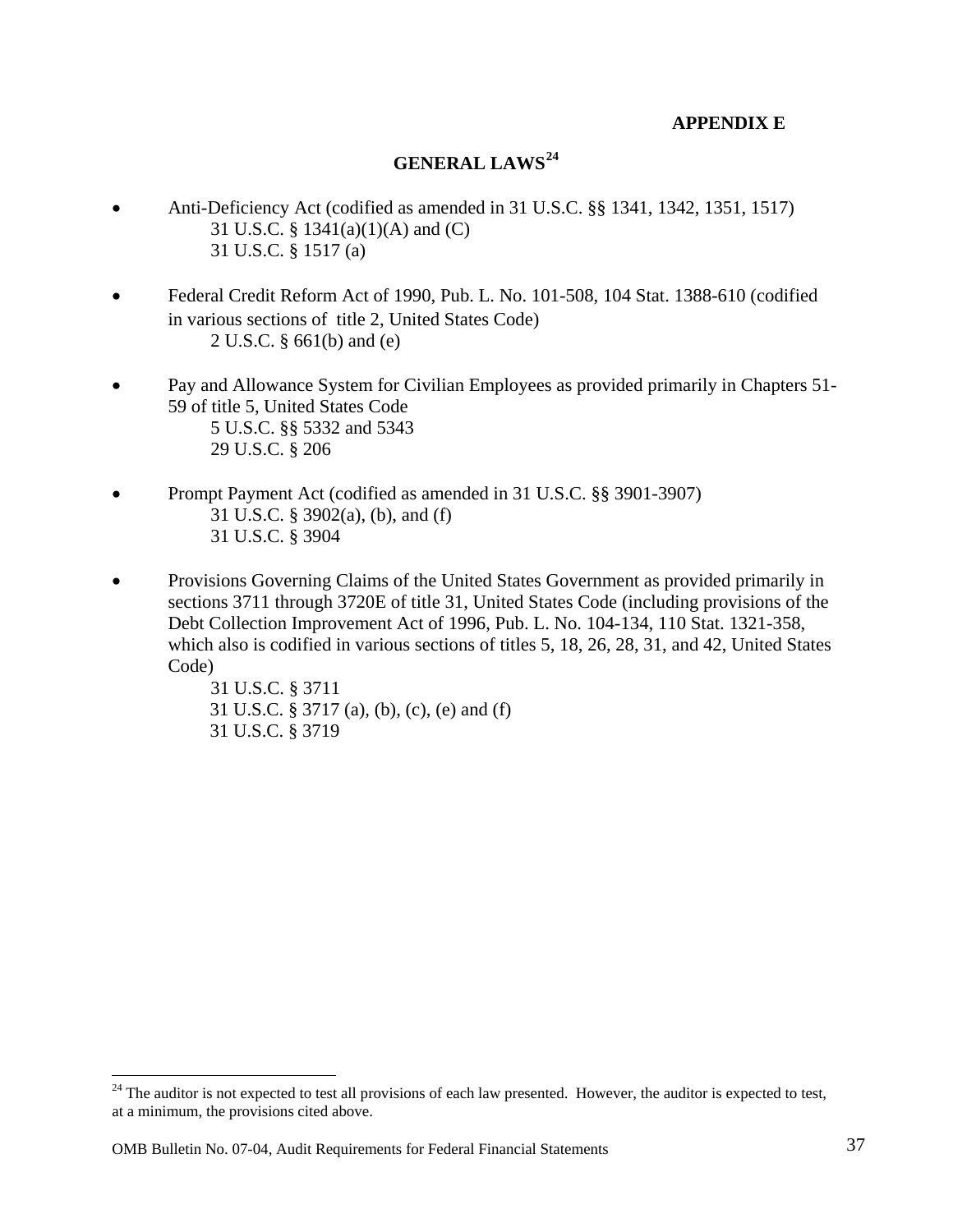#### **APPENDIX F**

#### <span id="page-38-0"></span>**ILLUSTRATIVE MANAGEMENT REPRESENTATION LETTER FOR THE SPECIAL-PURPOSE FINANCIAL STATEMENTS**

[Entity Letterhead]

[Date of auditor's report]

 $\overline{a}$ 

[Name and title of head of audit organization] [Address of audit organization]

Dear [name of head of audit organization]:

This letter is in connection with your audits of the [name of Federal agency]'s special-purpose financial statements, including the reclassified balance sheets as of [end of years covered by special-purpose financial statements] and the related statements of net cost and changes in net position for the year then ended, and the statements of social insurance (if applicable<sup>[25](#page-38-1)</sup>) for the purpose of expressing an opinion as to whether the special-purpose financial statements are presented fairly, in all material respects, in conformity with accounting principles generally accepted in the United States of America and the presentation requirements set forth in the U.S. Department of the Treasury's Financial Manual (TFM) Volume I, Part 2, Chapter 4700.

We confirm, to the best of our knowledge and belief, the following representations made to you during your audits, which these representations are as of the date of your auditor's report, and pertain to the periods covered by the special-purpose financial statements.

- 1. We are responsible for the fair presentation of the special-purpose financial statements in conformity with the accounting principles generally accepted in the United States of America and the presentation requirements set forth in the TFM Chapter 4700.
- 2. The special-purpose financial statements are fairly presented in conformity with the accounting principles generally accepted in the United States of America and the presentation requirements set forth in the TFM Chapter 4700.

*If there are instances of departures from generally accepted accounting principles or noncompliance with the requirements set forth in the TFM Chapter 4700, this statement should be modified to disclose all known instances of departure or noncompliance.* 

3. We have made available to you, all financial records and related data relevant to the reclassification of [name of Federal agency]'s audited, consolidated

<span id="page-38-1"></span> $25$  If the statements of social insurance are applicable, the management representation letter will indicate that the: 1) valuation date is January 1 [*insert years*] for all social insurance programs except the Black Lung program, for which the valuation date is September 30, [*insert years*] and 2) projection period used for all social insurance programs is 75 years except for the Black Lung program, for which the projections are through 2040, when the program is scheduled to terminate.

OMB Bulletin No. 07-04, Audit Requirements for Federal Financial Statements 38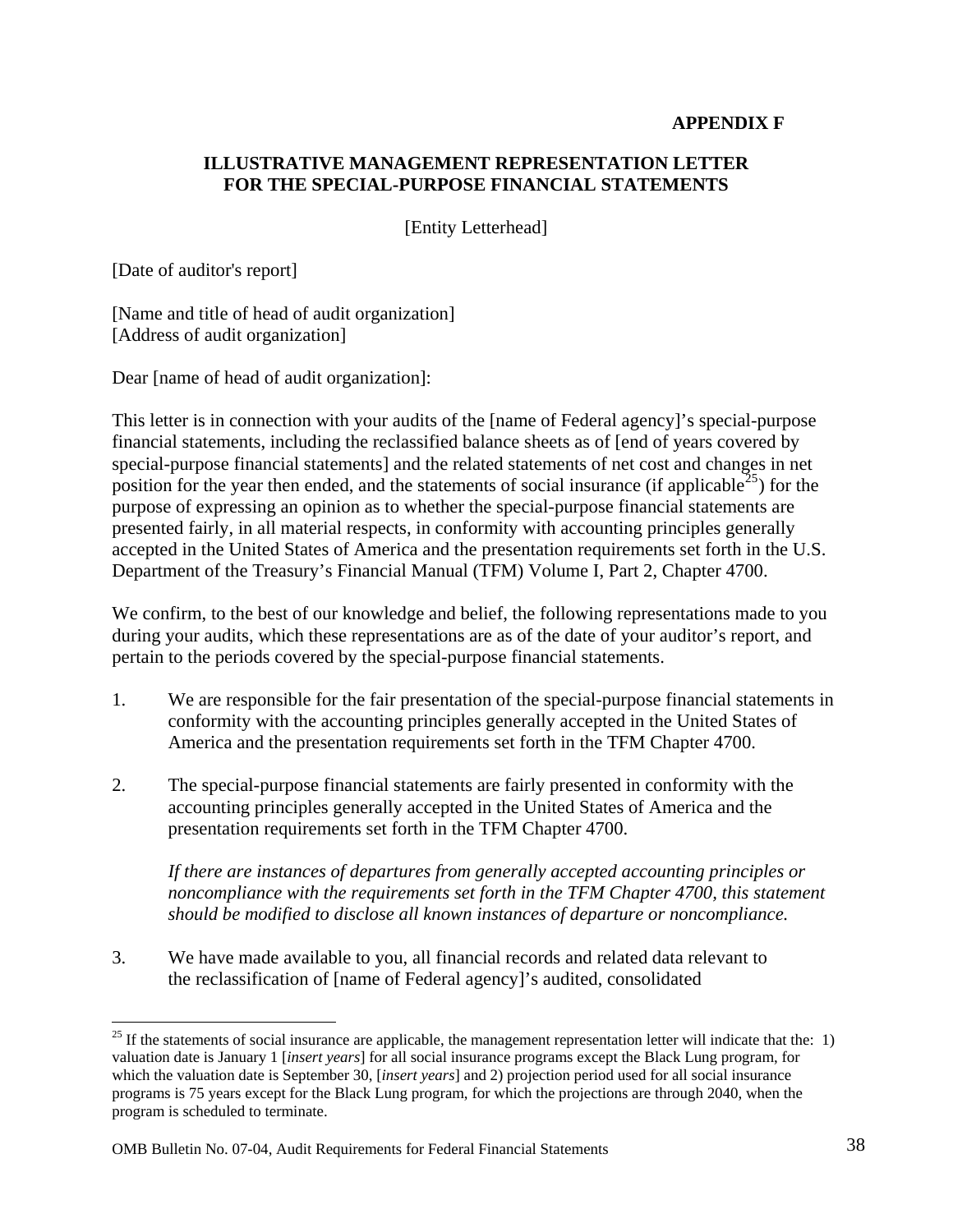department-level financial statements to the reclassified special-purpose financial statements and accompanying notes as prescribed in the TFM Chapter 4700.

- 4. There are no material transactions that have not been properly reclassified in the specialpurpose financial statements or disclosed in the notes to the financial statements.
- 5. We are responsible for establishing and maintaining internal control over the specialpurpose financial statement reporting process and complying with the requirements set forth in the TFM Chapter 4700.
- 6. Those controls in place on September 30, 20XX [or date of latest audited financial statements] provided reasonable assurance that the foregoing objectives are met.

*If there are material weaknesses in internal control over the special-purpose financial statement reporting process, the foregoing representation should be modified to read:*  "Those controls in place on September 30, 20XX, provided reasonable assurance that the foregoing objectives are met except for the effects of the material weaknesses discussed below (or in the attachment)," *or a statement that* "internal controls are not effective" *or*  "do not meet the foregoing objectives."

[Signed by Agency Head] [Signed by Chief Financial Officer]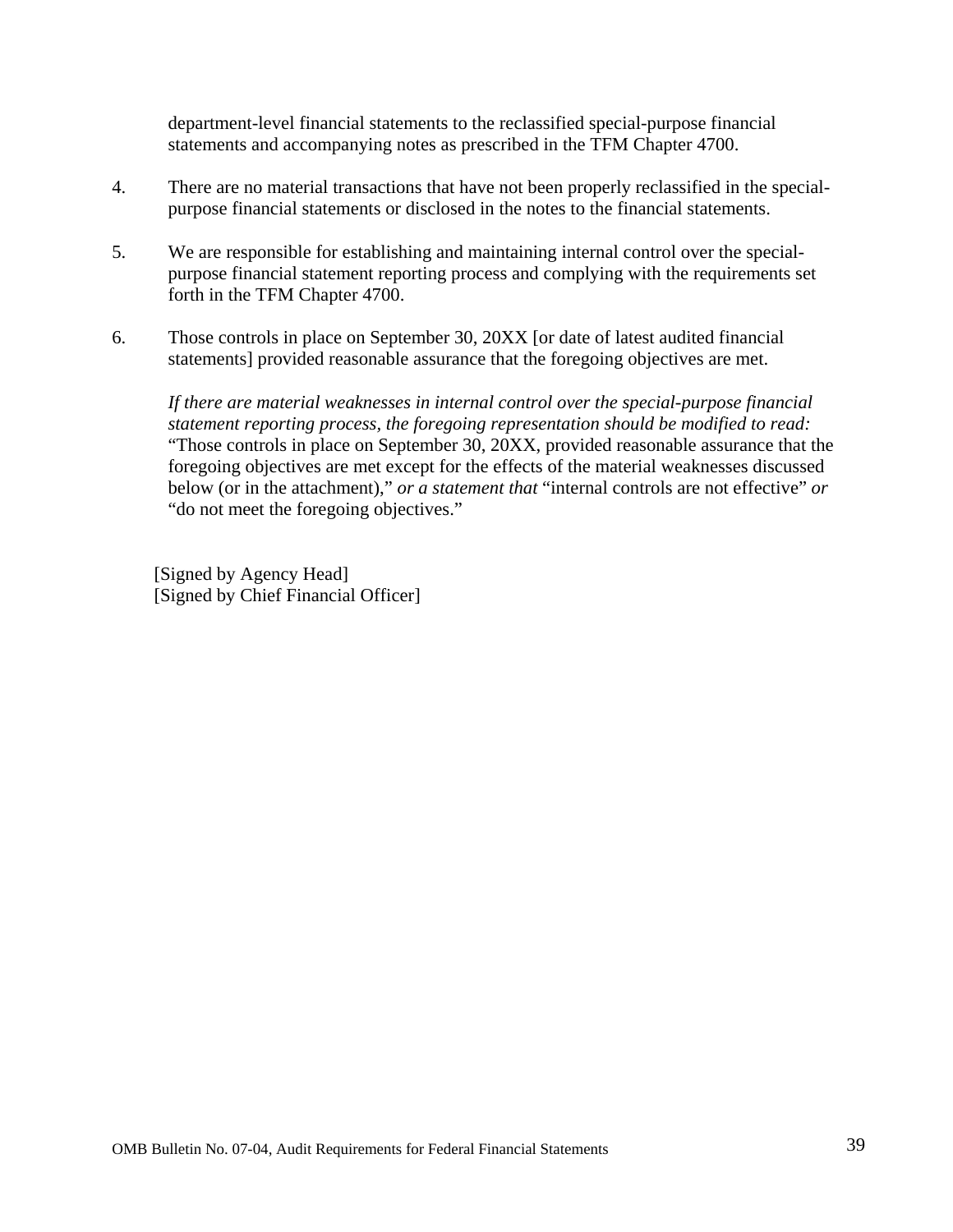#### <span id="page-40-0"></span>**ILLUSTRATIVE INDEPENDENT AUDITORS' REPORT ON SPECIAL-PURPOSE FINANCIAL STATEMENTS**

We have audited the accompanying reclassified balance sheets as of September 30, [*insert years*] and the related reclassified statements of net cost and changes in net position for the year then ended, and the statements of social insurance (if applicable  $^{26}$  $^{26}$  $^{26}$ ) (hereinafter referred to as the special-purpose financial statements) contained in the special-purpose closing package of [*name of Federal Agency*]. These special-purpose financial statements are the responsibility of [*name of Federal Agency*]'s management. Our responsibility is to express an opinion on these specialpurpose financial statements based on our audit.

We conducted our audit in accordance with auditing standards generally accepted in the United States of America and the standards applicable to financial audits contained in U.S. Government Auditing Standards, issued by the Comptroller General of the United States; and, Office of Management and Budget (OMB) Bulletin No. 07-04, *Audit Requirements for Federal Financial Statements*, as amended. Those standards require that we plan and perform the audit to obtain reasonable assurance about whether the special-purpose financial statements are free of material misstatement. An audit includes examining, on a test basis, evidence supporting the amounts and disclosures in the special-purpose financial statements. An audit also includes assessing the accounting principles used and significant estimates made by management, as well as evaluating the overall special-purpose financial statement presentation. We believe that our audit provides a reasonable basis for our opinion.

The accompanying special-purpose financial statements and accompanying notes contained in the special-purpose closing package have been prepared for the purpose of complying with the requirements of the U.S. Department of the Treasury's Financial Manual (TFM) Volume I, Part 2, Chapter 4700, as described in note X, solely for the purpose of providing financial information to the U.S. Department of the Treasury and U.S. Government Accountability Office to use in preparing and auditing the *Financial Report of the U.S. Government*, and are not intended to be a complete presentation of [*name of Federal Agency*]'s financial statements.

In our opinion, the special-purpose financial statements and accompanying notes referred to above present fairly, in all material respects, the financial position of [*name of Federal Agency*] as of September 30, [*insert year(s)*], and its net costs and changes in net position for the year then ended, and the statements of social insurance (if applicable) in conformity with accounting

 $\overline{a}$ 

<span id="page-40-1"></span><sup>&</sup>lt;sup>26</sup> If the statements of social insurance are applicable, the auditor will include the following sentences after the report's opening paragraph's first sentence: 'As used in this report, accrual-basis financial statements refer to all of the special-purpose, consolidated financial statements and notes, except for those related to the statements of social insurance. The statements of social insurance do not interrelate to the accrual-basis consolidated financial statements.' Moreover, when opining on the statements of social insurance, the audit report will indicate that the: 1) valuation date is January 1 [*insert years*] for all social insurance programs except the Black Lung program, for which the valuation date is September 30, [*insert years*] and 2) projection period used for all social insurance programs is 75 years except for the Black Lung program, for which the projections are through 2040, when the program is scheduled to terminate.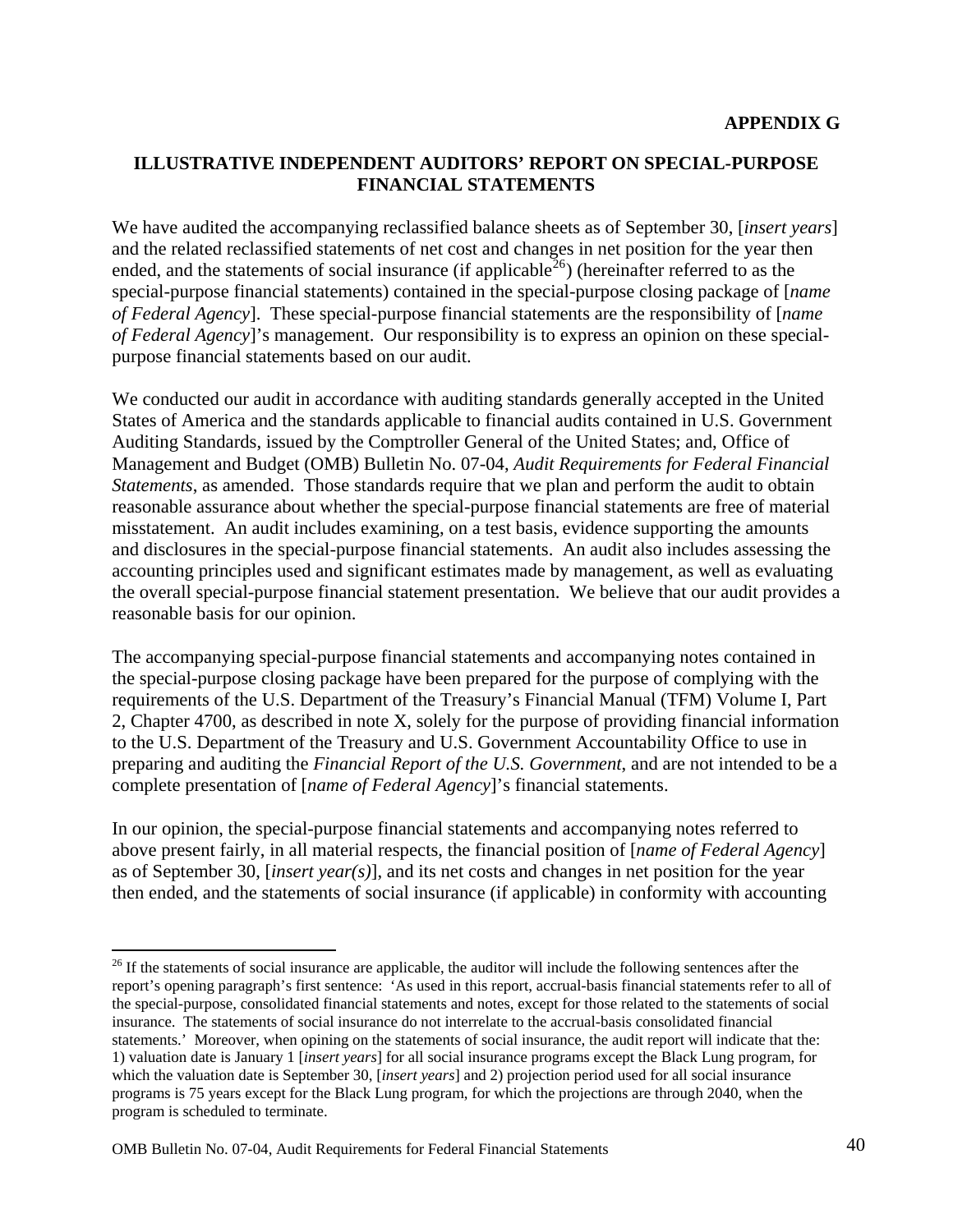principles generally accepted in the United States of America and the presentation pursuant to the requirements of the TFM Chapter 4700.

The information included in the Other Data is presented for the purpose of additional analysis and is not a required part of the special-purpose financial statements, but is supplementary information required by the TFM Chapter 4700. We have applied certain limited procedures, which consisted principally of inquiries of management regarding methodology and presentation of this information. We also reviewed such information for consistency with the related information presented in [name of federal agency]'s financial statements. However, we did not audit this information, and accordingly, we express no opinion on it.

In accordance with U.S. Government Auditing Standards and OMB Bulletin No. 07-04, we have also issued reports<sup>[27](#page-41-0)</sup> dated [*insert date*] on our consideration of [*name of Federal Agency*]'s internal control over financial reporting and its compliance with certain provisions of laws and regulations. Those reports are an integral part of an audit of general-purpose financial statement reporting performed in accordance with U.S. Government Auditing Standards and OMB Bulletin No. 07-04, as amended, and should be read in conjunction with this report in considering the results of our audit.

In planning and performing our audit of the special-purpose financial statements, we also considered [*name of Federal Agency*]'s internal control over the financial reporting process for the special-purpose financial statements and compliance with the TFM Chapter 4700. Management is responsible for establishing and maintaining internal control over financial reporting, including Other Data, and for complying with laws and regulations, including compliance with the TFM Chapter 4700 requirements.

Our consideration of internal control over the financial reporting process for the special-purpose financial statements would not necessarily disclose all matters in the internal control over the financial reporting process that might be significant deficiencies. Under standards issued by the American Institute of Certified Public Accountants, significant deficiencies are deficiencies in internal control, or a combination of deficiencies, that adversely affects [*name of Federal Agency*]'s ability to initiate, authorize, record, process, or report financial data reliably and in accordance with accounting principles generally accepted in the United States of America such that there is more than a remote likelihood that a misstatement of the special-purpose financial statements being audited that is more than inconsequential will not be prevented or detected. Material weaknesses are significant deficiencies, or a combination of significant deficiencies, that result in a more than remote likelihood that material misstatements in relation to the specialpurpose financial statements being audited will not be prevented or detected.

We found no material weaknesses in internal control over the financial reporting process for the special-purpose financial statements, and our tests of compliance with the TFM Chapter 4700 requirements disclosed no instances of noncompliance that are required to be reported under U.S. Government Auditing Standards and OMB Bulletin No. 07-04, as amended. However, providing

 $\overline{a}$ 

<span id="page-41-0"></span> $27$  If an agency's auditor issues a combined report that includes the audit report on the financial statements, the report on internal control over financial reporting and compliance with certain provisions of laws and regulations, the language in this section should be modified accordingly.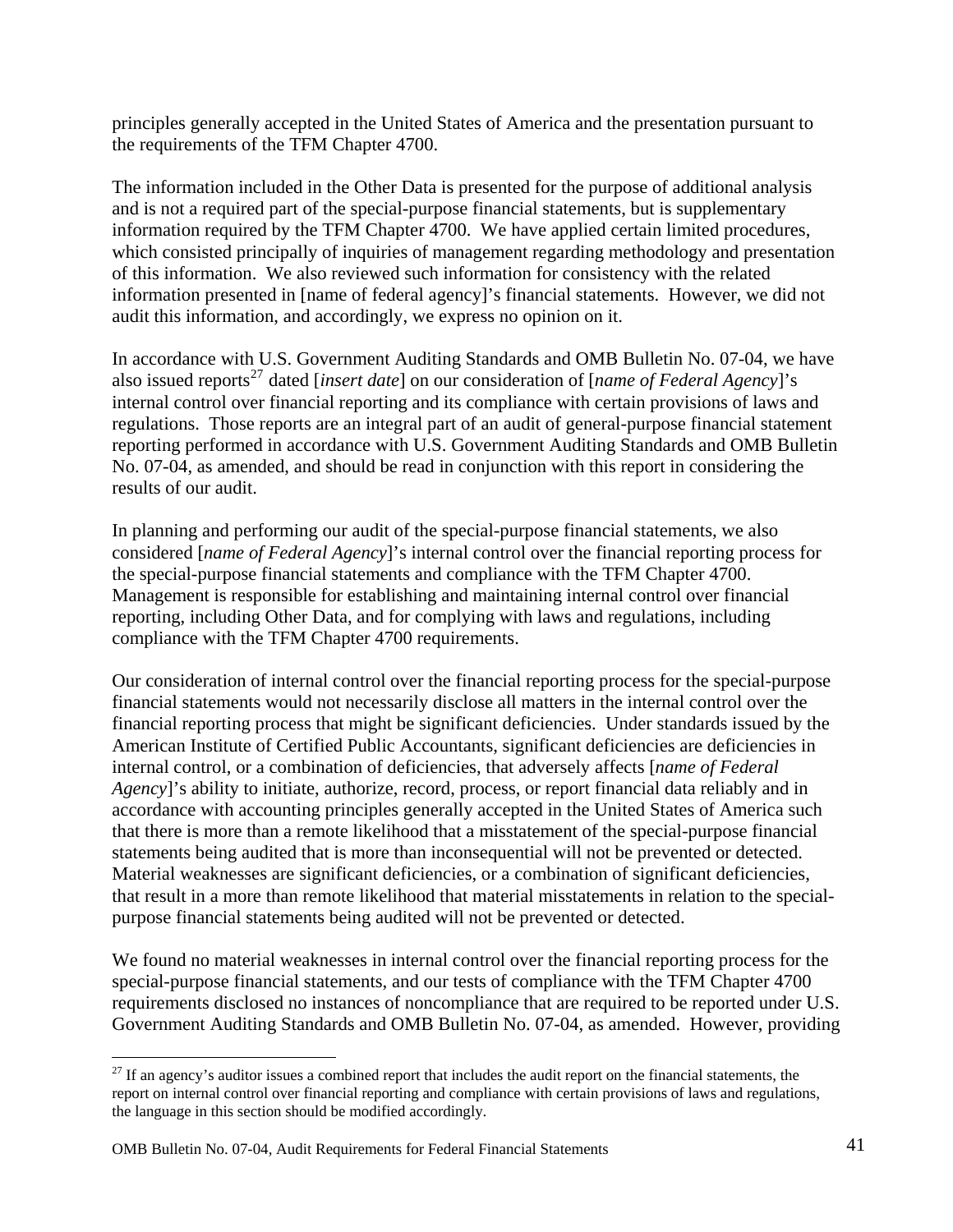opinions on internal control over the financial reporting process for the special-purpose financial statements or on compliance with the TFM Chapter 4700 requirements were not objectives of our audit of the special-purpose financial statements and, accordingly, we do not express such opinions.

This report is intended solely for the information and use of [*name of Federal Agency*], the U.S. Department of the Treasury, the Office of Management and Budget and the U.S. Government Accountability Office in connection with the preparation and audit of the Financial Report of the U.S. Government and is not intended to be and should not be used by anyone other than these specified parties.

[*Signature*] [*Date*]